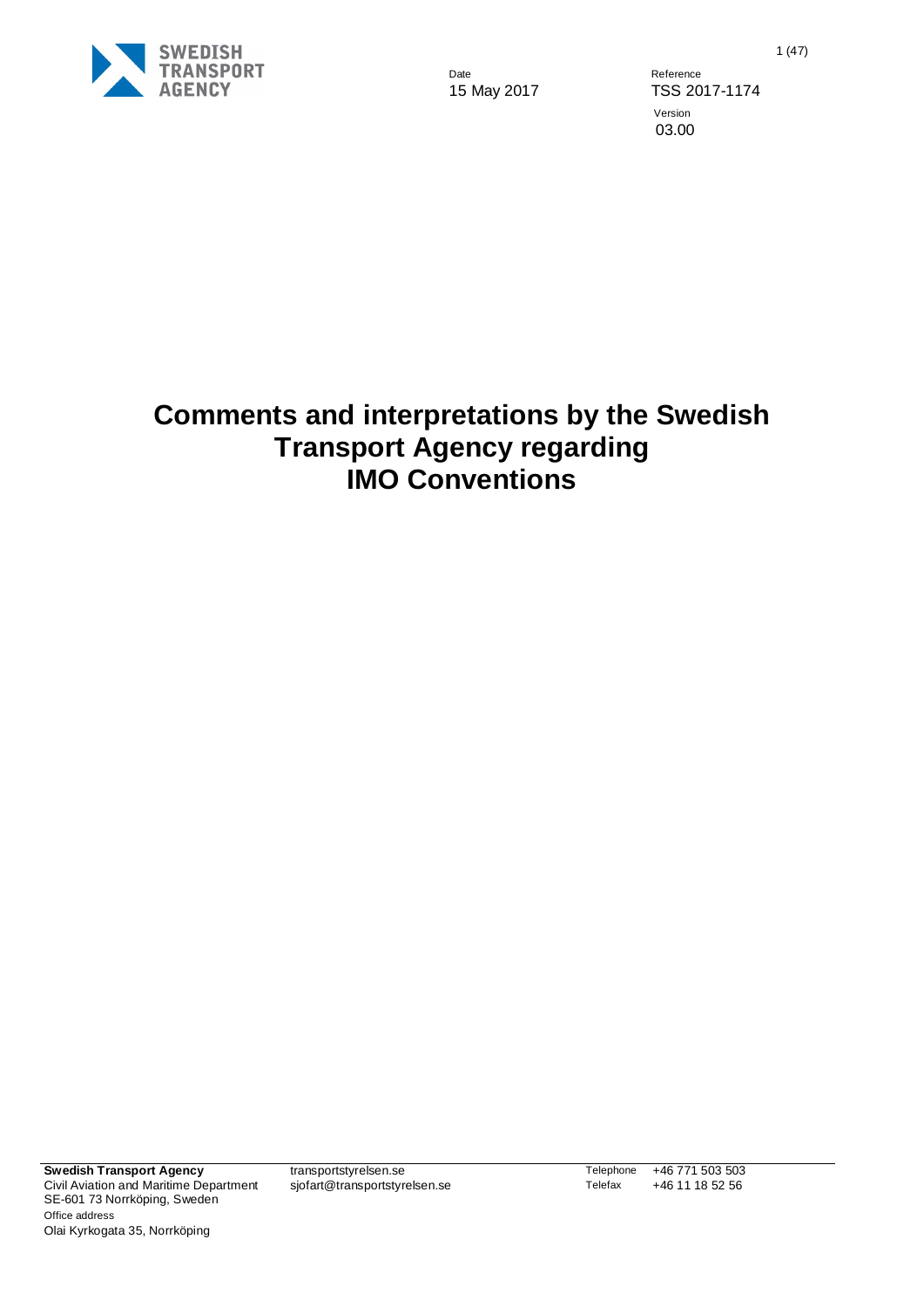

#### **Contents**

| APPENDIX 1 - SOLAS 1974 AND ITS PROTOCOL OF 1988, AS AMENDED 4                     |  |
|------------------------------------------------------------------------------------|--|
| Chapter II-1. Construction - Structure, subdivision and stability, machinery and   |  |
| Chapter II-2. Construction - Fire protection, fire detection and fire extinction7  |  |
|                                                                                    |  |
|                                                                                    |  |
| APPENDIX 2 - SOLAS 1960, AS AMENDED UNTIL 1974 REGARDING FIRE PROTECTION19         |  |
|                                                                                    |  |
| APPENDIX 3 - SOLAS 1974, AS AMENDED UNTIL 2002 REGARDING FIRE PROTECTION30         |  |
| Chapter II-2. Construction - Fire protection, fire detection and fire extinction30 |  |
|                                                                                    |  |
| APPENDIX 5 - LSA-CODE AND MSC CIRCULARS RELATED TO SOLAS CH. III41                 |  |
|                                                                                    |  |
|                                                                                    |  |
|                                                                                    |  |
|                                                                                    |  |
| APPENDIX 7 - MARPOL 1973 AND ITS PROTOCOL OF 1978, AS AMENDED 45                   |  |
|                                                                                    |  |
| Annex IV. Regulations for the Prevention of Pollution by Sewage from ships45       |  |
| Annex V. Regulations for the Prevention of Pollution by Garbage from ships45       |  |
|                                                                                    |  |
| Annex. Regulations for the Control and management of ships' ballast water and      |  |
|                                                                                    |  |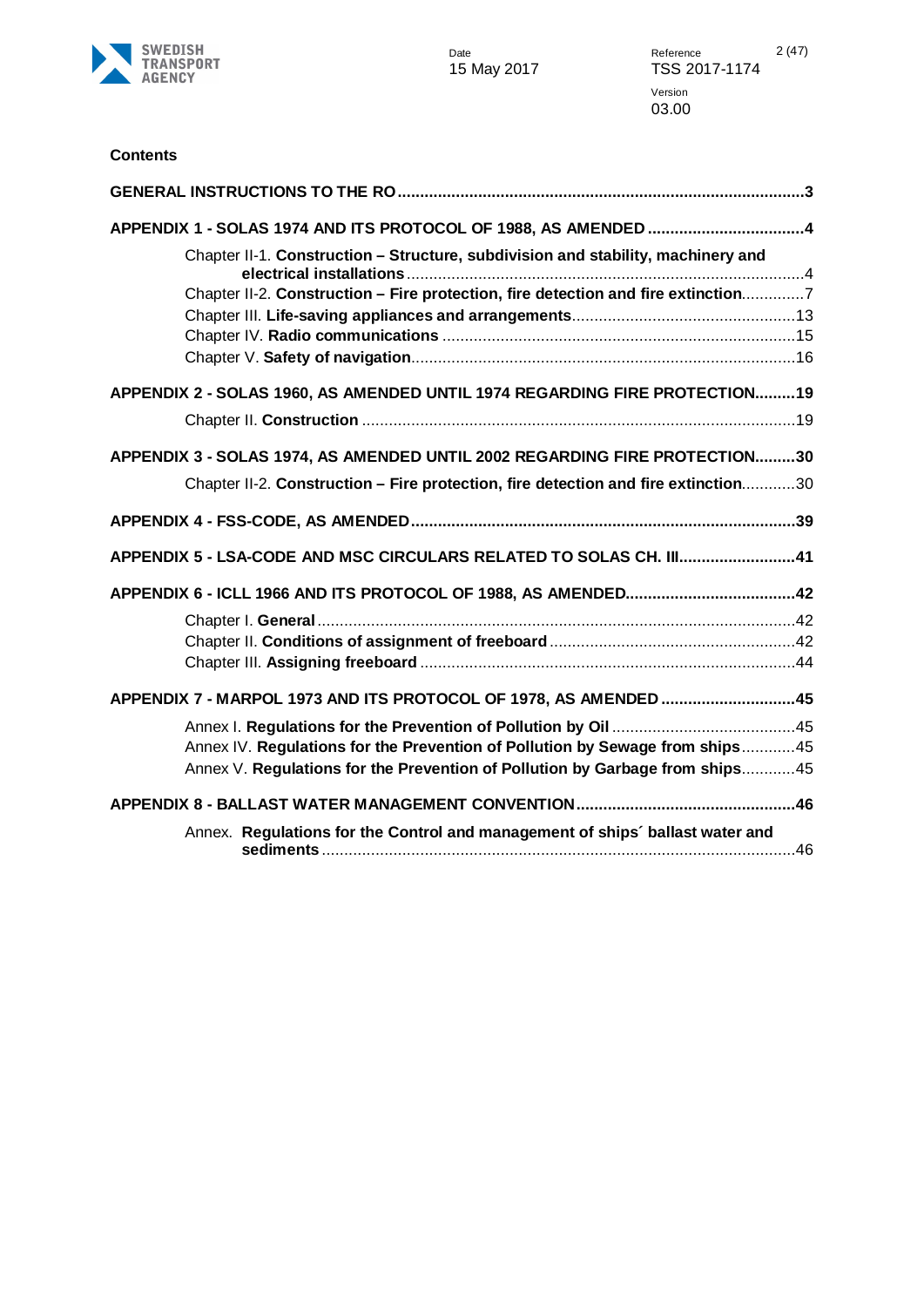15 May 2017 TSS 2017-1174

Date **Date** Reference 3 (47) Version 03.00

| <b>Version</b><br>Date | <b>Amends</b>                                                                                                                                                                                                                                              | Editor       |
|------------------------|------------------------------------------------------------------------------------------------------------------------------------------------------------------------------------------------------------------------------------------------------------|--------------|
| 03.00<br>2017-04-11    | The general instructions to RO is stated in an<br>introductory section, instead of stated in each<br>appendix. New paragraphs have been added.<br>Appendix 7: new reference for regulation 10.<br>New Appendix 8 – Ballast Water Management<br>Convention. | Maria Sakari |

### <span id="page-2-0"></span>**General instructions to the RO**

- Whenever this document refers to a recognised organisation or classification society, it means a recognised organisation authorised by the Swedish Transport Agency.
- The RO shall inform the STA if any communication with IMO, or any agreement with other Governments, is needed.
- Unless expressly provided otherwise; exemptions, equivalents and exceptions are to be handled by the STA.
- In the absence of guidance from the STA, guidance contained in IMO Resolutions and Circulars shall be considered.
- In the absence of both STA and IMO quidance, the RO may apply IMO-supported IACS Unified Interpretations (UI). If there are IACS UI not supported by the IMO, the RO may not apply these unless the STA has given its explicit approval. If there are no IACS UI, the RO must consult the STA.
- Footnotes are to be complied with.
- SR = Swedish requirement.
- $\bullet$   $I =$  Interpretation.
- $GA = General$  advice.

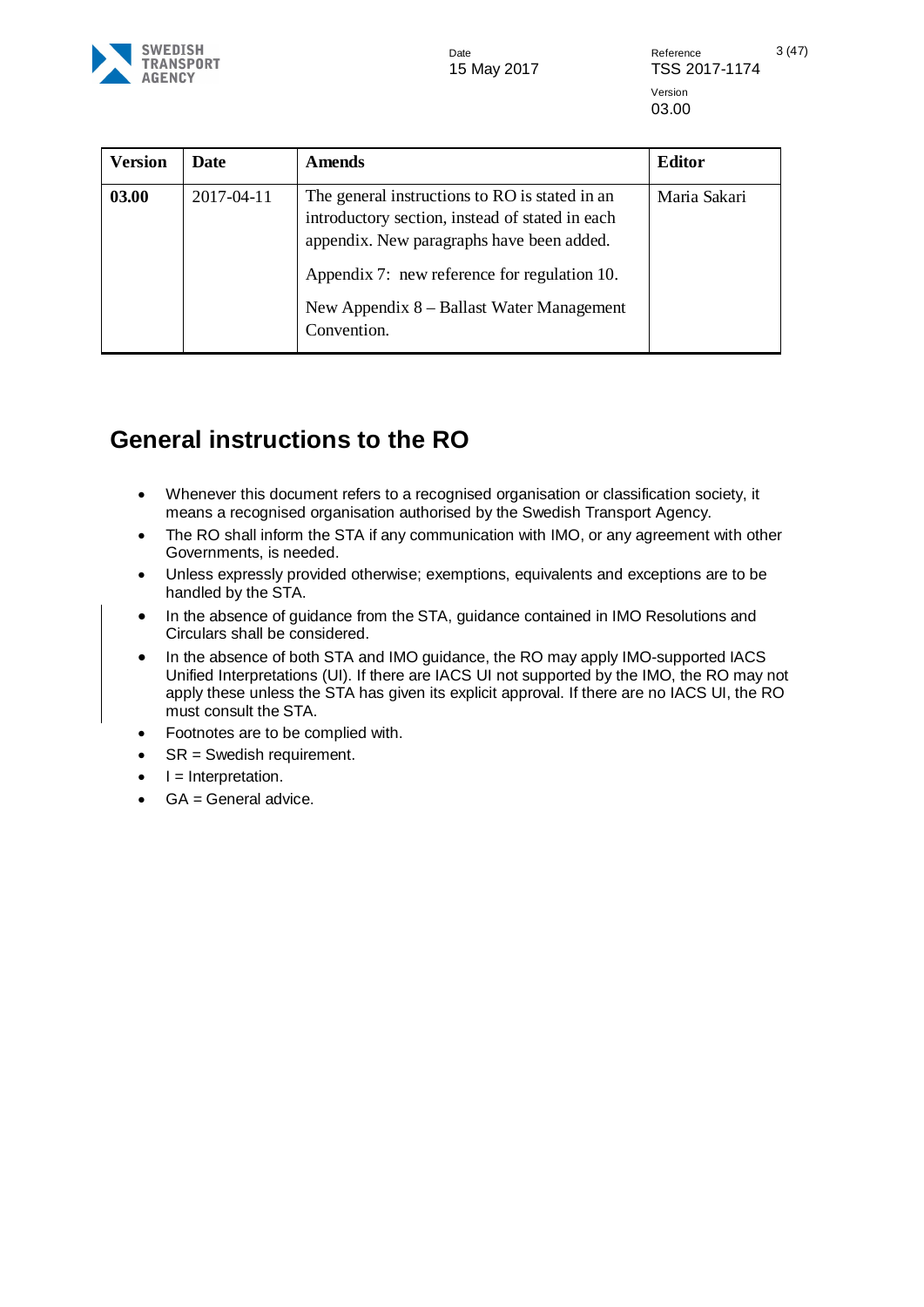

## <span id="page-3-0"></span>**Appendix 1 - SOLAS 1974 and its Protocol of 1988, as amended**

## **International Convention for Safety of Life at Sea (SOLAS 1974)**

**as amended**

<span id="page-3-1"></span>Chapter II-1. **Construction – Structure, subdivision and stability, machinery and electrical installations**

|                 |                | Part A                                                                                                                                                                                                        |
|-----------------|----------------|---------------------------------------------------------------------------------------------------------------------------------------------------------------------------------------------------------------|
| General         |                |                                                                                                                                                                                                               |
|                 |                | Part A-1                                                                                                                                                                                                      |
|                 |                | <b>Structure of ships</b>                                                                                                                                                                                     |
| <b>Reg. 3-2</b> |                | Protective coatings of dedicated seawater ballast tanks in all types of ships and double-                                                                                                                     |
|                 |                | side skin spaces of bulk carriers                                                                                                                                                                             |
|                 |                | STA accepts corrosion prevention systems approved by a recognized classification society.                                                                                                                     |
| Reg. 3-3        |                | Safe access to tanker bows                                                                                                                                                                                    |
|                 | $\overline{2}$ | In accordance with guidelines for safe access to tanker bows, adopted by the Maritime Safety<br>Committee by resolution MSC.62 (67).                                                                          |
| <b>Reg. 3-4</b> |                | <b>Emergency towing arrangements on tankers</b>                                                                                                                                                               |
|                 |                | STA accepts emergency towing arrangements approved by a recognized classification society<br>and in accordance with guidelines developed by IMO.                                                              |
| Reg. 3-5        |                | New installation of materials containing asbestos                                                                                                                                                             |
|                 |                | STA has specific rules regarding asbestos see The Swedish Maritime Administration's<br>regulations and general advice on the working environment on board ships. New installation is<br>not accepted.         |
| <b>Reg. 3-6</b> |                | Access to and within spaces in, and forward of, the cargo area of oil tankers and bulk<br>carriers                                                                                                            |
|                 | 2.3            | Means of access to cargo and other spaces                                                                                                                                                                     |
|                 |                | STA accepts construction and materials of all means of access approved by a recognized<br>classification society.                                                                                             |
|                 | 4.1            | <b>Ship Structure Access Manual</b>                                                                                                                                                                           |
|                 |                | STA accepts Ship Structure Access Manual approved by a recognized classification society.                                                                                                                     |
| <b>Reg. 3-8</b> |                | Towing and mooring equipment                                                                                                                                                                                  |
|                 | 3              | STA accepts towing and mooring equipment approved by a recognized classification society.                                                                                                                     |
|                 |                | Part B                                                                                                                                                                                                        |
|                 |                | <b>Subdivision and stability</b>                                                                                                                                                                              |
| <b>Reg. 5</b>   |                | Intact stability information                                                                                                                                                                                  |
|                 | $\overline{c}$ | STA may allow the inclining test of an individual cargo ship to be dispensed with, provided basic                                                                                                             |
|                 |                | stability data are available from the inclining test starting from the third ship in a series based on<br>at least two inclined ships. On condition that reliable stability information for the exempted ship |
|                 |                | can be obtained from such basic data, as required by regulation 5-1.                                                                                                                                          |
| <b>Reg. 15</b>  |                | Openings in the shell plating below the bulkhead deck of passenger ships and the<br>freeboard deck of cargo ships                                                                                             |
|                 | 8.5            | STA accepts pipes of steel or other equivalent material approved by a recognized classification<br>society.                                                                                                   |
| <b>Reg. 16</b>  |                | Construction and initial tests of watertight doors, sidescuttles, etc.                                                                                                                                        |
|                 | 1.1            | STA accepts design, materials and construction of all watertight doors, sidescuttles, gangway                                                                                                                 |
|                 |                | and cargo ports, valves, pipes, ash-chutes and rubbish-chutes approved by a recognized<br>classification society.                                                                                             |
| <b>Reg.16-1</b> |                | Construction and initial tests of watertight decks, trunks, etc.                                                                                                                                              |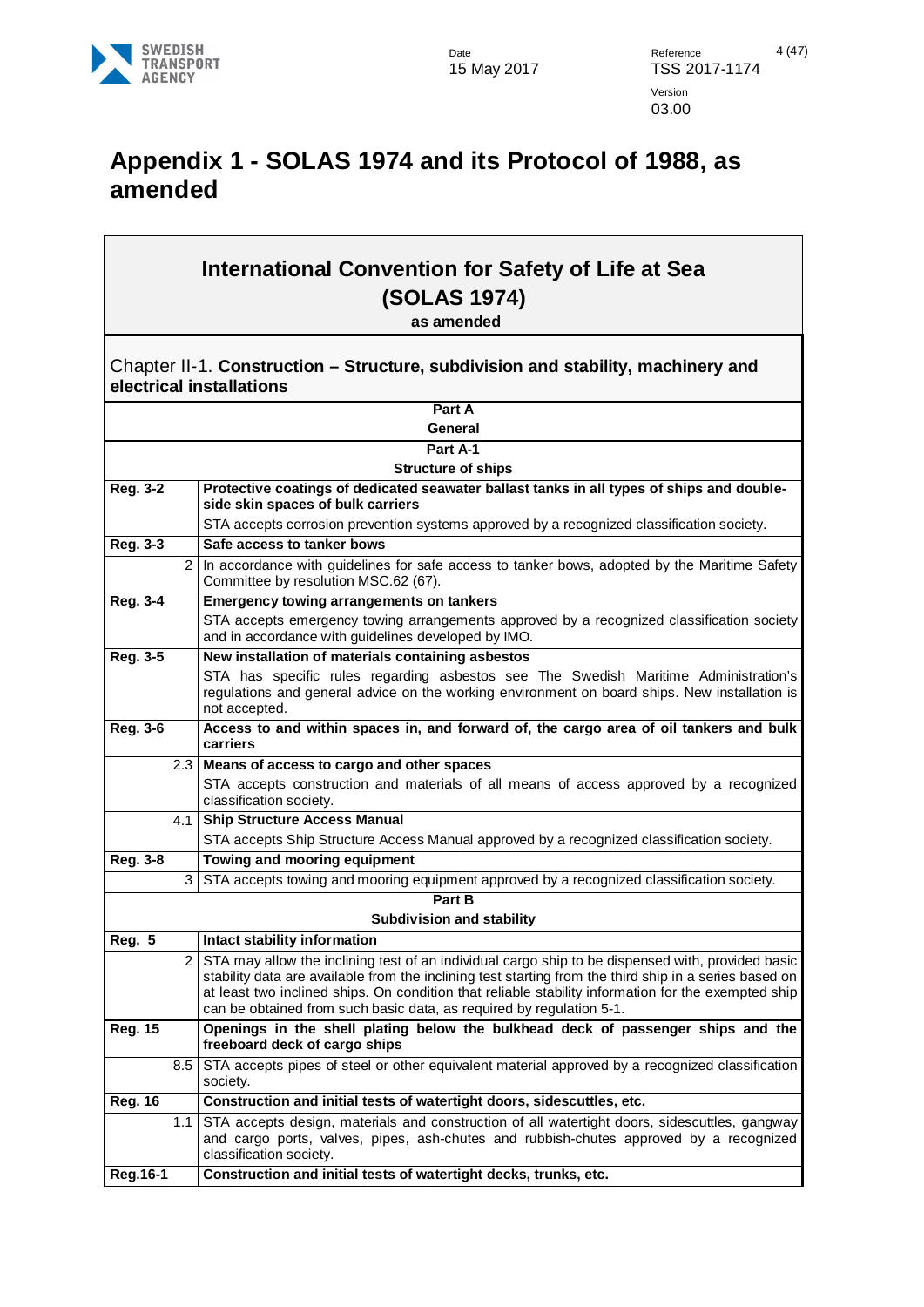

| $\mathbf{1}$   | STA accepts construction and initial tests of watertight decks, trunks, etc. approved by a<br>recognized classification society.                                                                                                                                                                                                                                                                                                                                                                    |
|----------------|-----------------------------------------------------------------------------------------------------------------------------------------------------------------------------------------------------------------------------------------------------------------------------------------------------------------------------------------------------------------------------------------------------------------------------------------------------------------------------------------------------|
| <b>Reg. 22</b> | Prevention and control of water ingress, etc.                                                                                                                                                                                                                                                                                                                                                                                                                                                       |
| 4              | Through individual decision, STA may accept a watertight door to remain open during<br>navigation.<br>For STA to permit a door to remain open during navigation on a cargo ship, the ships<br>survivability after damage with the door open must be demonstrated through a floatability<br>assessment. No specific damage stability criteria need to be complied with, but the ship must be                                                                                                         |
|                | floating in the final plane equilibrium. Further no electrical equipment or electrical components<br>necessarily for the operation of the watertight door is allowed to be submerged, unless the<br>enclosure of such electrical components full fills the requirements in SOLAS, chapter II-1,<br>regulation 13.7.6.<br>Application is to be sent to STA by the RO. Application shall include the floatability assessment<br>referred to above, in addition to the opinion of the RO on the issue. |
|                | Part C                                                                                                                                                                                                                                                                                                                                                                                                                                                                                              |
|                | <b>Machinery general</b>                                                                                                                                                                                                                                                                                                                                                                                                                                                                            |
| Important!     |                                                                                                                                                                                                                                                                                                                                                                                                                                                                                                     |
|                | STA require that classification society do not verify or certify any unconventional arrangements which is not covered                                                                                                                                                                                                                                                                                                                                                                               |
|                | by the regulation or standards; consultation shall be done with the STA.                                                                                                                                                                                                                                                                                                                                                                                                                            |
| <b>Reg. 26</b> | General                                                                                                                                                                                                                                                                                                                                                                                                                                                                                             |
| 2, 3 and $6$   | STA accepts decision and applicable rules from a recognised classification society.                                                                                                                                                                                                                                                                                                                                                                                                                 |
| <b>Reg. 27</b> | <b>Machinery</b>                                                                                                                                                                                                                                                                                                                                                                                                                                                                                    |
| 5              | STA permits provisions for overriding automatic shutoff devices if the device prevents<br>unintentional use and there is a visual indication.                                                                                                                                                                                                                                                                                                                                                       |
| <b>Reg. 28</b> | <b>Means of going astern</b>                                                                                                                                                                                                                                                                                                                                                                                                                                                                        |
| $\overline{2}$ | STA requires every single vessel to demonstrate the manoeuvrability during the sea trial.                                                                                                                                                                                                                                                                                                                                                                                                           |
| <b>Reg. 29</b> | <b>Steering gear</b>                                                                                                                                                                                                                                                                                                                                                                                                                                                                                |
| 1              | STA accepts decision and applicable rules from a recognised classification society.                                                                                                                                                                                                                                                                                                                                                                                                                 |
| 2.1            | All steering gear components and rudder stock shall be of sound and reliable construction and                                                                                                                                                                                                                                                                                                                                                                                                       |
|                | Associated bearings shall be permanently lubricated or means for lubrication shall be arranged.                                                                                                                                                                                                                                                                                                                                                                                                     |
| $2.2^{\circ}$  | Fatigue criteria shall be applied for design of piping and components, taking into account<br>pulsating pressures due to dynamic loads.                                                                                                                                                                                                                                                                                                                                                             |
| 3              | Steering gears should be power operated when necessary, to meet the requirements of<br>paragraph 3.2 and in any case when the rudder stock is over 230 mm diameter in way of tiller,<br>excluding strengthening for navigation in ice. Requirements for ice class can be found in TSFS<br>2009:111 about Finnish and Swedish ice class.                                                                                                                                                             |
|                | 3.2 The steering gear test should be carried out with the ship loaded to its deepest seagoing<br>draught. In cases where it for practical reasons is deemed impossible, the ship should be<br>loaded to the satisfaction of STA.                                                                                                                                                                                                                                                                    |
|                | For guidance, such condition could be in accordance with DNV's alternative a), in letter<br>GCSNNO HSME 24 FlagAutorities-J-613, reading; "the rudder is fully submerged (at zero speed<br>waterline) and the vessel is in an acceptable trim condition ". An application to use such<br>alterative loading condition should be submitted to STA for acceptance well within time of sea<br>trials, accompanied by the recommendation of the classification society.                                 |
| 4.3            | Steering gears should be power operated when necessary, to meet the requirements of<br>paragraph 3.2 and in any case when the rudder stock is over 120 mm diameter in way of tiller,<br>excluding strengthening for navigation in ice. Requirements for ice class can be found in TSFS<br>2009:111 about Finnish and Swedish ice class and in TSFS 2009:23 about Swedish ice class in<br>Lake Vänern.                                                                                               |
| 6.2            | STA accepts decision and applicable rules from a recognised classification society                                                                                                                                                                                                                                                                                                                                                                                                                  |
| 6.3            | Steering gears, other than of the hydraulic type can be accepted by STA under condition that<br>the regulations 29.1-29.2.1-29.3 - 29.4 - 29.5 and 29.6.1 is fulfilled.<br>Any equivalent arrangements must be approved by the STA. An application form shall be sent                                                                                                                                                                                                                               |
|                | to the STA for approval.                                                                                                                                                                                                                                                                                                                                                                                                                                                                            |
| 17.2           | For tankers of 10 000 gross tonnage and above but less than 100 000 tonnes deadweight the<br>steering gear shall at least fulfil the requirements in resolution A.467(XII)                                                                                                                                                                                                                                                                                                                          |
|                | Any equivalent arrangements must be approved by the STA. An application form shall be sent                                                                                                                                                                                                                                                                                                                                                                                                          |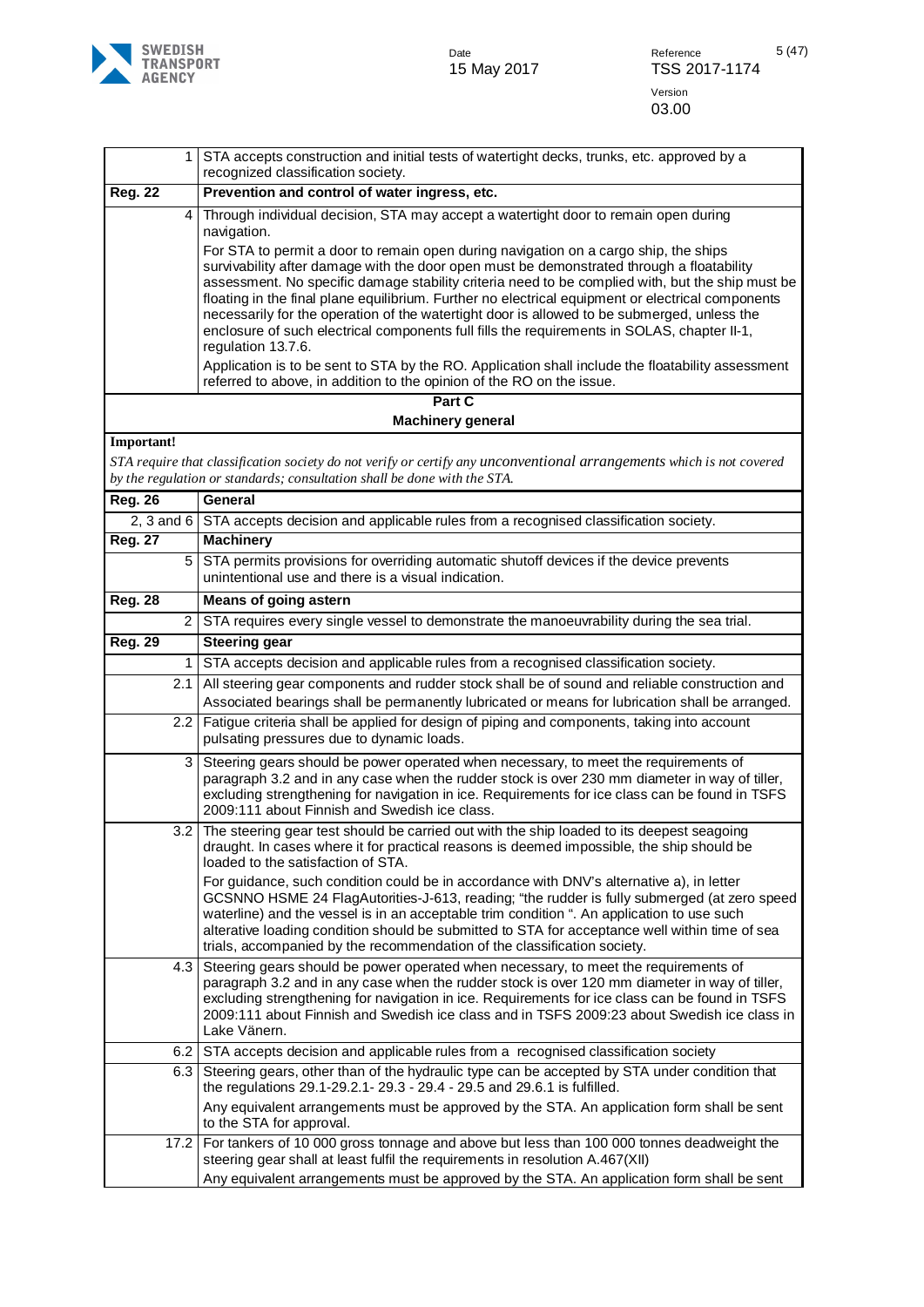

|                |                | to the STA for approval.                                                                                                                                                                                                                                                                                                                                                            |
|----------------|----------------|-------------------------------------------------------------------------------------------------------------------------------------------------------------------------------------------------------------------------------------------------------------------------------------------------------------------------------------------------------------------------------------|
|                | 18             | STA accepts decision and applicable rules from a recognised classification society                                                                                                                                                                                                                                                                                                  |
| <b>Reg. 30</b> |                | Additional requirements for electric and electro hydraulic steering gear                                                                                                                                                                                                                                                                                                            |
|                | 4              | STA may permit reduction from requirements in paragraph 3 if enough protective measure has<br>been done, and the requirements in regulation 29, 5 and 29,7,3 are fulfilled.                                                                                                                                                                                                         |
| <b>Reg. 31</b> |                | <b>Machinery controls</b>                                                                                                                                                                                                                                                                                                                                                           |
|                |                | 2.7 STA accepts decision and applicable rules from a recognised classification society                                                                                                                                                                                                                                                                                              |
| <b>Reg. 32</b> |                | Steam boilers and boiler feed systems                                                                                                                                                                                                                                                                                                                                               |
|                | 1              | STA may permit one safety valve fitted only, if it can ensure that the equipment provides a<br>adequate protection against overpressure with regard to steam boilers and gas boilers<br>output or other characteristics                                                                                                                                                             |
| Reg. 35-1      |                | <b>Bilge pumping arrangements</b>                                                                                                                                                                                                                                                                                                                                                   |
|                | 2.6            | STA may permit means of drainage to be dispensed only in particular cases and only if the size<br>and partition of the compartments does not endanger the safety of the ship.                                                                                                                                                                                                       |
|                | 4              | STA may permit if enough protective measure has been done and the safety of the ship is<br>ensured.                                                                                                                                                                                                                                                                                 |
| <b>Reg. 36</b> |                | <b>Protection against noise</b>                                                                                                                                                                                                                                                                                                                                                     |
|                |                | In order to comply with the regulation for protection against noise, regulation in TSFS 2009:119<br>shall to be fulfilled.                                                                                                                                                                                                                                                          |
|                |                | Part D                                                                                                                                                                                                                                                                                                                                                                              |
|                |                | <b>Electrical installation</b>                                                                                                                                                                                                                                                                                                                                                      |
| <b>Reg. 40</b> |                | General                                                                                                                                                                                                                                                                                                                                                                             |
|                | $\overline{2}$ | In addition to the requirements in part D, shall production, manufacturing and maintenance of<br>electrical installations be in accordance with the IEC 60092 and a recognised organisation rules.<br>Appropriate steps shall be taken to ensure uniformity in the implementation and application of<br>the provisions of this part in respect of electrical installations          |
| <b>Reg. 41</b> |                | Main source of electrical power and lighting system                                                                                                                                                                                                                                                                                                                                 |
|                | 4              | Equivalent solution can be accepted by STA if enough protective measures have been done<br>and the safety of the ship and the personnel are ensured. Furthermore any equivalent<br>arrangements must be approved by the STA. An application form shall be sent to the STA for<br>approval.                                                                                          |
| <b>Reg. 43</b> |                | Emergency source of electrical power in cargo ships                                                                                                                                                                                                                                                                                                                                 |
|                | $1.2 - 3$      | STA recommends that the emergency source of power and the associated equipment shall not<br>be located in the same vertical zone as main source of power or main switchboard.                                                                                                                                                                                                       |
|                |                | Furthermore the emergency source of power and the associated equipment shall be placed to<br>the ships centreline, if possible within the B/5, easy access to the emergency equipment is<br>essential.                                                                                                                                                                              |
|                | 2.6.2          | STA may permit deviation from this paragraph, a written application must be sent to the STA for<br>approval.                                                                                                                                                                                                                                                                        |
|                |                | STA recommends that the emergency generators fuel tank is big enough to fulfil the<br>requirements on regulation 43.                                                                                                                                                                                                                                                                |
| <b>Reg. 44</b> |                | Starting arrangements for emergency generating sets                                                                                                                                                                                                                                                                                                                                 |
|                | 1              | Vessels operating in cold areas shall be equipped whit the heating equipment to ensure the<br>quick start of the emergency generator.                                                                                                                                                                                                                                               |
|                | 2              | Starting functions within the mentioned time must be demonstrated and documented.                                                                                                                                                                                                                                                                                                   |
| <b>Reg. 45</b> |                | Precautions against shock, fire and other hazards of electrical origin                                                                                                                                                                                                                                                                                                              |
|                | 1.2            | For portable electrical equipment used in confined or wet areas with particularly high risk of<br>conductivity, apply the following:<br>1- The equipment must be connected to a secure power supply.<br>2- Exposed metal parts of equipment not intended to be live, which may become energized in<br>the event of failure to be grounded or connected to an isolating transformer. |
|                | 2              | Exposed live parts having voltages to earth exceeding 50 V AC/DC is not allowed.                                                                                                                                                                                                                                                                                                    |
|                | 3.3            | The system shall be approved by the STA                                                                                                                                                                                                                                                                                                                                             |
|                | 4.1            | Any other arrangements shall be approved by the STA. An application form shall be sent to the<br>STA for approval.                                                                                                                                                                                                                                                                  |
|                | 4.2            | Vessels without permanent monitoring device for the Insulation level to earth shall                                                                                                                                                                                                                                                                                                 |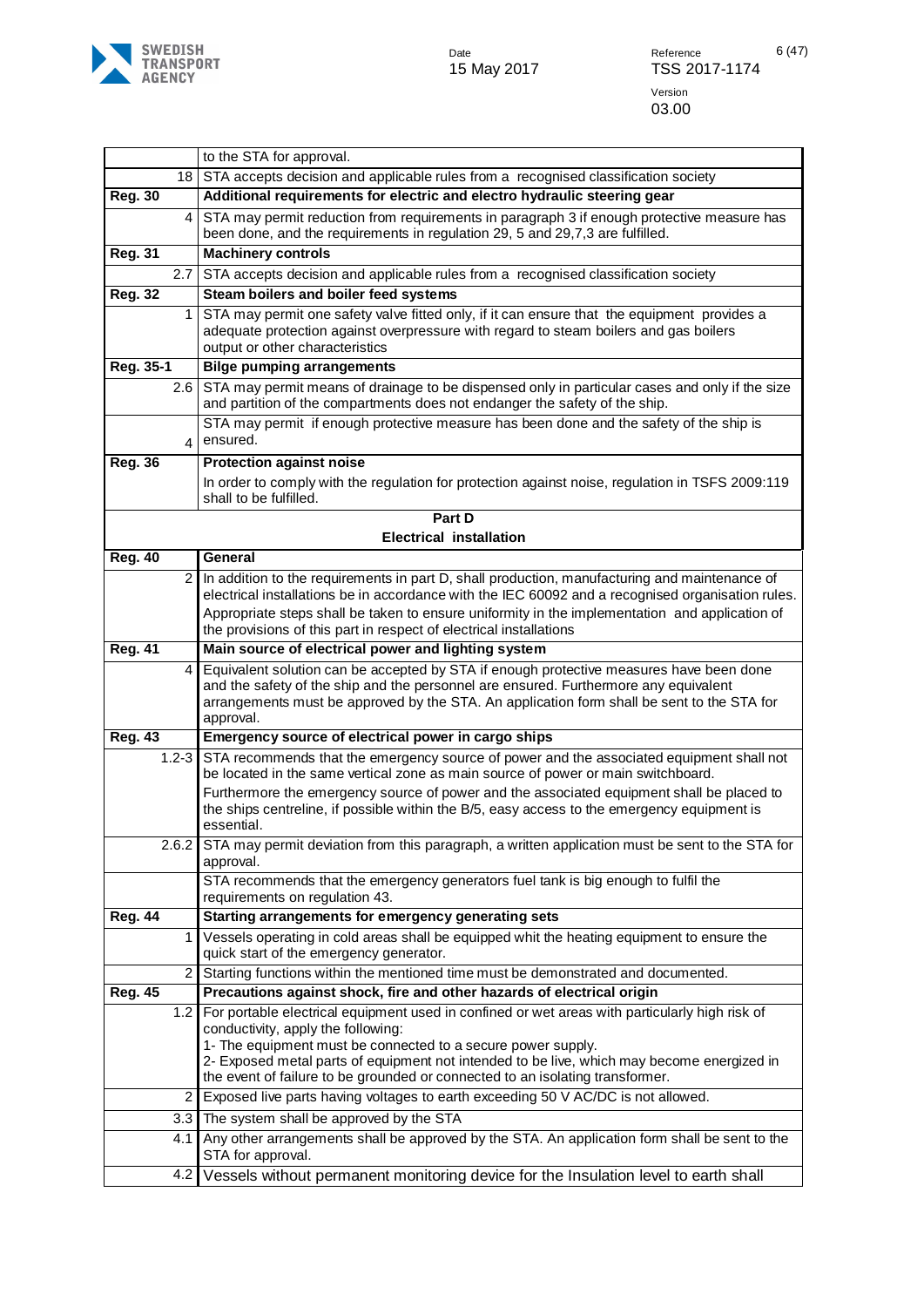

|                                                                                  | resistance of electrical installations be tested and documented.                                                                                                                                                                                                                                                                                                            |  |
|----------------------------------------------------------------------------------|-----------------------------------------------------------------------------------------------------------------------------------------------------------------------------------------------------------------------------------------------------------------------------------------------------------------------------------------------------------------------------|--|
|                                                                                  | General advice: Insulation resistance of electrical installations shall be at least $1M\Omega$ .                                                                                                                                                                                                                                                                            |  |
| 4.3.2                                                                            | Any other arrangements shall be approved by the STA. An application form shall be sent to the<br>STA for approval.                                                                                                                                                                                                                                                          |  |
| 5.1                                                                              | STA accepts decision and applicable rules from a recognised classification society                                                                                                                                                                                                                                                                                          |  |
| 5.2                                                                              | STA recommends that all cables are of approved type. According to IEC 60331 and IEC 60332<br>Any other cable arrangements shall be approved by the STA. An application form shall be sent<br>to the STA for approval.                                                                                                                                                       |  |
| 5.3                                                                              | All cables and wiring serving essential or emergency power, lighting, internal communications or<br>signals shall so far as practicable be routed clear of galleys, laundries, machinery spaces of<br>category A and their casings and other high fire risk areas. Cargo ships with a length less than<br>24 meters shall apply the same but as far as possible.            |  |
| 5.4                                                                              | STA recommend IEC 60331 and IEC 60332                                                                                                                                                                                                                                                                                                                                       |  |
| 6.1                                                                              | Any equivalent arrangements must be approved by the STA. An application form shall be sent<br>to the STA for approval.                                                                                                                                                                                                                                                      |  |
| 9.3                                                                              | STA do not normally accepts batteries in accommodation area,                                                                                                                                                                                                                                                                                                                |  |
|                                                                                  | Any other arrangements must be approved by the STA. An application form with all installation<br>data and drawings shall be sent to the STA for approval.                                                                                                                                                                                                                   |  |
| 10                                                                               | Beyond SOLAS requirements, STA requires the installations to fulfil the rules in IEC 60079                                                                                                                                                                                                                                                                                  |  |
| 11                                                                               | In case that the installation is not covered by the standard IEC 60092-502, a risk assessment<br>shall be sent to the STA for approval.                                                                                                                                                                                                                                     |  |
|                                                                                  | <b>PARTE</b>                                                                                                                                                                                                                                                                                                                                                                |  |
|                                                                                  | Additional requirements for periodically unattended machinery spaces                                                                                                                                                                                                                                                                                                        |  |
| <b>Reg. 46</b>                                                                   | General                                                                                                                                                                                                                                                                                                                                                                     |  |
| $\overline{c}$                                                                   | Important!                                                                                                                                                                                                                                                                                                                                                                  |  |
|                                                                                  | Number of crew members in engine room can be directly affected by the UMS documents, for<br>that reason the periodically unattended machinery spaces whit associated equipments shall be<br>inspected and related documents must be verified, furthermore a new certificate shall be issued<br>by the class to ensure that the vessel fulfil the SOLAS regulation 46 to 53. |  |
|                                                                                  | Any equivalent arrangements must be approved by the STA. An application form shall be sent<br>to the STA for approval.                                                                                                                                                                                                                                                      |  |
| 3                                                                                | Every ship with periodically unattended machinery spaces shall be provided with the UMS<br>documents. The mentioned documentation shall ensure that safety of the ship in all condition is<br>equivalent to having the machinery spaced manned; in addition the certificate shall not be<br>issued without physically inspection of those equipments.                       |  |
| <b>Reg. 47</b>                                                                   | <b>Fire precautions</b>                                                                                                                                                                                                                                                                                                                                                     |  |
|                                                                                  | On cargo vessels with a length less than 24 meters shall combustion engines with a power of<br>2500 kW or more have oil mist detectors in the crankcase or monitoring of engine bearing<br>temperature or other equivalent device.                                                                                                                                          |  |
| <b>Reg. 49</b>                                                                   | Control of propulsion machinery from the navigation bridge                                                                                                                                                                                                                                                                                                                  |  |
| 5                                                                                | STA accepts decision and applicable rules from a recognised classification society                                                                                                                                                                                                                                                                                          |  |
| <b>Reg. 51</b>                                                                   | <b>Alarm Systems</b>                                                                                                                                                                                                                                                                                                                                                        |  |
| $\overline{2}$                                                                   | Any equivalent arrangements must be approved by the STA. An application form shall be sent<br>to the STA for approval.                                                                                                                                                                                                                                                      |  |
| <b>Reg. 53</b>                                                                   | Special requirements for machinery, boiler and electrical installations                                                                                                                                                                                                                                                                                                     |  |
| 1                                                                                | These measures shall provide a satisfactory safety at least equivalent to that achieved in this<br>chapter.                                                                                                                                                                                                                                                                 |  |
| $\overline{2}$                                                                   | STA may waive the requirements for SOLAS ship with a gross tonnage below 1600 if the<br>requirement is impracticable.<br>The requirements shall not apply to cargo ships with a length less than 24 meters.                                                                                                                                                                 |  |
|                                                                                  | Any equivalent arrangements must be approved by the STA. An application form shall be sent<br>to the STA for approval.                                                                                                                                                                                                                                                      |  |
| Chapter II-2. Construction – Fire protection, fire detection and fire extinction |                                                                                                                                                                                                                                                                                                                                                                             |  |
|                                                                                  | Part A                                                                                                                                                                                                                                                                                                                                                                      |  |

<span id="page-6-0"></span>**General**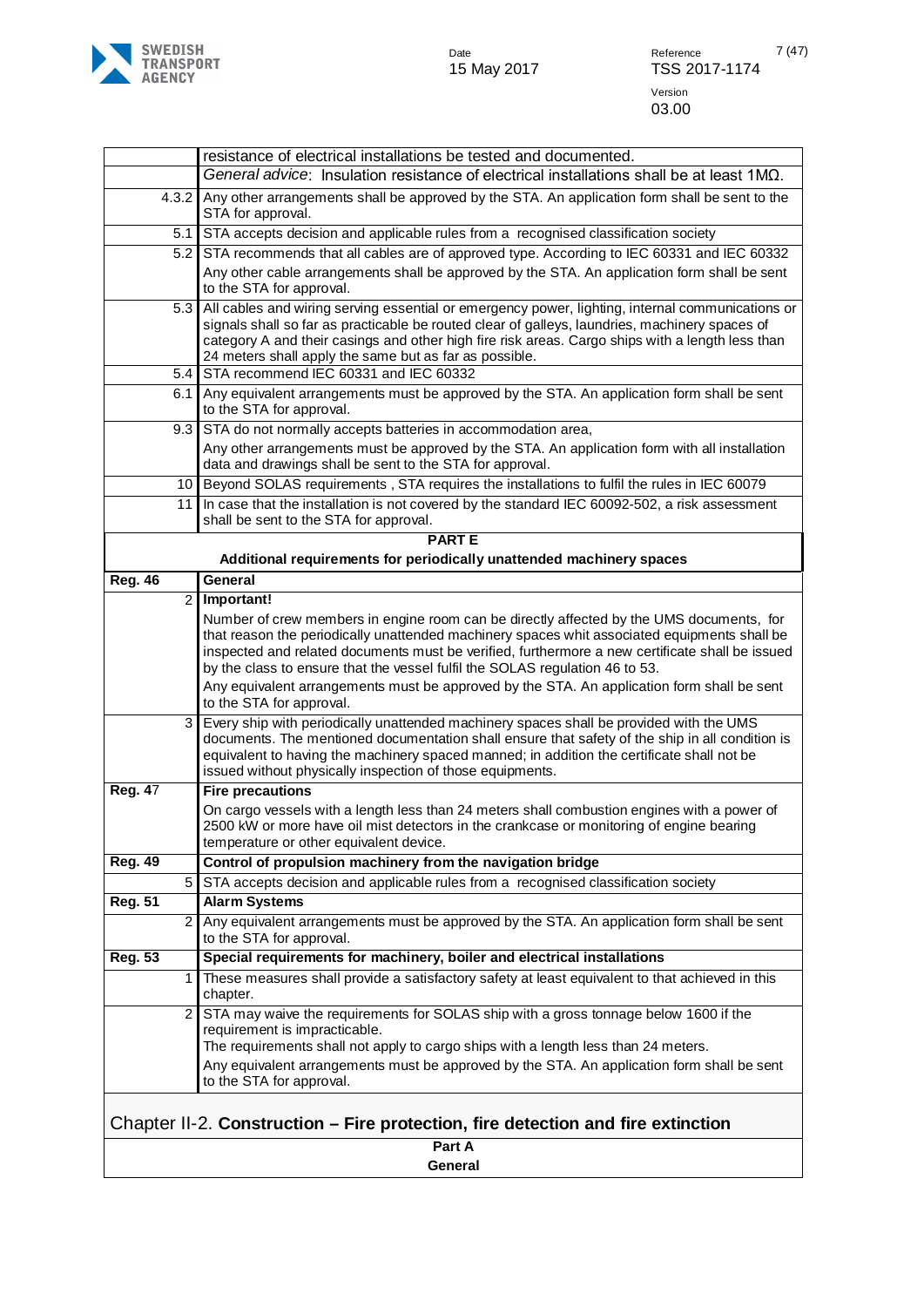

| <b>Reg. 1</b> | <b>Application</b>                                                                                                                                                                                                                                                                                                                                                                                                                                                                                                  |
|---------------|---------------------------------------------------------------------------------------------------------------------------------------------------------------------------------------------------------------------------------------------------------------------------------------------------------------------------------------------------------------------------------------------------------------------------------------------------------------------------------------------------------------------|
| 6.2.1         | Application of requirements for tankers                                                                                                                                                                                                                                                                                                                                                                                                                                                                             |
|               | Foam concentrates shall be according to MSC/ Circ.1312.                                                                                                                                                                                                                                                                                                                                                                                                                                                             |
|               | General advice: Recommended fire fighting media for chemicals to which neither the IBC nor<br>BCH Codes apply can be found in MSC/ Circ. 553.                                                                                                                                                                                                                                                                                                                                                                       |
|               | Part B<br>Prevention of fire and explosion                                                                                                                                                                                                                                                                                                                                                                                                                                                                          |
| Reg. 4        | <b>Probability of ignition</b>                                                                                                                                                                                                                                                                                                                                                                                                                                                                                      |
| 2.1.4         | Limitations in the use of oils as fuel                                                                                                                                                                                                                                                                                                                                                                                                                                                                              |
|               | STA recommends that an approved installation according to 4.2.1.4 should fulfil the<br>requirements in 4.2.1.3.3.2-4.1.3.3.4. Reference is made to Res. A.565(14)                                                                                                                                                                                                                                                                                                                                                   |
| 2.2.1         | <b>Location of oil fuel systems</b>                                                                                                                                                                                                                                                                                                                                                                                                                                                                                 |
|               | Regulations regarding illumination in service spaces on ships is regulated in Chapter 2 Section<br>1 and Chapter 5 Section 10 of the Ship Safety Ordinance (2003:438)                                                                                                                                                                                                                                                                                                                                               |
| 2.2.3.2       | Oil fuel tanks                                                                                                                                                                                                                                                                                                                                                                                                                                                                                                      |
|               | The location of oil fuel tanks should follow the guidelines in MSC/Circ.1322                                                                                                                                                                                                                                                                                                                                                                                                                                        |
| 2.2.3.4       | STA recommends that the controls for remote operation of the valve for the emergency<br>generator fuel tank and controls for remote operation of the valve for fuel tanks placed in<br>machinery spaces do not need to be placed in separate spaces.                                                                                                                                                                                                                                                                |
| 2.2.3.5.1     | Termination of sounding pipes in machinery spaces is permitted if the requirements stated in<br>4.2.2.3.5.1.1-3 are met.                                                                                                                                                                                                                                                                                                                                                                                            |
|               | 2.2.3.5.2 Flat glasses are permitted.                                                                                                                                                                                                                                                                                                                                                                                                                                                                               |
| 2.2.5.1       | Oil fuel piping                                                                                                                                                                                                                                                                                                                                                                                                                                                                                                     |
|               | Flexible pipes shall fulfil the requirements in ISO standard 15540:1999 and ISO 15541:1999.                                                                                                                                                                                                                                                                                                                                                                                                                         |
| 2.2.5.6       | STA may permit the conveying of oil and combustible liquids through accommodation and<br>service spaces if it not practical to route the pipes in different ways. The pipes shall be of steel<br>or equivalent material.                                                                                                                                                                                                                                                                                            |
| 2.3.3         | STA may permit the conveying of lubricating oil through accommodation and service spaces if it<br>not practical to route the pipes in different ways. The pipes shall be of steel or equivalent<br>material.                                                                                                                                                                                                                                                                                                        |
| 2.4           | Swedish regulations about thermal-oil units can be found in SJÖFS 1997:15                                                                                                                                                                                                                                                                                                                                                                                                                                           |
| 3             | Regulations for pressure vessels are found in Arbetsmiljöverkets föreskrifter (AFS 2005:2) om<br>gasflaskor samt allmänna råd om tillämpningen av föreskrifterna (Provisions of the Swedish<br>Work Environment Authority on pressures vessels). General advice from STA: Positioning of<br>pressure vessels on open deck should follow guidelines in MSC/Circ.1276                                                                                                                                                 |
| 5.1.1         | Separation of cargo oil tanks                                                                                                                                                                                                                                                                                                                                                                                                                                                                                       |
|               | Recess is permitted.                                                                                                                                                                                                                                                                                                                                                                                                                                                                                                |
| 5.1.3         | STA may permit main cargo control stations, control stations, accommodation and service<br>spaces forward of the cargo tanks, slop tanks and spaces which isolate cargo and slop tanks<br>from machinery spaces, but not necessarily forward of oil fuel bunker tanks or ballast tanks.                                                                                                                                                                                                                             |
| 5.1.4.4       | Cargo oil lines placed in special ducts are permitted only if these can be cleaned and ventilated<br>in a sufficient way. STA recommends that special duct spaces should be cleaned and ventilated<br>as specified in section 5.3.                                                                                                                                                                                                                                                                                  |
| 5.1.6         | Guidelines for stern loading and unloading arrangements can be found in IBC code Chapter 3.                                                                                                                                                                                                                                                                                                                                                                                                                         |
| 5.2.2         | STA may permit access doors in boundary bulkheads facing the cargo area or within the 5 m<br>limits specified in paragraph 5.2.1, to main cargo control stations and to such service spaces<br>used as provision rooms, store-rooms and lockers, provided they do not give access directly or<br>indirectly to any other space containing or providing for accommodation, control stations or<br>service spaces such as galleys, pantries or workshops, or similar spaces containing sources of<br>vapour ignition. |
| 5.3.3         | Safety devices in venting systems                                                                                                                                                                                                                                                                                                                                                                                                                                                                                   |
|               | The design, testing and locating of these devices shall comply with the requirements in<br>MSC.Circ.677, MSC/Circ.731, MSC/Circ.1009 and MSC/Circ.1324.                                                                                                                                                                                                                                                                                                                                                             |
| 5.4.1         | Ventilation systems in cargo pump-rooms                                                                                                                                                                                                                                                                                                                                                                                                                                                                             |
|               | STA recommends that the design of non sparking fans should follow IACS Requirement F29.                                                                                                                                                                                                                                                                                                                                                                                                                             |
| 5.5.2.1       | Inert gas systems of chemical tankers and gas carriers                                                                                                                                                                                                                                                                                                                                                                                                                                                              |
|               | Can be arranged according to the FSS code or Res. A.567 (14).                                                                                                                                                                                                                                                                                                                                                                                                                                                       |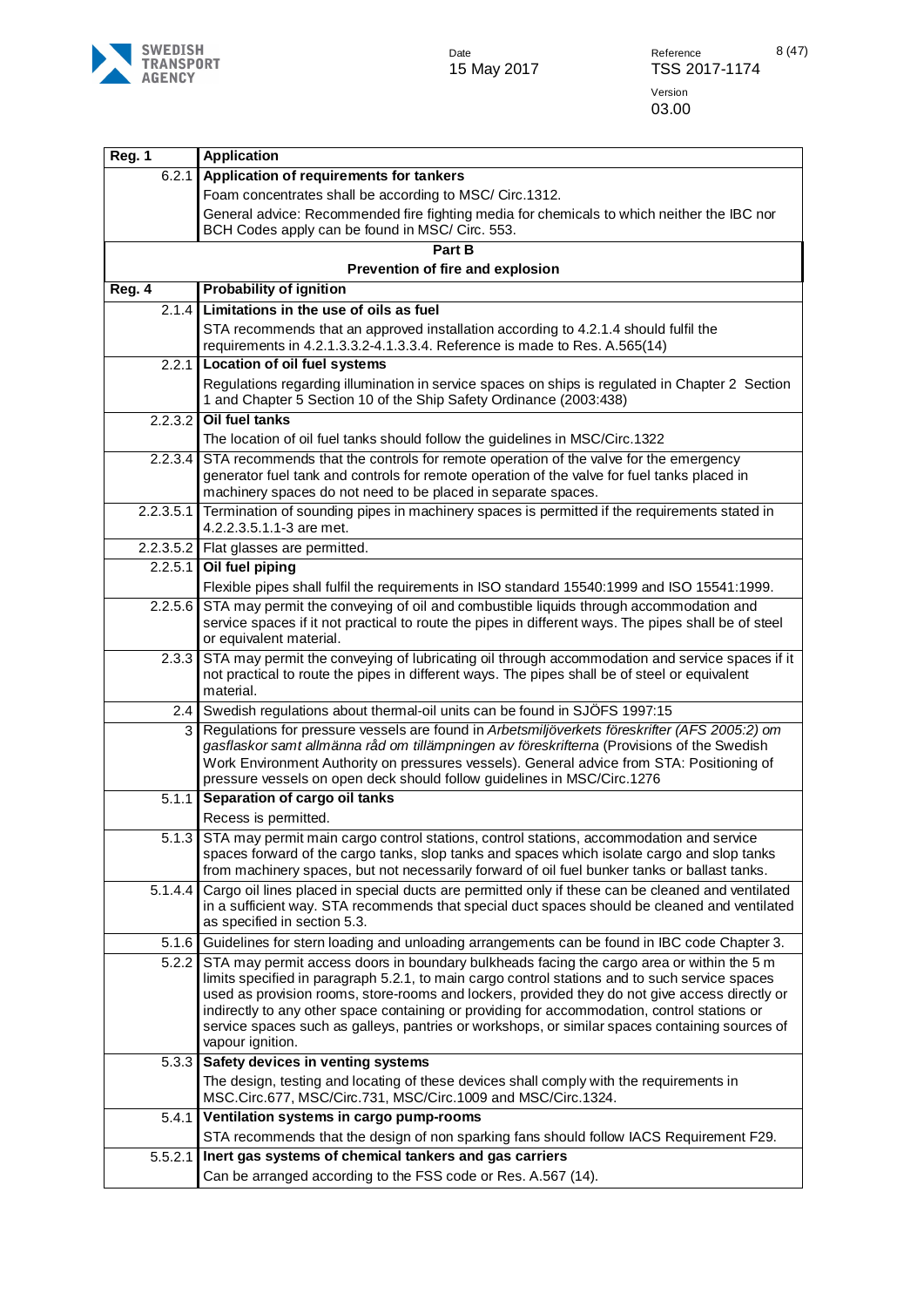

| 5.7.3.3        | Arrangements for fixed hydrocarbon gas detection systems in                                                                         |
|----------------|-------------------------------------------------------------------------------------------------------------------------------------|
|                | double-hull and double-bottom spaces of oil tankers                                                                                 |
|                | STA recommends that fixed gas detection system fulfills the guidelines in MSC/Circ.1370                                             |
| Reg. 5         | Fire growth potential                                                                                                               |
| 2.3.1          | Additional requirements for means of control in periodically unattended machinery                                                   |
|                | spaces.                                                                                                                             |
|                | For periodically unattended machinery spaces, special consideration shall be given, approved                                        |
|                | by STA, to maintaining the fire integrity equal to the fire integrity in manned machinery spaces                                    |
|                | and that it can be activated equally fast:                                                                                          |
|                | - the fire integrity of the machinery space<br>- the location and centralization of the fire extinguishing system controls          |
|                | - the required shutdown arrangements e.g. ventilation, fuel pumps, etc.                                                             |
|                | - the fire extinguishing appliances and other firefighting equipment                                                                |
|                | - the number of breathing apparatus.                                                                                                |
|                | Part C                                                                                                                              |
|                | <b>Suppression of fire</b>                                                                                                          |
| Reg.7          | <b>Detection and alarm</b>                                                                                                          |
| 3              | Initial and periodical tests                                                                                                        |
| 3.2            | STA recommends that the periodical tests for these systems follows the guidelines in MSC/Circ.                                      |
|                | 850                                                                                                                                 |
| Reg. 8         | Control of smoke spread                                                                                                             |
| $\overline{2}$ | Protection of control station outside machinery spaces                                                                              |
|                | Separate means of air supply need not apply to control stations on, and opening onto, an open                                       |
|                | deck.                                                                                                                               |
| Reg. 9         | <b>Containment of fire</b>                                                                                                          |
| 2.1            | Thermal and structural subdivision                                                                                                  |
|                | The fire insulation shall be arranged on that side where the insulation is tested in accordance                                     |
|                | with Transportstyrelsens föreskrifter och allmänna råd (TSFS 2009:52) om marin utrustning                                           |
|                | (Swedish Maritime Administration's regulations on marine equipment).                                                                |
|                | STA recommends that an area which is divided by a bulkhead or deck which have different                                             |
|                | insulation standard, the most efficient insulation shall continue on that bulkhead or deck with the                                 |
|                | less effective insulation to a distance of at least 450 mm.                                                                         |
| 2.3.1.1.3      | Methods of protection in accommodation area on cargo ships                                                                          |
|                | In public spaces this area may be extended to maximum $75m^2$ .                                                                     |
|                | 2.3.2.4 In public spaces this area may be extended to maximum $75m^2$ .                                                             |
| 2.3.3.2.2      | Fire integrity of bulkheads and decks on cargo ships                                                                                |
| (8)            | The following area is added to category (8) cargo spaces: Weather deck used for cargo other                                         |
|                | than cargo with low fire risk.                                                                                                      |
| 2.3.3.2.2      | The following area is added to category (10) open decks: Weather deck used for cargo with low                                       |
| (10)           | fire risk.                                                                                                                          |
| 2.3.3.2.2      | The following area is added to category (11) special category spaces and ro-ro spaces:                                              |
| (11)           | Weather deck used for cargo other than low fire risk.                                                                               |
| 2.3.3.4        | STA advises that an example of material with acceptable safety standard in doors in                                                 |
|                | accordance with 9.2.3.3.4 is solid wood.                                                                                            |
| 2.4.2.4        | Fire integrity of bulkheads and decks on tankers                                                                                    |
|                | STA advises that an example of material with acceptable safety standard in doors in                                                 |
|                | accordance with 9.2.3.3.4 is solid wood.                                                                                            |
| 4.2.1          | Doors in fire-resisting divisions in cargo ships                                                                                    |
|                | STA do not accept combustible materials in doors separating cabins from the individual interior<br>sanitary spaces such as showers. |
|                |                                                                                                                                     |
| 5.1.1          | Protection of openings in machinery spaces boundaries                                                                               |
|                | The requirements in 9.5.1.1 are applicable on all types of machinery spaces.                                                        |
| 7.3.2          | <b>Details of duct penetrations</b>                                                                                                 |
|                | STA recommends that the steel sheet sleeves should cover 450 mm on each side of the<br>bulkhead unless the duct is of steel.        |
| 7.5.1.1.3      | A fixed fire extinguishing system for fires within the duct shall fulfill the requirements in                                       |
|                | Sjöfartsverkets föreskrifter och allmänna råd (2001:6) om installation av CO2-anläggning i                                          |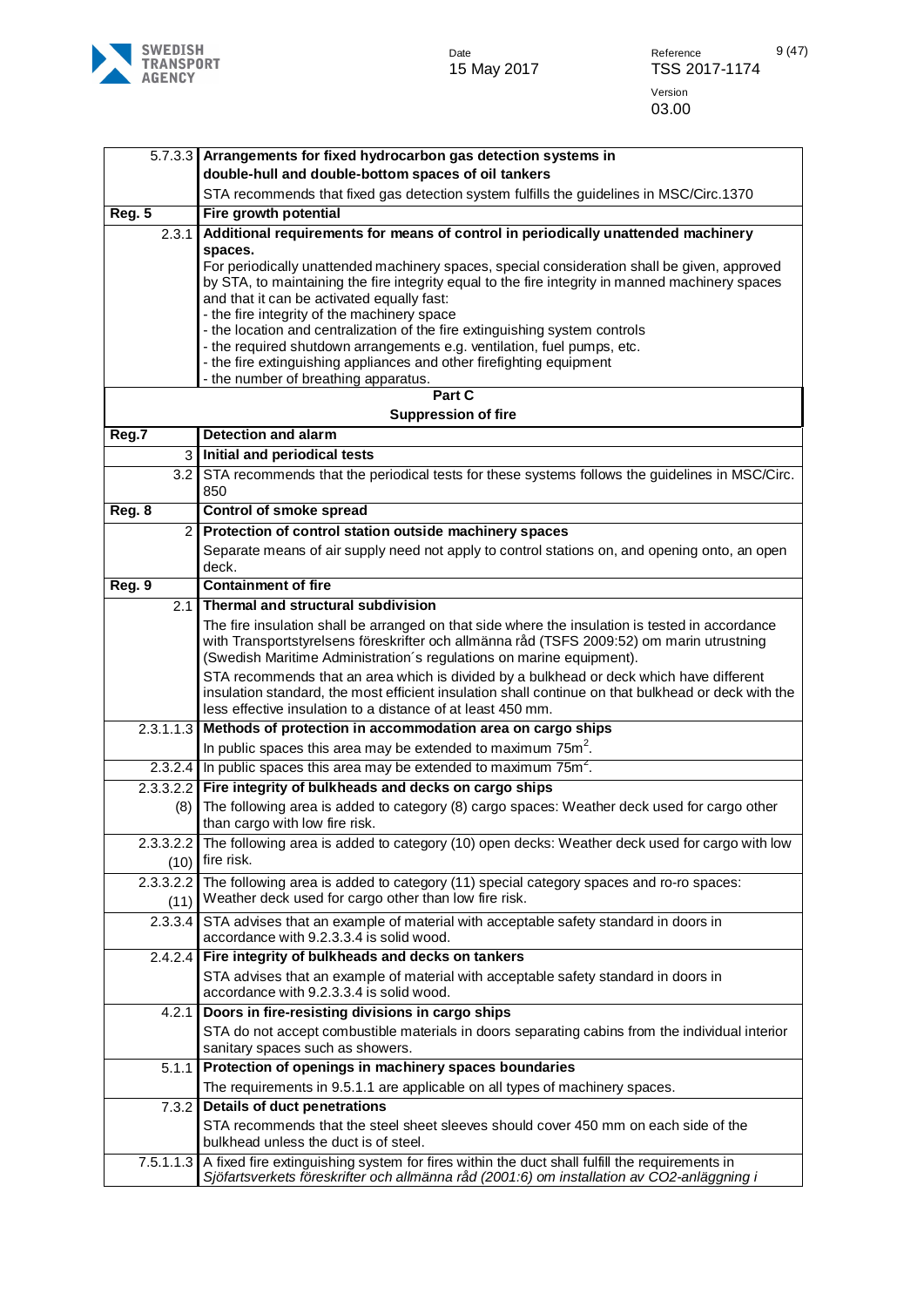

|                      | köksventilation eller annat likvärdigt brandsläckningssystem (Swedish Maritime Administration's<br>regulations on Co2-systems or equivalent fire extinguishing system).                                                                                                                                                                                                                                                                                                                                            |
|----------------------|--------------------------------------------------------------------------------------------------------------------------------------------------------------------------------------------------------------------------------------------------------------------------------------------------------------------------------------------------------------------------------------------------------------------------------------------------------------------------------------------------------------------|
| 7.5.2.1.4            | See comment for 9.7.5.1.1.3 above.                                                                                                                                                                                                                                                                                                                                                                                                                                                                                 |
| <b>Reg. 10</b>       | <b>Fire fighting</b>                                                                                                                                                                                                                                                                                                                                                                                                                                                                                               |
|                      | 2.1.2.1.3 Paragraph 1.1 and 1.2 shall be fulfilled                                                                                                                                                                                                                                                                                                                                                                                                                                                                 |
| 2.1.2.2.1            | Ready availability of water supply                                                                                                                                                                                                                                                                                                                                                                                                                                                                                 |
|                      | Devices for remote start of the fire pumps shall be arranged on the navigation bridge, at one fire                                                                                                                                                                                                                                                                                                                                                                                                                 |
|                      | control station and in the engine control room.                                                                                                                                                                                                                                                                                                                                                                                                                                                                    |
| 2.1.3                | <b>Diameter of fire mains</b>                                                                                                                                                                                                                                                                                                                                                                                                                                                                                      |
|                      | General advice: Fire main should have a diameter in accordance with the following table:<br>Ships length (m) Diameter (mm)<br>Less than 50m: 75mm<br>Up to 50m but not 100m: 100mm<br>Up to 100m but not 200m: 125mm                                                                                                                                                                                                                                                                                               |
|                      | Up to 200m but not 300m: 150mm                                                                                                                                                                                                                                                                                                                                                                                                                                                                                     |
|                      | Up to 300m or more: >150mm<br>Branch pipes should have a diameter of at least 60 mm. Short branch pipes for only one fire<br>hydrant should have a diameter of at least 50 mm.                                                                                                                                                                                                                                                                                                                                     |
| 2.2.1                | Pumps accepted as fire pumps                                                                                                                                                                                                                                                                                                                                                                                                                                                                                       |
|                      | General advice: Pumps which occasionally are used for transfer or pumping of oil fuel or other<br>oil should not be used as fire pump.                                                                                                                                                                                                                                                                                                                                                                             |
| 2.2.3.2.2            | Access to the emergency fire pump                                                                                                                                                                                                                                                                                                                                                                                                                                                                                  |
|                      | General advice: An example on a reasonable gastight door is a steel door whit gasket which<br>can be closed tight.                                                                                                                                                                                                                                                                                                                                                                                                 |
| 2.3.1.2              | Fire hoses and nozzles                                                                                                                                                                                                                                                                                                                                                                                                                                                                                             |
|                      | General advice: All fire hose connections should be so designed that they can be connected to<br>all hydrants, nozzles or other hoses.                                                                                                                                                                                                                                                                                                                                                                             |
| 2.3.2.3              | Number and diameter of fire hoses                                                                                                                                                                                                                                                                                                                                                                                                                                                                                  |
|                      | In cargo ship there shall be one fire hose to each fire hydrant.                                                                                                                                                                                                                                                                                                                                                                                                                                                   |
| 2.3.3.4              | Size and types of nozzles                                                                                                                                                                                                                                                                                                                                                                                                                                                                                          |
|                      | The nozzles on new ships shall be wheel marked. The nozzles on ships constructed before 1<br>July 2002 shall be in accordance with the national Swedish Standard SS 3500.                                                                                                                                                                                                                                                                                                                                          |
| 3.2.1                | Arrangement of fire extinguishers                                                                                                                                                                                                                                                                                                                                                                                                                                                                                  |
|                      | Accommodation spaces, service spaces and control stations shall be provided with portable fire<br>extinguishers for every 250 m <sup>2</sup> of the area concerned. Portable fire extinguishers in<br>accommodation spaces shall be AB extinguishers of at least class 21A 183B. In galleys, radio<br>stations and steering gear room, the fire extinguishers shall be a carbon dioxide extinguisher of<br>class 55B.<br>General advice: The number and type of fire extinguishers should follow the guidelines in |
| $4.1.1.\overline{3}$ | MSC/Circ.1275<br>Types of fixed fire-extinguishing systems                                                                                                                                                                                                                                                                                                                                                                                                                                                         |
|                      | For ships constructed before 1 July 2002 STA did not allow fixed water-spraying fire-<br>extinguishing system in machinery spaces. Fixed water-spraying fire-extinguishing system is<br>only allowed as fixed local application fire-extinguishing system.                                                                                                                                                                                                                                                         |
|                      | General advice: For ships constructed between 1 July 2002 and 1 September 2008, the fixed<br>fire extinguishing system in 4.1.1.3 should be tested according to the requirements for<br>equivalent sprinkler systems in the FSS code.                                                                                                                                                                                                                                                                              |
|                      | For ships constructed after 1 September 2008 Fixed pressure water-spraying fire-extinguishing<br>systems and water-mist fire-extinguishing system should fulfill MSC/Circ.1165, 1237 and 1269.                                                                                                                                                                                                                                                                                                                     |
| 4.1.3                | Requirements regarding Halon 1211, 1301 and 2402 can be found in ordinance 2002:187                                                                                                                                                                                                                                                                                                                                                                                                                                |
| 5.1.2.2              | There shall be at least two portable foam extinguishers, or of type 233 BC, in each firing space<br>in each boiler room and in each space in which a part of the oil fuel installation is situated.<br>General advice: Equivalent fire extinguishers in accordance with 5.1.2.2 are powder<br>extinguisher with not less than 50 kilo powder.                                                                                                                                                                      |
| 5.1.2.3              | In each firing space there shall be<br>- a receptacle containing at least 0.1m3 sand, impregnated with soda or<br>- a portable fire extinguisher of type 233 B/BC.                                                                                                                                                                                                                                                                                                                                                 |
| 5.2.2.2              | General advice: Equivalent fire extinguishers in accordance with 5.2.2.2 could be 5 portable fire<br>extinguishers of type 233 B/BC.                                                                                                                                                                                                                                                                                                                                                                               |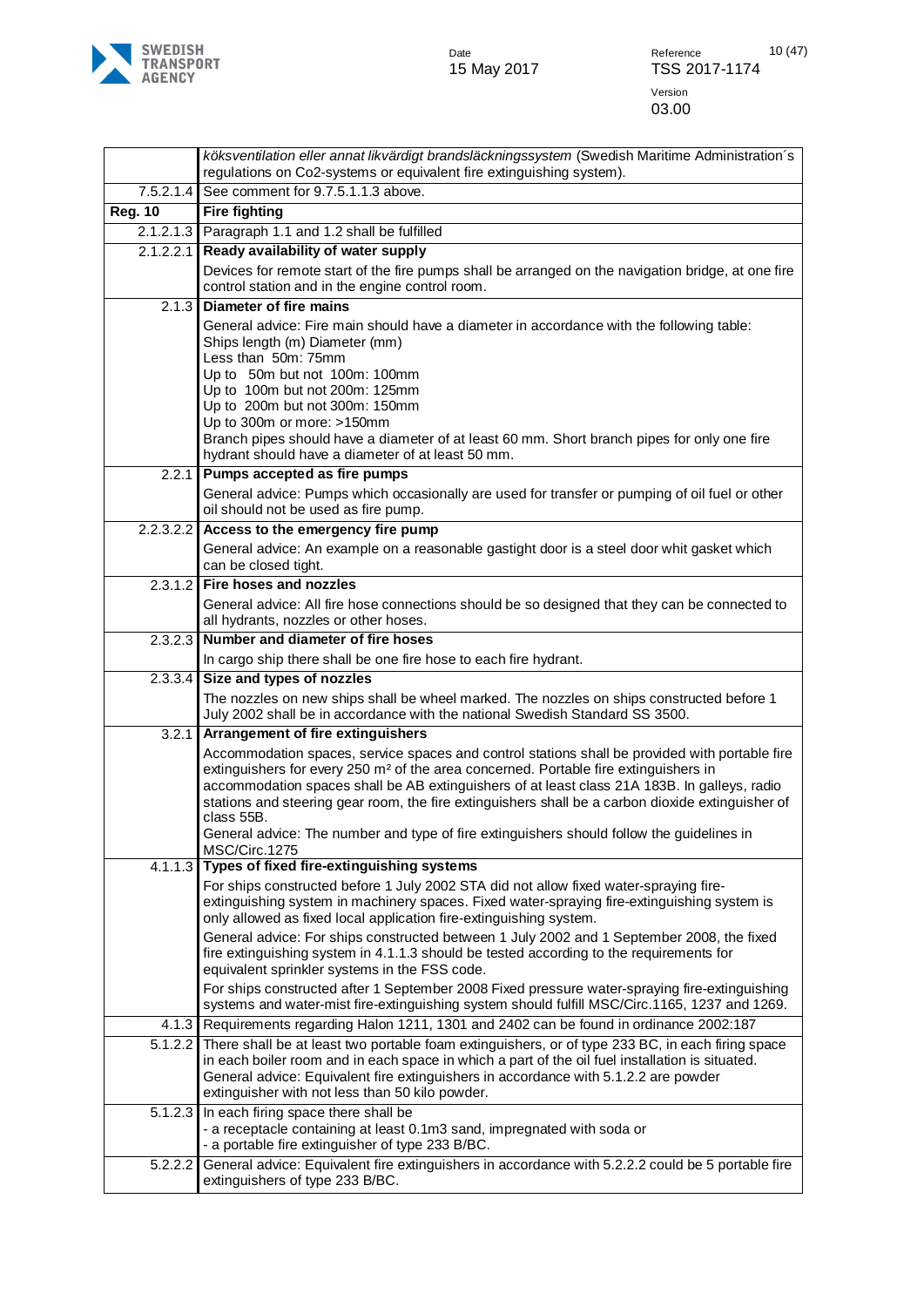

| 5.3.2.1                  | General advice: Equivalent fire extinguishers in accordance with 5.3.2.1 could be portable fire<br>extinguishers of type 233 B/BC.                                                                                                                                                                                                                                                                                                                                                                                                                                                                                                                                                                                                                                                                                              |
|--------------------------|---------------------------------------------------------------------------------------------------------------------------------------------------------------------------------------------------------------------------------------------------------------------------------------------------------------------------------------------------------------------------------------------------------------------------------------------------------------------------------------------------------------------------------------------------------------------------------------------------------------------------------------------------------------------------------------------------------------------------------------------------------------------------------------------------------------------------------|
| 5.3.2.2                  | General advice: Equivalent fire extinguishers in accordance with 5.3.2.2 could be portable fire<br>extinguishers of type 233 B/BC.                                                                                                                                                                                                                                                                                                                                                                                                                                                                                                                                                                                                                                                                                              |
| 5.4                      | The Swedish Transport Agency(STA) requires, according to SOLAS II-2/10.5.4, that all SOLAS<br>ships constructed 1 September 2008 or later shall be fitted with a fixed fire extinguishing system<br>in other machinery spaces, except spaces according to category (10) in chapter 9.2.2.3.2.2.<br>Exemption can be made for spaces where the risk of fire spread to adjacent spaces is low, e.g.<br>bow thruster room. In main and emergency switchboard rooms there shall be provided in, or<br>adjacent to, that space such a number of approved portable fire extinguishers of type 55 B as<br>the Administration may deem sufficient. In other engine spaces that are not mentioned in<br>SOLAS II-2/10.5.1-5.3, there shall be such a number of fire extinguishers as required in the<br>guidelines of MSC/circular 1275. |
| 5.5                      | As in SOLAS included footnote                                                                                                                                                                                                                                                                                                                                                                                                                                                                                                                                                                                                                                                                                                                                                                                                   |
| 5.6.2                    | The system shall be designed according to MSC/Circ. 913. Ships constructed after 1 January<br>2010 shall fulfill the guidelines in MSC/Circ.1276. Ships constructed after 1 January 2012 shall<br>fulfill the guidelines in MSC/Circ.1387.                                                                                                                                                                                                                                                                                                                                                                                                                                                                                                                                                                                      |
|                          | STA recommends that in continuously manned machinery spaces, an automatic release of the<br>extinguishing system should be arranged.                                                                                                                                                                                                                                                                                                                                                                                                                                                                                                                                                                                                                                                                                            |
| 6.3.2                    | Flammable liquid lockers shall be protected by an appropriate fire extinguisher arrangement in<br>accordance with 6.3.1                                                                                                                                                                                                                                                                                                                                                                                                                                                                                                                                                                                                                                                                                                         |
| 6.4                      | Fire extinguishing system shall be designed according to ISO 15371:2000                                                                                                                                                                                                                                                                                                                                                                                                                                                                                                                                                                                                                                                                                                                                                         |
| 6.5                      | Portable fire extinguishers: The amount of portable fire extinguishers can be found in 3.2.1                                                                                                                                                                                                                                                                                                                                                                                                                                                                                                                                                                                                                                                                                                                                    |
| 7.1.4                    | Reference is made to MSC/Circ.671, superseded by MSC/Circ.1146                                                                                                                                                                                                                                                                                                                                                                                                                                                                                                                                                                                                                                                                                                                                                                  |
| 7.2                      | Regulations for transporting dangerous goods see Reg.19. Interpretation can be found in<br>MSC/Circ 1120                                                                                                                                                                                                                                                                                                                                                                                                                                                                                                                                                                                                                                                                                                                        |
| 10.2.4                   | Cargo ships shall have the following number of fire fighters outfit and personal equipment:<br>Cargo ship:<br><4 000 BRT total number of fire fighters outfit- 2pcs, additional number of personal equipment<br>1pcs.                                                                                                                                                                                                                                                                                                                                                                                                                                                                                                                                                                                                           |
|                          | >4 000 total -number of fire fighters outfit 4pcs, additional number of personal equipment 2pcs<br>Tanker ship:                                                                                                                                                                                                                                                                                                                                                                                                                                                                                                                                                                                                                                                                                                                 |
|                          | <30 000 BRT total number of fire fighters outfit- 4pcs, additional number of personal equipment<br>2pcs<br>>30 000 total number of fire fighters outfit- 6pcs, additional number of personal equipment 3pcs                                                                                                                                                                                                                                                                                                                                                                                                                                                                                                                                                                                                                     |
| 10.3.1<br><b>Reg. 11</b> | General advice: A fire station should have direct access from open deck or from a control<br>station. The boundaries between the fire station and spaces where a fire could occur should be<br>insulated to "A-60" class standard. It should be fitted with a heater. The fire station should also<br>be large enough to enable for the crew to fit on their personal equipment and breathing<br>apparatus in the room.<br><b>Structural integrity</b>                                                                                                                                                                                                                                                                                                                                                                          |
| 3.1                      | <b>Structure of aluminium alloy</b>                                                                                                                                                                                                                                                                                                                                                                                                                                                                                                                                                                                                                                                                                                                                                                                             |
|                          | Load bearing structures follows the interpretation in MSC/Circ 1120.                                                                                                                                                                                                                                                                                                                                                                                                                                                                                                                                                                                                                                                                                                                                                            |
| 4.1                      | <b>Crowns and casings</b>                                                                                                                                                                                                                                                                                                                                                                                                                                                                                                                                                                                                                                                                                                                                                                                                       |
|                          | Crowns and casings of machinery spaces of category A shall be of steel construction and shall<br>be insulated as required by tables 9.5, 9.6, 9.7 and 9.8.                                                                                                                                                                                                                                                                                                                                                                                                                                                                                                                                                                                                                                                                      |
| 4.2 <sub>1</sub>         | <b>Floor plating</b>                                                                                                                                                                                                                                                                                                                                                                                                                                                                                                                                                                                                                                                                                                                                                                                                            |
|                          | Normal passageways meaning; main passageways and escape routes.                                                                                                                                                                                                                                                                                                                                                                                                                                                                                                                                                                                                                                                                                                                                                                 |
|                          | Part D                                                                                                                                                                                                                                                                                                                                                                                                                                                                                                                                                                                                                                                                                                                                                                                                                          |
|                          | <b>Escape</b>                                                                                                                                                                                                                                                                                                                                                                                                                                                                                                                                                                                                                                                                                                                                                                                                                   |
| <b>Reg.12</b>            | Notification of crew and passenger                                                                                                                                                                                                                                                                                                                                                                                                                                                                                                                                                                                                                                                                                                                                                                                              |
| 1                        | <b>Purpose</b>                                                                                                                                                                                                                                                                                                                                                                                                                                                                                                                                                                                                                                                                                                                                                                                                                  |
| GA                       | Guidance for general design of alarms and indicators can be found in Resolution A.1021(26)                                                                                                                                                                                                                                                                                                                                                                                                                                                                                                                                                                                                                                                                                                                                      |
| <b>Reg. 13</b>           | <b>Means of escape</b>                                                                                                                                                                                                                                                                                                                                                                                                                                                                                                                                                                                                                                                                                                                                                                                                          |
| 3.1.3                    | Means of escape from control stations, accommodation spaces and service spaces                                                                                                                                                                                                                                                                                                                                                                                                                                                                                                                                                                                                                                                                                                                                                  |
|                          | STA could approve other equivalent frame constructions on condition that material equivalent to<br>steel is used.                                                                                                                                                                                                                                                                                                                                                                                                                                                                                                                                                                                                                                                                                                               |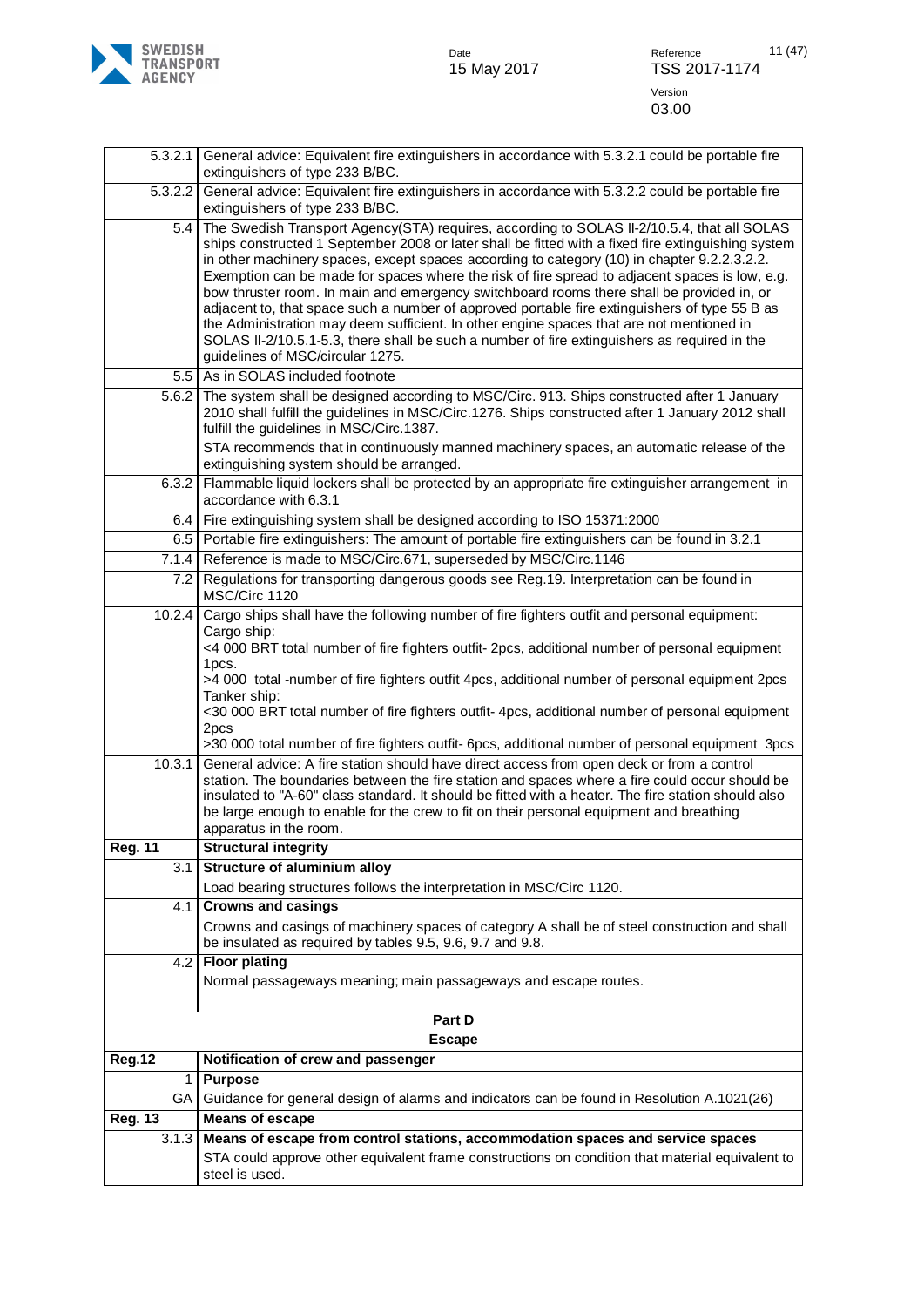

|                | 3.1.4 STA recommends that if one of the escape ways is a porthole or a window this should have a<br>free opening of at least 400X600 mm.                                                                                                                                                                                                                                                                                                                                                                  |
|----------------|-----------------------------------------------------------------------------------------------------------------------------------------------------------------------------------------------------------------------------------------------------------------------------------------------------------------------------------------------------------------------------------------------------------------------------------------------------------------------------------------------------------|
| 3.3.6          | Dispensation from two means of escape                                                                                                                                                                                                                                                                                                                                                                                                                                                                     |
|                | STA may dispense for crew spaces that are entered only occasionally, if the required escape<br>route is independent of watertight doors.                                                                                                                                                                                                                                                                                                                                                                  |
| 3.4.1          | <b>Emergency escape breathing devices</b>                                                                                                                                                                                                                                                                                                                                                                                                                                                                 |
|                | STA recommends that the amount and positioning of the emergency escape breathing devices<br>should follow the guidelines in MSC/Circ.1081                                                                                                                                                                                                                                                                                                                                                                 |
| 4.2.2          | Dispensation from two means of escape                                                                                                                                                                                                                                                                                                                                                                                                                                                                     |
|                | STA may dispense.                                                                                                                                                                                                                                                                                                                                                                                                                                                                                         |
| 4.3.1          | <b>Emergency escape breathing devices</b>                                                                                                                                                                                                                                                                                                                                                                                                                                                                 |
|                | General advice: Guidance and interpretation for location and amount of emergency escape<br>breathing device can be found in MSC/ Circ. 1081                                                                                                                                                                                                                                                                                                                                                               |
|                | Part E                                                                                                                                                                                                                                                                                                                                                                                                                                                                                                    |
|                | <b>Operational requirements</b>                                                                                                                                                                                                                                                                                                                                                                                                                                                                           |
| <b>Reg.14</b>  | Operational readiness and maintenance                                                                                                                                                                                                                                                                                                                                                                                                                                                                     |
| 2.2.1          | Maintenance, testing and inspection                                                                                                                                                                                                                                                                                                                                                                                                                                                                       |
|                | Maintenance, testing and inspection shall be carried out based on the guidelines in appendix<br>4(TSFS 2009:98).                                                                                                                                                                                                                                                                                                                                                                                          |
| 2.2.3          | Service and maintenance of portable fire extinguishers shall be performed according to SS 3656<br>or equivalent standard.                                                                                                                                                                                                                                                                                                                                                                                 |
| <b>Reg.15</b>  | Instructions, on-board training and drills                                                                                                                                                                                                                                                                                                                                                                                                                                                                |
| 2.3.4          | General advice: The training manual should be designed as a separate manual. The manual<br>can also be a part of the ISM manual on condition that the requirements for availability are<br>fulfilled.                                                                                                                                                                                                                                                                                                     |
| 2.4.1          | The text in plans and booklets shall be written in the working language of the ship.                                                                                                                                                                                                                                                                                                                                                                                                                      |
|                | New plans shall be approved and stamped. Even changes to the plans shall be examined and<br>approved.                                                                                                                                                                                                                                                                                                                                                                                                     |
|                | General advice: Fire control plans should be according to ISO 17631:2002 or Resolution A.<br>952(23)                                                                                                                                                                                                                                                                                                                                                                                                      |
| 2.4.2          | General advice: The fire control plans shall be stored as defined in MSC/ Circ. 451                                                                                                                                                                                                                                                                                                                                                                                                                       |
|                | Part G                                                                                                                                                                                                                                                                                                                                                                                                                                                                                                    |
|                | <b>Special requirements</b>                                                                                                                                                                                                                                                                                                                                                                                                                                                                               |
| <b>Reg.19</b>  | Carriage of dangerous goods                                                                                                                                                                                                                                                                                                                                                                                                                                                                               |
| $\overline{2}$ | <b>General requirements</b>                                                                                                                                                                                                                                                                                                                                                                                                                                                                               |
| 2.1            | General requirements about carriage of dangerous goods is found in TSFS 2009:91<br>General advice: For "open top" container ships special regulations about fire fighting and                                                                                                                                                                                                                                                                                                                             |
|                | dangerous goods can be found in MSC/Circ. 608/ Rev 1.                                                                                                                                                                                                                                                                                                                                                                                                                                                     |
| 3.1.2          | <b>Water supplies</b>                                                                                                                                                                                                                                                                                                                                                                                                                                                                                     |
|                | STA may allow an equivalent means to be used under the condition that the amount of water is<br>the same.                                                                                                                                                                                                                                                                                                                                                                                                 |
| 3.1.3          | Hoses may be used for this purpose in small cargo spaces and in small areas of larger cargo                                                                                                                                                                                                                                                                                                                                                                                                               |
|                | spaces. This area should not be greater than it is possible to cool down the whole area with one<br>fire hose.                                                                                                                                                                                                                                                                                                                                                                                            |
|                | General advice: Fixed fire extinguishing systems for special category spaces that fulfill the                                                                                                                                                                                                                                                                                                                                                                                                             |
|                | requirements in 3.1.3 should be designed according to Resolution A.123 (V).                                                                                                                                                                                                                                                                                                                                                                                                                               |
| 3.2            | <b>Sources of ignition</b>                                                                                                                                                                                                                                                                                                                                                                                                                                                                                |
|                | Electrical equipment fitted in such spaces shall be designed according to IEC 60092-506 or if<br>it's possible to completely isolate the electrical system, e.g. by removal of links in the system or<br>by a lockable protective switch located outside the space where the dangerous goods are kept.<br>General advice: There should be a sign with the text: "The switch shall be in off position when<br>the ship is carrying dangerous goods of an explosive or flammable character" located outside |
|                | the space where the dangerous goods are kept.                                                                                                                                                                                                                                                                                                                                                                                                                                                             |
| 3.3            | <b>Detection system</b>                                                                                                                                                                                                                                                                                                                                                                                                                                                                                   |
|                | General advice: The fire detection system should use smoke detectors or a combination of<br>smoke- and flame detectors or, for open ro-ro cargo spaces where it is not suitable to install<br>smoke detectors, other types of detection can be installed. The detection sections in these                                                                                                                                                                                                                 |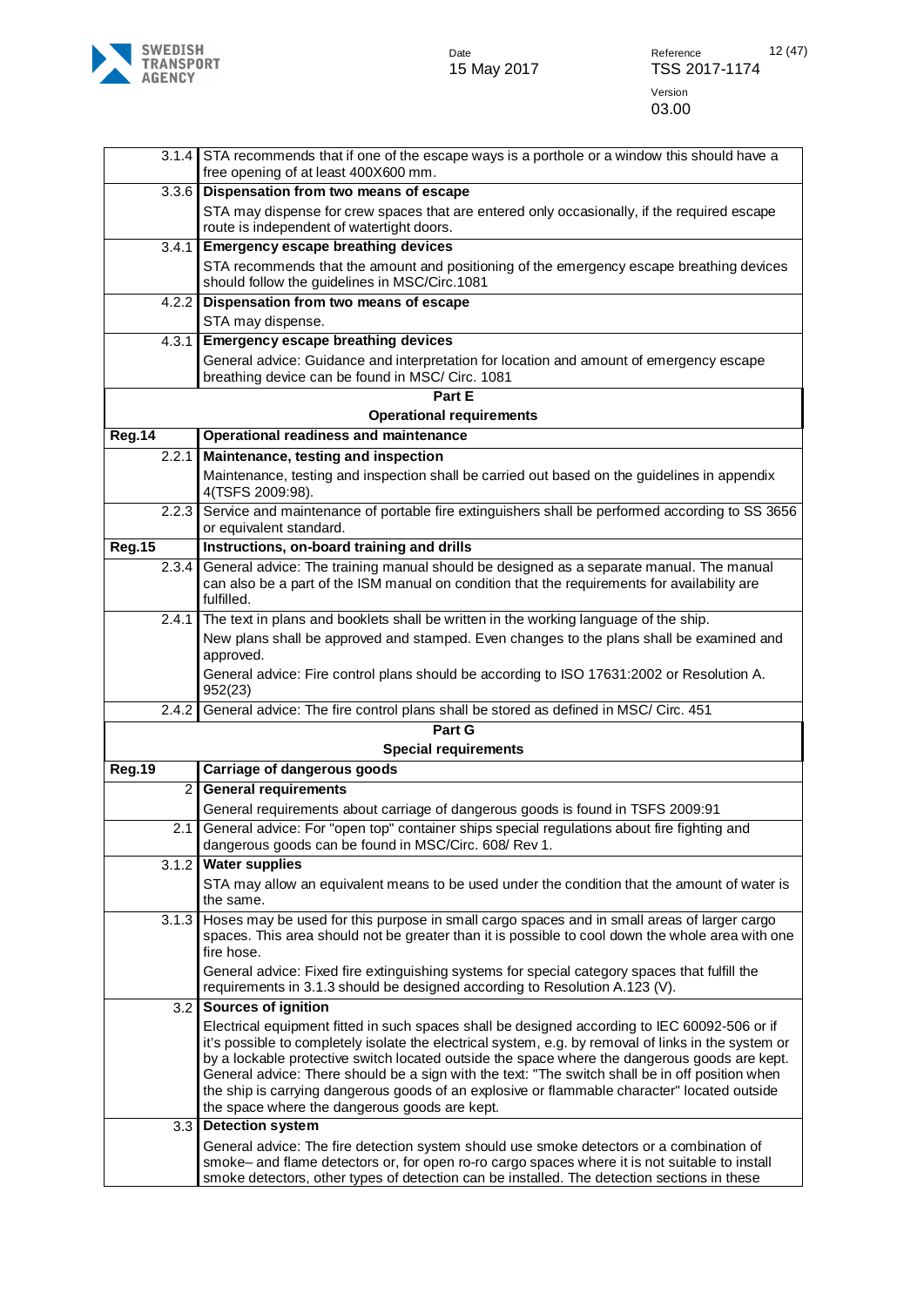

|                                                      | spaces may be fitted with a device e.g. a time relay for disconnecting the detector sections<br>during loading/unloading on condition that the manually operated call points are not<br>disconnected with the same device. It shall be indicated on the control panel when detector                                                                                                                                                                                                                                                                                                                                                                                                                                                            |  |
|------------------------------------------------------|------------------------------------------------------------------------------------------------------------------------------------------------------------------------------------------------------------------------------------------------------------------------------------------------------------------------------------------------------------------------------------------------------------------------------------------------------------------------------------------------------------------------------------------------------------------------------------------------------------------------------------------------------------------------------------------------------------------------------------------------|--|
|                                                      | sections are disconnected and the disconnection time shall be suitable to the loading/unloading.                                                                                                                                                                                                                                                                                                                                                                                                                                                                                                                                                                                                                                               |  |
| 3.4.1                                                | <b>Ventilation</b><br>General advice: To comply with the requirements in 3.4.1 and the requirements for hygienic limit<br>values in ro-ro cargo spaces regulated in AFS 2005:17 the ventilation system should be<br>designed according to MSC/Circ.729                                                                                                                                                                                                                                                                                                                                                                                                                                                                                         |  |
| 3.4.2                                                | General advice: Wire mesh guards in 3.4.2 should be maximum 13 x 13 mm. The fans should<br>be designed according to IACS UR F29, Non-sparking fans.                                                                                                                                                                                                                                                                                                                                                                                                                                                                                                                                                                                            |  |
| 3.9                                                  | Water-spray system                                                                                                                                                                                                                                                                                                                                                                                                                                                                                                                                                                                                                                                                                                                             |  |
|                                                      | General advice: Fixed fire extinguishing systems that fulfills the requirements in 3.9 should be<br>designed according to Resolution A.123 (V).                                                                                                                                                                                                                                                                                                                                                                                                                                                                                                                                                                                                |  |
| <b>Reg. 20</b>                                       | Protection of vehicle, special category and ro-ro spaces                                                                                                                                                                                                                                                                                                                                                                                                                                                                                                                                                                                                                                                                                       |  |
| 3.1.1                                                | <b>Capacity of ventilation systems</b>                                                                                                                                                                                                                                                                                                                                                                                                                                                                                                                                                                                                                                                                                                         |  |
|                                                      | STA advises that the design guidelines and operational recommendations for ventilation<br>systems in ro-ro cargo spaces can be found in MSC/ Circ. 729. The number of air changes shall<br>increase when vehicles are being loaded and unloaded.                                                                                                                                                                                                                                                                                                                                                                                                                                                                                               |  |
| 3.1.3                                                | Indication of ventilation system                                                                                                                                                                                                                                                                                                                                                                                                                                                                                                                                                                                                                                                                                                               |  |
|                                                      | STA advises that this arrangement can be replaced by an alarm which activates in the event of<br>a cut out or fault of the starting relay for the fan motor.                                                                                                                                                                                                                                                                                                                                                                                                                                                                                                                                                                                   |  |
| 3.2.1                                                | <b>Electrical equipment and wiring</b>                                                                                                                                                                                                                                                                                                                                                                                                                                                                                                                                                                                                                                                                                                         |  |
|                                                      | STA recommends that the electrical equipment and cables in enclosed ro-ro cargo spaces,<br>vehicle spaces and special category spaces should fulfil the requirements in SS-IEC 60079.<br>Electrical equipment and cables should be approved for use in zone 1 and be of at least<br>explosion group IIA and temperature class T3.                                                                                                                                                                                                                                                                                                                                                                                                              |  |
| 3.2.2                                                | In case of other than special category spaces below the bulkhead deck, notwithstanding the<br>provisions in section 20.3.2.1, above a height of 450 mm from the deck and from each platform<br>for vehicles, if fitted, except platforms with openings of sufficient size permitting penetration of<br>petrol gases downwards, electrical equipment of a type so enclosed and protected as to prevent<br>the escape of sparks should be of a type approved for use in zone 2 (at least IP 55 and<br>temperature class T3) on condition that the ventilation system is so designed and operated as to<br>provide continuous ventilation of the cargo spaces at the rate of at least ten air changes per<br>hour whenever vehicles are on board. |  |
| 3.3                                                  | Electrical equipment and wiring in exhaust ventilation ducts                                                                                                                                                                                                                                                                                                                                                                                                                                                                                                                                                                                                                                                                                   |  |
|                                                      | STA recommends that the electrical equipment in section 20.3.3 should be type approved<br>according to SS-IEC 60079 in the zone where the intake is placed. When positioned at<br>ventilations ducts inlet, guidance can be found in IEC 60092-506.                                                                                                                                                                                                                                                                                                                                                                                                                                                                                            |  |
| 4.1                                                  | Fixed fire detection and fire alarm systems                                                                                                                                                                                                                                                                                                                                                                                                                                                                                                                                                                                                                                                                                                    |  |
|                                                      | The system shall be capable of rapidly detecting the onset of fire by smoke detectors or a<br>combination of smoke and flame detectors.<br>GA: In the system required in 4.1 the smoke detector sections in vehicle, special category, and<br>ro-ro spaces may be provided with an arrangement, (e.g. a timer) for disconnecting detector<br>sections during loading and unloading of vehicles to avoid "false" alarms. The time of<br>disconnection should be adapted to the time of loading/unloading. The central unit should<br>indicate whether the detector sections are disconnected or not.<br>However, manual call points should not be capable of being disconnected by the arrangements<br>referred to above.                       |  |
| 6.1.2                                                | <b>Fixed fire-extinguishing systems</b>                                                                                                                                                                                                                                                                                                                                                                                                                                                                                                                                                                                                                                                                                                        |  |
|                                                      | General advice: Fixed pressure water spraying systems should fulfill the requirements in<br>Resolution A.123(V)                                                                                                                                                                                                                                                                                                                                                                                                                                                                                                                                                                                                                                |  |
| 6.1.3                                                | Full scale test in 6.1.3 should be according to guidelines stated in MSC/ Circ. 1272                                                                                                                                                                                                                                                                                                                                                                                                                                                                                                                                                                                                                                                           |  |
| Chapter III. Life-saving appliances and arrangements |                                                                                                                                                                                                                                                                                                                                                                                                                                                                                                                                                                                                                                                                                                                                                |  |
| Part B                                               |                                                                                                                                                                                                                                                                                                                                                                                                                                                                                                                                                                                                                                                                                                                                                |  |
| Requirements for ships and life-saving appliances    |                                                                                                                                                                                                                                                                                                                                                                                                                                                                                                                                                                                                                                                                                                                                                |  |

**Section I**

<span id="page-12-0"></span>**Passenger ships and cargo ships**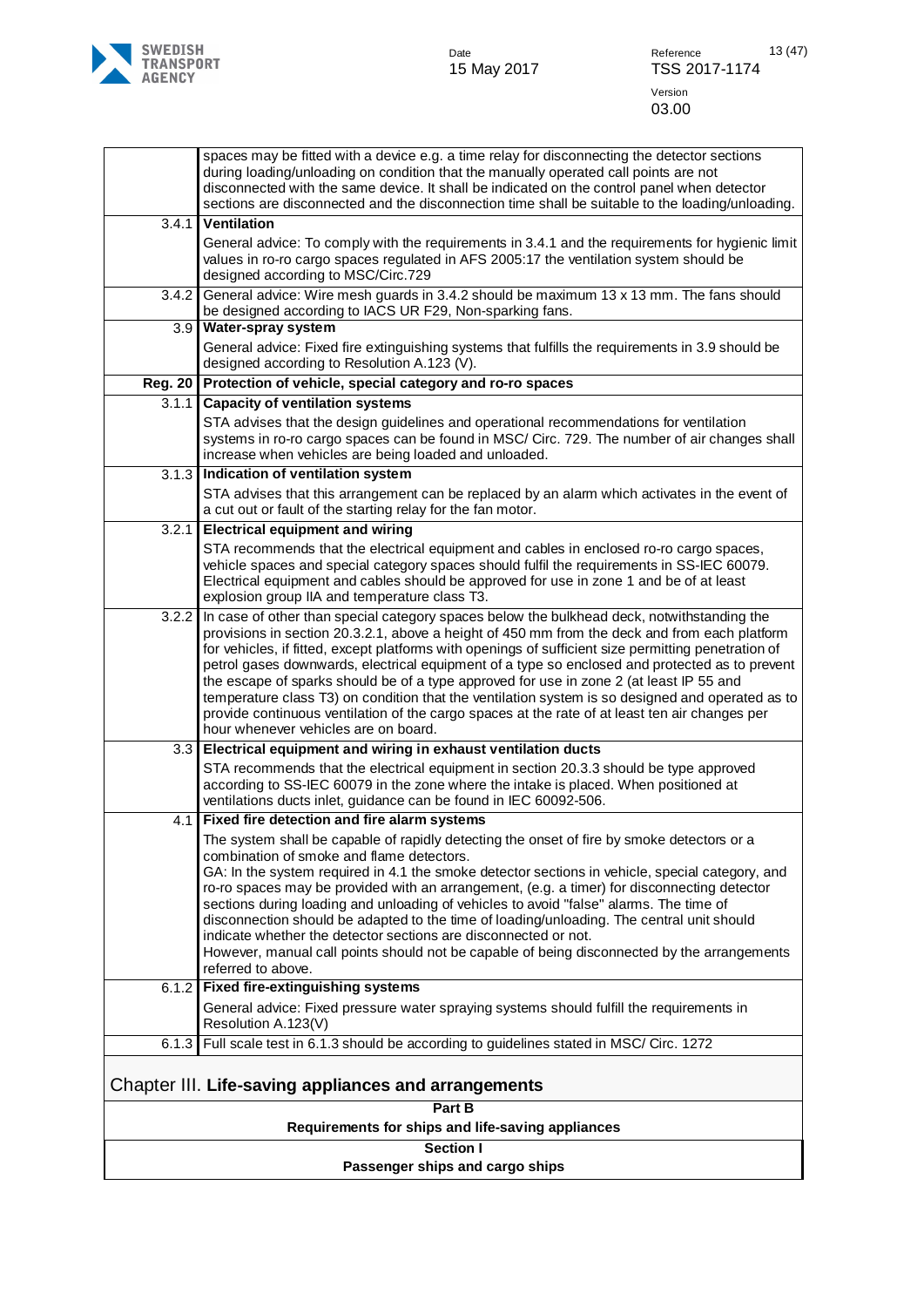

| Reg. 6         | <b>Communication</b>                                                                                                                                                                                |
|----------------|-----------------------------------------------------------------------------------------------------------------------------------------------------------------------------------------------------|
| 2.1.1          | Two-way VHF radiotelephone apparatus                                                                                                                                                                |
|                | Equipment should be marked with ships name and callsign                                                                                                                                             |
|                | See chapter IV reg. 6-2.5                                                                                                                                                                           |
|                | COMSAR/Circ.32-4.12                                                                                                                                                                                 |
|                | Should have provisions for its attachment to the clothing of the user and also be provided with a                                                                                                   |
|                | wrist or neck strap. For safety reasons, the strap should include a suitable weak link to prevent                                                                                                   |
|                | the bearer from being ensnared;                                                                                                                                                                     |
|                | MSC/149(77)<br>Search and rescue locating devices                                                                                                                                                   |
| 2.2            | Equipment should be marked with ships name and callsign                                                                                                                                             |
|                | See chapter IV reg. 6-2.5                                                                                                                                                                           |
|                | COMSAR/Circ.32-4.11                                                                                                                                                                                 |
| 2.2            | Search and rescue locating devices                                                                                                                                                                  |
|                | The function of a SART/AIS-SART is dependent on antenna height of at least 1 meter above                                                                                                            |
|                | sea-level in a survival craft which requires some form extension such as pole or mast.                                                                                                              |
|                | A.802                                                                                                                                                                                               |
|                | COMSAR/Circ.32-4.11                                                                                                                                                                                 |
| 2.2            | Search and rescue locating devices                                                                                                                                                                  |
|                | The SART/AIS-SART stowed in the free-fall lifeboat should have a permanent fitted bracket on                                                                                                        |
|                | the exterior of the lifeboat >1m above the sea level, for easy attachment of the SART/AIS-                                                                                                          |
|                | SART, after the lifeboat is deployed.                                                                                                                                                               |
|                | A.802                                                                                                                                                                                               |
|                | COMSAR/Circ.32-4.11                                                                                                                                                                                 |
| 5.2            | Override function for Public address systems on passenger ships                                                                                                                                     |
|                | Override function shall be available from the navigation bridge and from other strategic points<br>which can be safety centre and fire control station. PA system override shall be available where |
|                | general emergency alarm can be operated in accordance to resolution A.1021 (26).                                                                                                                    |
| 5.3            | Approval of public address system                                                                                                                                                                   |
|                | The public address system shall be installed according to MSC/Circ.808                                                                                                                              |
| Reg. 7         | <b>Personal life-saving appliances</b>                                                                                                                                                              |
| 2.1.4          | Lifejackets                                                                                                                                                                                         |
|                | A sufficient number of lifejackets are at least two on each relevant location.                                                                                                                      |
| 2.1.5          | Lifejackets                                                                                                                                                                                         |
|                | Sufficient number or at least one lifejacket shall be available onboard to persons weighing up to                                                                                                   |
|                | 140 kg and with a chest girth up to 1750 mm. I.e. every person onboard shall have a lifejacket<br>that fit their weight and size.                                                                   |
|                | Immersion suits and anti-exposure suits                                                                                                                                                             |
|                | STA can give exemptions on this requirement based on MSC/Circ.1046                                                                                                                                  |
| <b>Reg. 11</b> | Survival craft muster and embarkation arrangements                                                                                                                                                  |
| $\overline{7}$ | STA only accept embarkation ladder complying with requirements in 6.1.6 of the LSA Code.                                                                                                            |
| <b>Reg. 19</b> | <b>Emergency training and drills</b>                                                                                                                                                                |
| 3.2            | <b>Drills</b>                                                                                                                                                                                       |
|                | STA may accept equivalent or other arrangements after a decision has been taken.                                                                                                                    |
| 3.3.5          | Abandon ship drill                                                                                                                                                                                  |
|                | STA may accept exemptions according to the regulation.                                                                                                                                              |
| 5              | <b>Records</b>                                                                                                                                                                                      |
|                | Date and details of drills shall be recorded in the ships logbook.                                                                                                                                  |
|                | The layout of the logbook can be found in TSFS 2010:18.                                                                                                                                             |
| <b>Reg. 20</b> | Operational readiness, maintenance and inspections                                                                                                                                                  |
| 3.3            | <b>Maintenance</b>                                                                                                                                                                                  |
|                | STA accepts a shipboard planned maintenance programme as long as the requirements in                                                                                                                |
|                | regulation 36 are included.                                                                                                                                                                         |
| 6.2            | <b>Weekly inspection</b>                                                                                                                                                                            |
|                | STA do not accept any exemptions.                                                                                                                                                                   |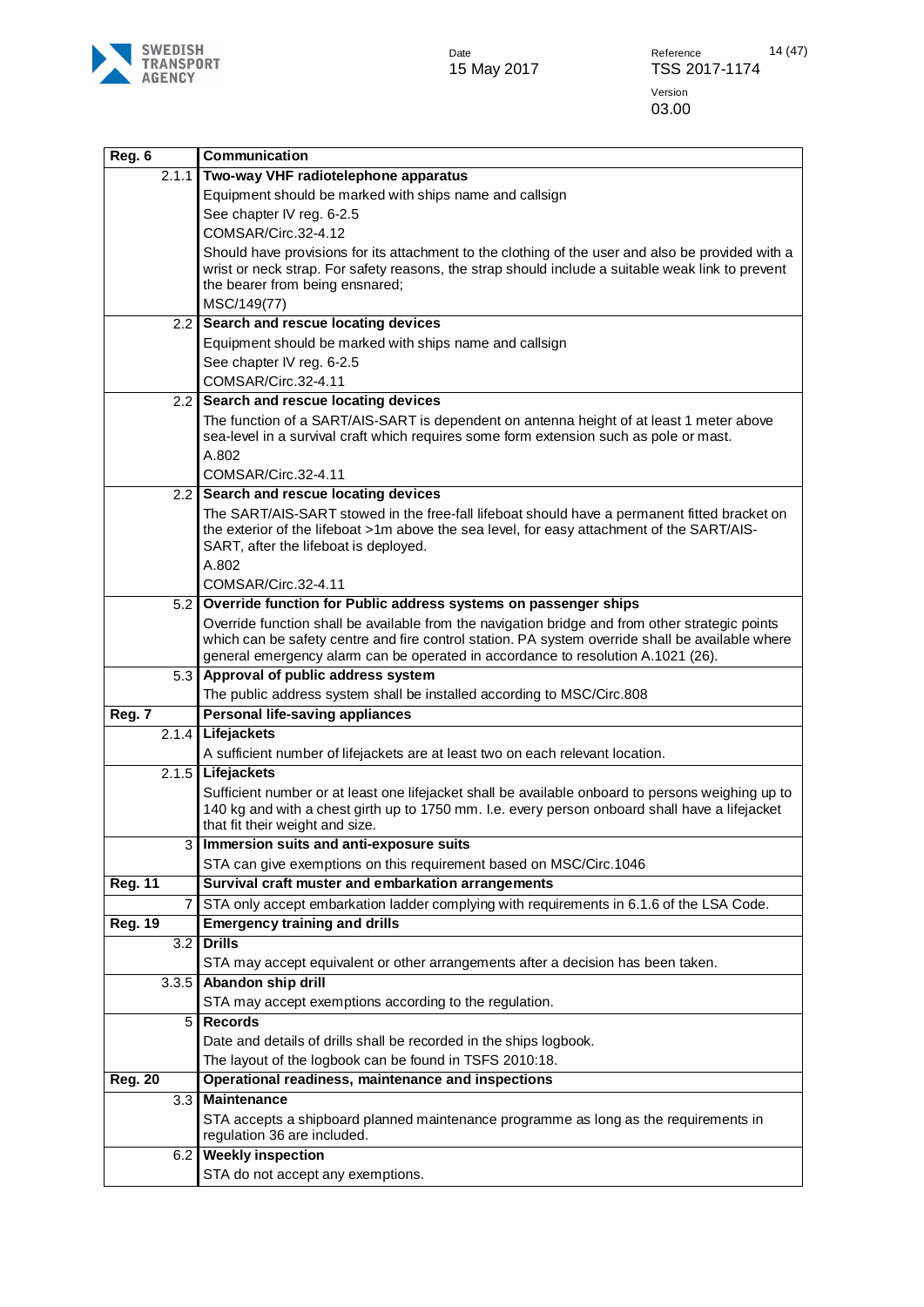

<span id="page-14-0"></span>

|                |                | STA strongly recommended the procedure to be followed according to MSC / Circ 1047                                                                                           |
|----------------|----------------|------------------------------------------------------------------------------------------------------------------------------------------------------------------------------|
|                | 8.1.1          | Servicing of inflatable liferafts, inflatable lifejackets, marine evacuation systems and<br>maintenance and repair of inflated rescue boats                                  |
|                |                | In any case the 12 months service is impracticable STA may permit extended service interval.                                                                                 |
|                | 8.3            | STA may permit extended service intervals for new and novel inflatable liferafts arrangements.                                                                               |
|                |                | The arrangements shall be inspected onboard every12 months by certified personnel, specially                                                                                 |
|                |                | packed with a hermetic seal and marked to indicate that it has been approved and certified for                                                                               |
|                |                | extended service.                                                                                                                                                            |
|                | 9.1            | Periodic servicing of hydrostatic release units                                                                                                                              |
|                |                | In any case the 12 months service is impracticable STA may permit extended service interval.                                                                                 |
|                |                | <b>Section III</b><br><b>Cargo ships</b>                                                                                                                                     |
| Reg 31.1.4     |                | <b>Survival craft</b>                                                                                                                                                        |
|                |                | Available at the location of such liferaft, there should be at least two lifejackets, two immersion                                                                          |
|                |                | suits, embarkation ladder according to regulation 11.7 and sufficient illumination according                                                                                 |
|                |                | regulation 16.7.                                                                                                                                                             |
| <b>Reg. 32</b> |                | Personal life-saving appliances                                                                                                                                              |
|                |                | 2.3 Lifejackets lights                                                                                                                                                       |
|                |                | STA only accept lifejacket lights complying with LSA code.                                                                                                                   |
|                | 3.2            | <b>Immersion suits</b>                                                                                                                                                       |
|                |                | STA can give exemptions on this requirement based on MSC/Circ.1046                                                                                                           |
|                | 3.3            | <b>Immersion suits</b>                                                                                                                                                       |
|                |                | When any watch station (bridge, ECR), work station or remotely located survival craft are                                                                                    |
|                |                | located more than 100 meters from the place or places where immersion suits are normally                                                                                     |
|                |                | stowed, additional immersion suits (at least two) shall be provided at these locations for the                                                                               |
|                |                | number of persons normally on watch or working at these locations at any time.                                                                                               |
|                |                | Chapter IV. Radio communications                                                                                                                                             |
|                |                | Part A                                                                                                                                                                       |
|                |                | General                                                                                                                                                                      |
| Reg. 3         |                | <b>Exemptions</b>                                                                                                                                                            |
|                |                | STA makes decisions after the application for exemption in case by case basis.                                                                                               |
|                |                | Part C                                                                                                                                                                       |
|                |                | <b>Ship requirements</b>                                                                                                                                                     |
| Reg. 7         |                | Radio equipment: General                                                                                                                                                     |
|                | $\overline{2}$ | STA accepts CE marked two-way aeronautical VHF radio equipment, complying with the                                                                                           |
|                |                | performance standards COMSAR/Circ.32-4.14                                                                                                                                    |
| <b>Reg. 13</b> |                | Sources of energy                                                                                                                                                            |
|                | $\overline{2}$ | STA interprets SOLAS IV, reg. 13.2 that                                                                                                                                      |
|                |                | switching between mains, emergency and reserve source of energy shall be automatic.<br>Manual switching is not permitted. COMSAR/Circ.32-7.3                                 |
|                |                | every radio installation shall be supplied from at least two independent sources of<br>$\bullet$<br>power, where one of these power sources is the reserve source of energy. |
|                |                | For guidance, the guidelines given in COMSAR/Circ.32-7.4 & 7.5 should be used for                                                                                            |
|                |                | determining the capacity and installation of the reserve source of energy. STA strongly                                                                                      |
|                |                | recommends indoor installation of the reserve source of energy. However STA accepts a                                                                                        |
|                |                | reserve source installed in a battery box outdoor, if the capacity in addition to the guidelines                                                                             |
|                |                | given in COMSAR/Circ.32 comply with:                                                                                                                                         |
|                |                | Ice class:                                                                                                                                                                   |
|                |                | <1A The battery box shall normally be isolated and the capacity for the reserve source should<br>be increased by 50%                                                         |
|                |                | ≥1A The battery box shall normally be provided both with insulation and automatic heating and<br>the capacity for the reserve source should be increased by 50%              |
|                |                | An outdoor battery box provided with insulation, automatic heating and a low temperature alarm                                                                               |
|                |                | is considered as an indoor installation.                                                                                                                                     |
|                | 5              | The electrical light shall be connected to the reserve source of energy                                                                                                      |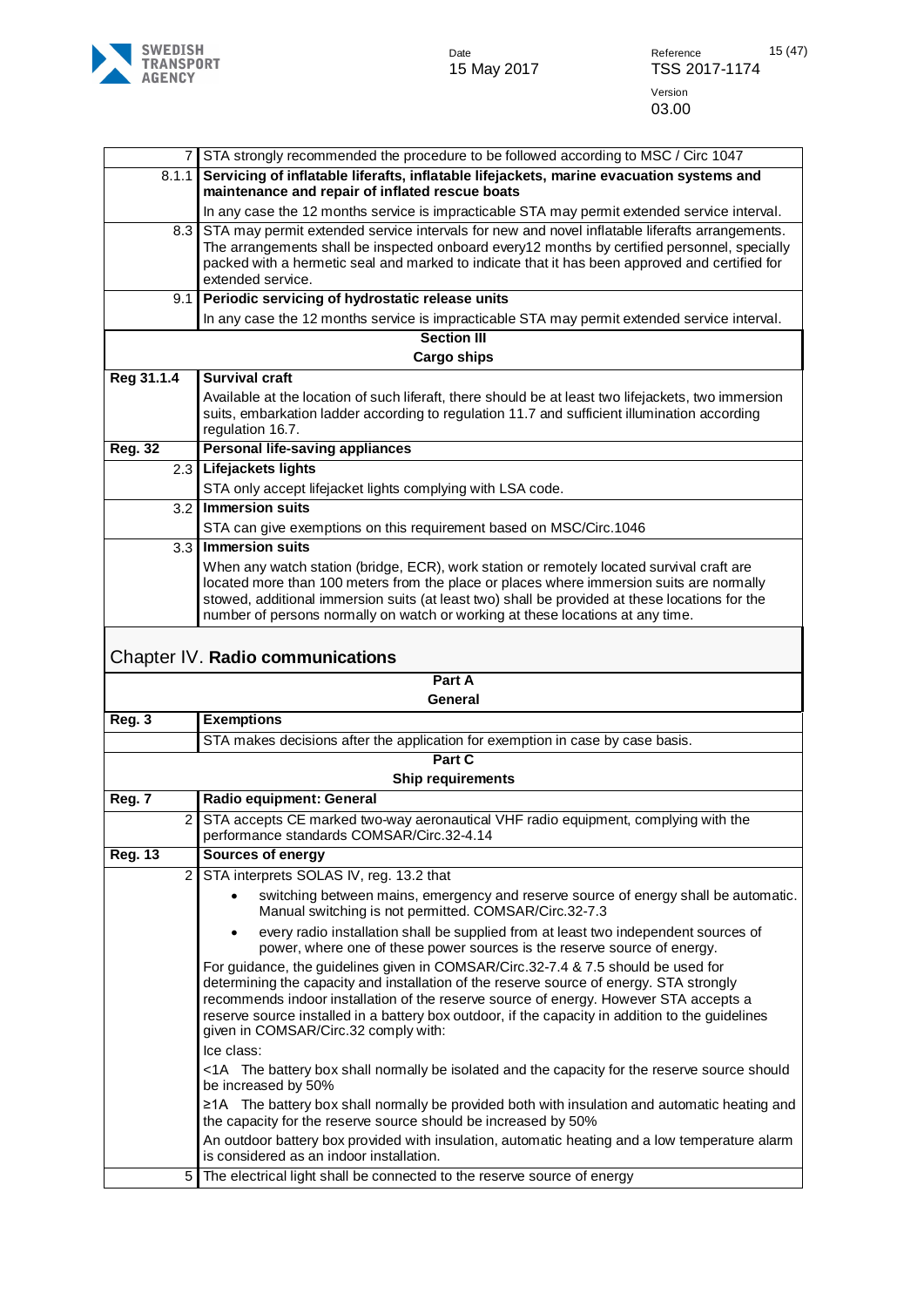

| 6              | <b>Battery charger</b>                                                                                                                                                                           |  |
|----------------|--------------------------------------------------------------------------------------------------------------------------------------------------------------------------------------------------|--|
|                | STA interprets SOLAS IV reg. 13-6 that the battery charger or chargers is not permitted to<br>supply the radio installations from mains and emergency source of power, during normal             |  |
|                | conditions. COMSAR/Circ.32-7.1.                                                                                                                                                                  |  |
|                | Reserve source tests                                                                                                                                                                             |  |
|                | Capacity for the reserve source of energy shall be tested and documented annually, by either a<br>discharge test, or a recognized test method.                                                   |  |
|                | A simplified discharge test using the radio installation is permitted, if batteries are replaced                                                                                                 |  |
|                | within 80% of the estimated lifetime for the batteries as by the documentation of the batteries.<br>As a rule of thumb, vented lead acid batteries may be used up to 4 years and valve regulated |  |
|                | batteries up to 5-7 years depending on manufacturer's specification.                                                                                                                             |  |
|                | NiCd batteries should be tested by a competent battery service station at least every 5 years                                                                                                    |  |
|                | and a test report should be available onboard                                                                                                                                                    |  |
| 8              | STA interprets SOLAS IV reg. 13-8 and reg. 18 that the GNSS used to supply the radio<br>installations with uninterrupted position information, should be supplied from mains, emergency          |  |
|                | (if applicable) and reserve source of energy                                                                                                                                                     |  |
|                | COMSAR/Circ.32-4.15                                                                                                                                                                              |  |
| Reg. 15        | <b>Maintenance requirements</b>                                                                                                                                                                  |  |
|                | The guidelines given in COMSAR/Circ.32 shall normally be used when installing and                                                                                                                |  |
|                | maintaining radio installations after Sept 2004, according to Swedish ordinance TSFS 2009:95 2<br>kap. 35§                                                                                       |  |
| 3              | Includes documentation and drawings of the radio installation, according to COMSAR/Circ.32-                                                                                                      |  |
|                | 1.3.1/1.4 and appendix 1 of Swedish ordinance TSFS 2011:49                                                                                                                                       |  |
| 4              | STA does not permit At-sea electronic maintenance                                                                                                                                                |  |
| <b>Reg. 16</b> | Radio personnel                                                                                                                                                                                  |  |
|                | Master and all navigating officers shall be holders of at least:                                                                                                                                 |  |
|                | Sea Area<br>Certificate                                                                                                                                                                          |  |
|                | A1<br><b>ROC</b>                                                                                                                                                                                 |  |
|                | GOC<br>A1+A2                                                                                                                                                                                     |  |
|                | GOC<br>$A1+A2+A3$                                                                                                                                                                                |  |
| <b>Reg. 17</b> | A1+A2+A3+A4 GOC<br>Radio records                                                                                                                                                                 |  |
|                | Ships stations shall be provided with a log in which the following are recorded as they occur,                                                                                                   |  |
|                | together with the time of the occurrence:                                                                                                                                                        |  |
|                | a) a summary of communications relating to distress, urgency and safety traffic;                                                                                                                 |  |
|                | b) a reference to important service incidents                                                                                                                                                    |  |
|                | STA permits the radio records to be kept in the ships log-book, which normally shall be clearly<br>stated in the log-book.                                                                       |  |
|                | Reg. 18 Position-update                                                                                                                                                                          |  |
|                | STA interprets SOLAS IV reg. 13-8 and reg. 18 that the GNSS used to supply the radio                                                                                                             |  |
|                | installations with uninterrupted position information, should be supplied from mains, emergency<br>(if applicable) and reserve source of energy. COMSAR/Circ.32-4.15                             |  |
|                |                                                                                                                                                                                                  |  |
|                | Chapter V. Safety of navigation                                                                                                                                                                  |  |
| Reg. 1         | <b>Application</b>                                                                                                                                                                               |  |
| 4              | Unless otherwise specified in STA regulations TSFS 2011:2, regulations 15 - 28 shall apply to<br>ships in Swedish territorial waters and on Swedish vessels in other areas except for            |  |

- ships owned or operated by the Swedish Government and used only in non-commercial

STA may grant exemptions from these regulations if it does not conflict with international

ISO 8468 Ship's bridge layout and associated equipment – Requirements and guidelines.

east as lower exit of the St. Lambert Lock at Montreal, Canada.

- ships solely navigating the Great Lakes of North America and their connecting waters as far

<span id="page-15-0"></span>- warships and naval auxiliaries

agreement or European Union law. **Reg. 15** Following documents should also be considered:

service

**Reg. 3 Exemptions and equivalents**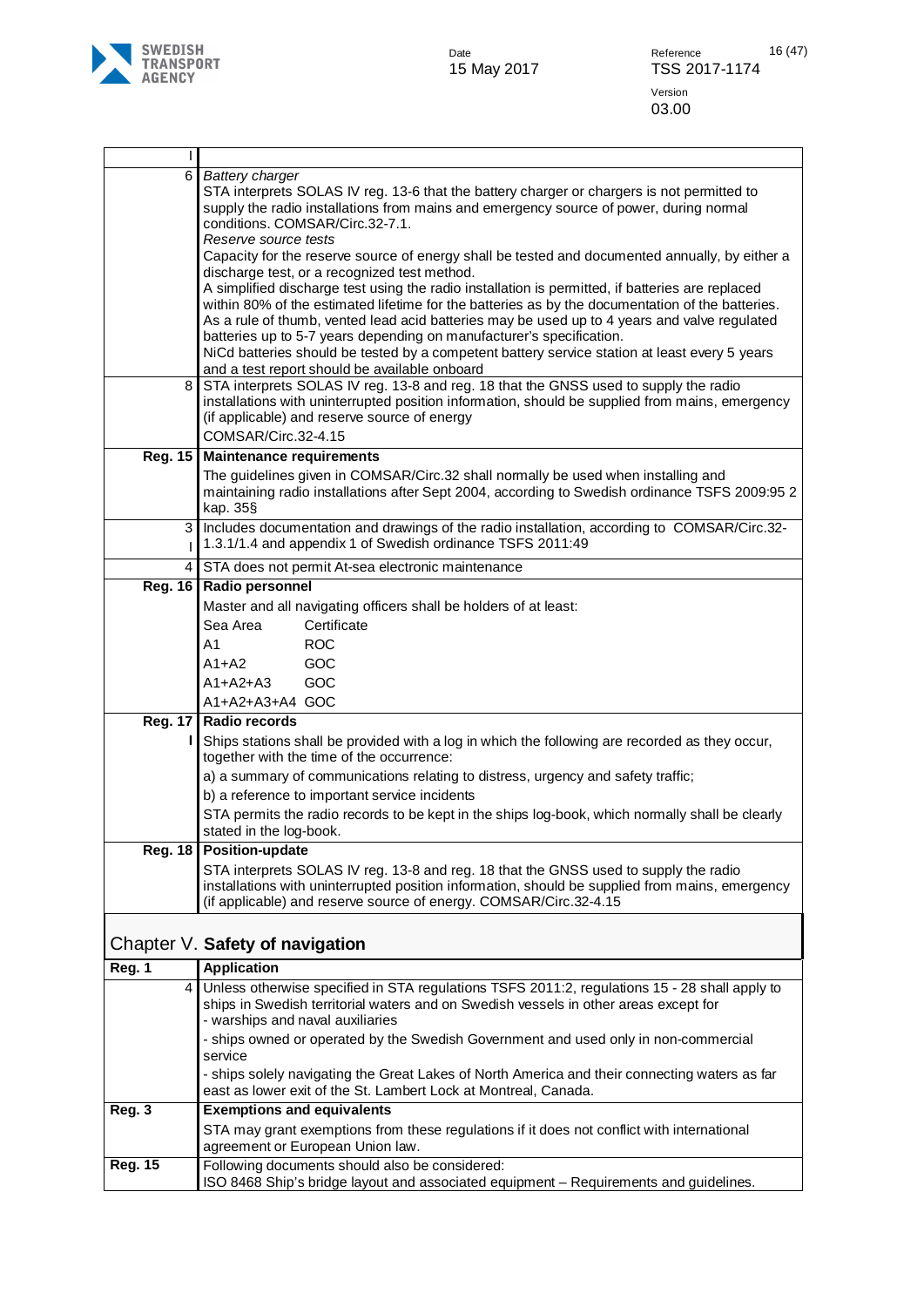

|                  | SN.1/Circ.265 Guidelines on the application of SOLAS regulation V/15 to INS, IBS and bridge                                                                                                                                                                                                                                                                                                                                                 |
|------------------|---------------------------------------------------------------------------------------------------------------------------------------------------------------------------------------------------------------------------------------------------------------------------------------------------------------------------------------------------------------------------------------------------------------------------------------------|
|                  | design.                                                                                                                                                                                                                                                                                                                                                                                                                                     |
| <b>Reg. 17</b>   | <b>Electromagnetic compatibility</b>                                                                                                                                                                                                                                                                                                                                                                                                        |
| $\mathbf{1}$     | All electrical and electronic equipment on the bridge or in the vicinity of the bridge shall be<br>tested for EMC. Electrical and electronic equipment that not are wheel marked according to EU<br>directive 96/98/EC shall fulfill requirements in Swedish ordinance SFS 1993:1067 and the<br>National Electric Safety Board regulation ELSÄK-FS 2007:1.                                                                                  |
|                  | Electrical and electronic equipment should meet the recommendations in resolution A.813 (19)<br>and IEC 60945-4.                                                                                                                                                                                                                                                                                                                            |
| <b>Reg. 18</b>   | Approval, surveys and performance standards of navigational systems and equipment<br>and voyage data recorder                                                                                                                                                                                                                                                                                                                               |
| $\mathbf{1}$     | All equipment installed on Swedish ships shall be type approved and wheel marked according<br>to EU directive 96/98/EC.                                                                                                                                                                                                                                                                                                                     |
| 4                | Equipment installed prior to the adoption of performance standards is exempted from full<br>compliance with such standards. When the systems and equipment are replaced it shall fulfill<br>the latest standards.                                                                                                                                                                                                                           |
| 5                | Survey and inspection of equipment shall be conducted in accordance with article 12.2 in EU<br>directive 96/98/EC. If any deficiency is found it shall be reported to STA and an inspection of the<br>manufacturer will be conducted by a competent authority.                                                                                                                                                                              |
| 6                | Systems or equipment embodying new features not covered by this chapter shall be submitted<br>to STA for approval.                                                                                                                                                                                                                                                                                                                          |
| <b>Reg. 19</b>   | Carriage requirements for shipborne navigational systems and equipment                                                                                                                                                                                                                                                                                                                                                                      |
| 2.1.8.           | A sound reception system shall be installed on ships with totally enclosed bridge. If the bridge<br>has forward or side windows that easily can be opened, then a sound reception system is not<br>required.                                                                                                                                                                                                                                |
| 2.2.4.<br>2.4.4. | BNWAS installed on or after 1 July 2003 shall comply to the performance standards adopted in<br>resolution MSC.128(75) performance standards for a Bridge Navigational Watch Alarm System<br>(BNWAS). BNWAS installed before that date may be exempted from full compliance to<br>MSC.128(75) after a decision by STA in case to case basis. RO shall submit documentation and<br>proposal to STA for decision.<br>Exemptions of AIS is N/A |
| 2.4.5            | STA accept that the radio installation electrical power sources may be used when installing AIS                                                                                                                                                                                                                                                                                                                                             |
|                  | equipment. The power supply to the AIS shall then meet the same requirements as for radio<br>installations.                                                                                                                                                                                                                                                                                                                                 |
| 2.7.1.           | STA require a second radar which can be of a type 3 or 9 GHz.                                                                                                                                                                                                                                                                                                                                                                               |
| $\overline{3}$   | "Other means" shall be type approved according to EU directive 96/98/EC.                                                                                                                                                                                                                                                                                                                                                                    |
| Reg. 19-1        | Long-range identification and tracking of ships                                                                                                                                                                                                                                                                                                                                                                                             |
| 6                | STA certifies that the LRIT equipment complies with the requirements after a conformance test<br>done by test-ASP according to MSC.1/1307 together with either:<br>SOLAS V/19-1 and MSC.263(84),                                                                                                                                                                                                                                            |
|                  | SOLAS IV/14,                                                                                                                                                                                                                                                                                                                                                                                                                                |
|                  | SS-EN 60945-4 ed.4                                                                                                                                                                                                                                                                                                                                                                                                                          |
|                  | SOLAS XI-2/6 and MSC 136(76) or MSC.147(77)                                                                                                                                                                                                                                                                                                                                                                                                 |
| <b>Reg. 20</b>   | Voyage data recorders                                                                                                                                                                                                                                                                                                                                                                                                                       |
| 2.3.             | STA may exempt cargo ships from the requirements when such ship will be taken permanently<br>out of service within two years after implementation date.                                                                                                                                                                                                                                                                                     |
| 3                | STA may exempt cargo ships constructed before 1 July 2002 from VDR requirements if STA<br>decide it is impracticable.                                                                                                                                                                                                                                                                                                                       |
| <b>Reg. 22</b>   | <b>Navigation bridge visibility</b>                                                                                                                                                                                                                                                                                                                                                                                                         |
| 1.8.             | STA require that the window shall allow a forward view of the horizon for a person with height of<br>eye of 1800 millimeter above the bridge deck at the conning position.                                                                                                                                                                                                                                                                  |
| 3                | STA makes decisions after the application for exemption in case by case basis.                                                                                                                                                                                                                                                                                                                                                              |
| <b>Reg. 23</b>   | <b>Pilot transfer arrangements</b>                                                                                                                                                                                                                                                                                                                                                                                                          |
| 3.3.1.3.         | If any constructional features such as rubbing bands, fenders etc. cause that each step of the<br>pilot ladder cannot rest firmly against the ship's side, additional measures shall be available to                                                                                                                                                                                                                                        |
|                  | ensure a safe embarkation and disembarkation for pilots. These additional measures shall be<br>identified, tested and verified to ensure safe transfer arrangements.                                                                                                                                                                                                                                                                        |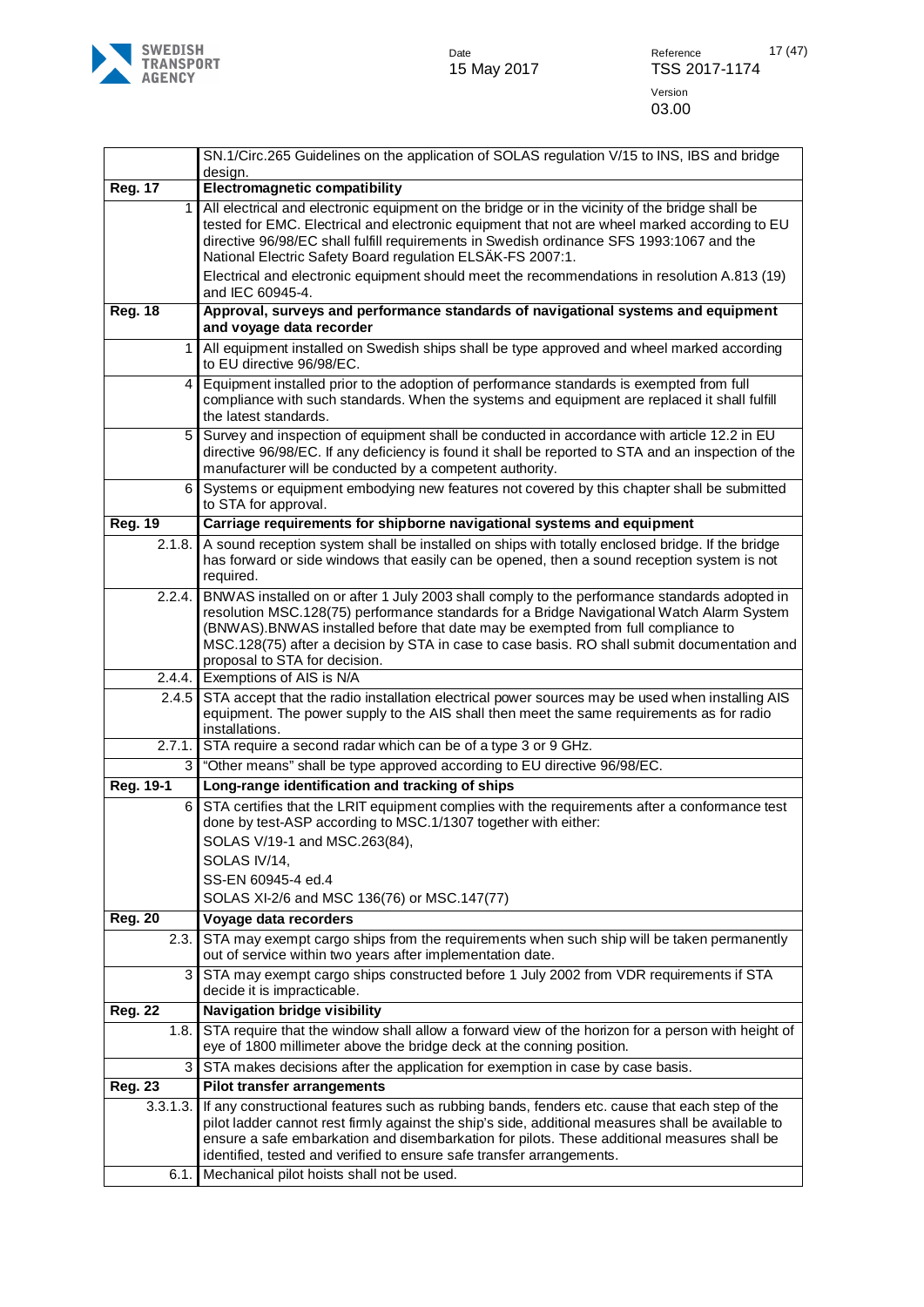

| <b>Reg. 26</b>  | Steering gear: testing and drills                                                                                                                                                                                                                                                                                                                                                                                                                                                                                                                                                                                                                                                                                     |
|-----------------|-----------------------------------------------------------------------------------------------------------------------------------------------------------------------------------------------------------------------------------------------------------------------------------------------------------------------------------------------------------------------------------------------------------------------------------------------------------------------------------------------------------------------------------------------------------------------------------------------------------------------------------------------------------------------------------------------------------------------|
| 5               | STA can give exemption for steering gear test for ships with regularly voyages with short port<br>stay and when the steering gear is not switched off. Test shall be carried out at least once every<br>week.                                                                                                                                                                                                                                                                                                                                                                                                                                                                                                         |
| <b>Reg. 27</b>  | Nautical charts and nautical publications                                                                                                                                                                                                                                                                                                                                                                                                                                                                                                                                                                                                                                                                             |
|                 | Nautical publications in electronic form meet the requirement of nautical publications provided<br>that the following are met:<br>- The publications shall be installed on a computer that is only used for ship navigation. The<br>computer shall always be available on the bridge for the duty officers and shall be connected to<br>the main power supply and a backup power source.<br>- As backup, the publications shall also be installed on one additional computer on board. This<br>computer should only be used by the ship management.<br>This equipment on the bridge shall not interfere with safe navigation during either day or night.<br>The guidelines in MSC/Circ.891 should also be considered. |
| <b>Reg. 28</b>  | Records of navigational activities and daily reporting                                                                                                                                                                                                                                                                                                                                                                                                                                                                                                                                                                                                                                                                |
|                 | Records in the ship's log-book can be replaced by electronic records provided that the records<br>are done manually together with personal password and the electronic records cannot be<br>amended afterwards.                                                                                                                                                                                                                                                                                                                                                                                                                                                                                                       |
|                 | Printout of the electronic records shall be done periodically with not more than one week apart.<br>If the voyage is shorter than one week, a printout shall be done at every port stay. Printouts<br>shall be signed by Captain.                                                                                                                                                                                                                                                                                                                                                                                                                                                                                     |
| <b>Reg. 30</b>  | <b>Operational limitations</b>                                                                                                                                                                                                                                                                                                                                                                                                                                                                                                                                                                                                                                                                                        |
| $\overline{2}$  | Guidance to the form for list of operational limitations can be found in the THB<br>(Tillsynshandboken) 1.70 "Dokument om driftbegränsningar för passagerar fartyg" under<br>Bilagan. This document shall be provided by the ship, up to date and readily available onboard<br>to the master.                                                                                                                                                                                                                                                                                                                                                                                                                         |
| <b>Appendix</b> | All ships of 500 gross tonnage and upwards shall be fitted with duplicated navigation lights and<br>a navigation light controller.                                                                                                                                                                                                                                                                                                                                                                                                                                                                                                                                                                                    |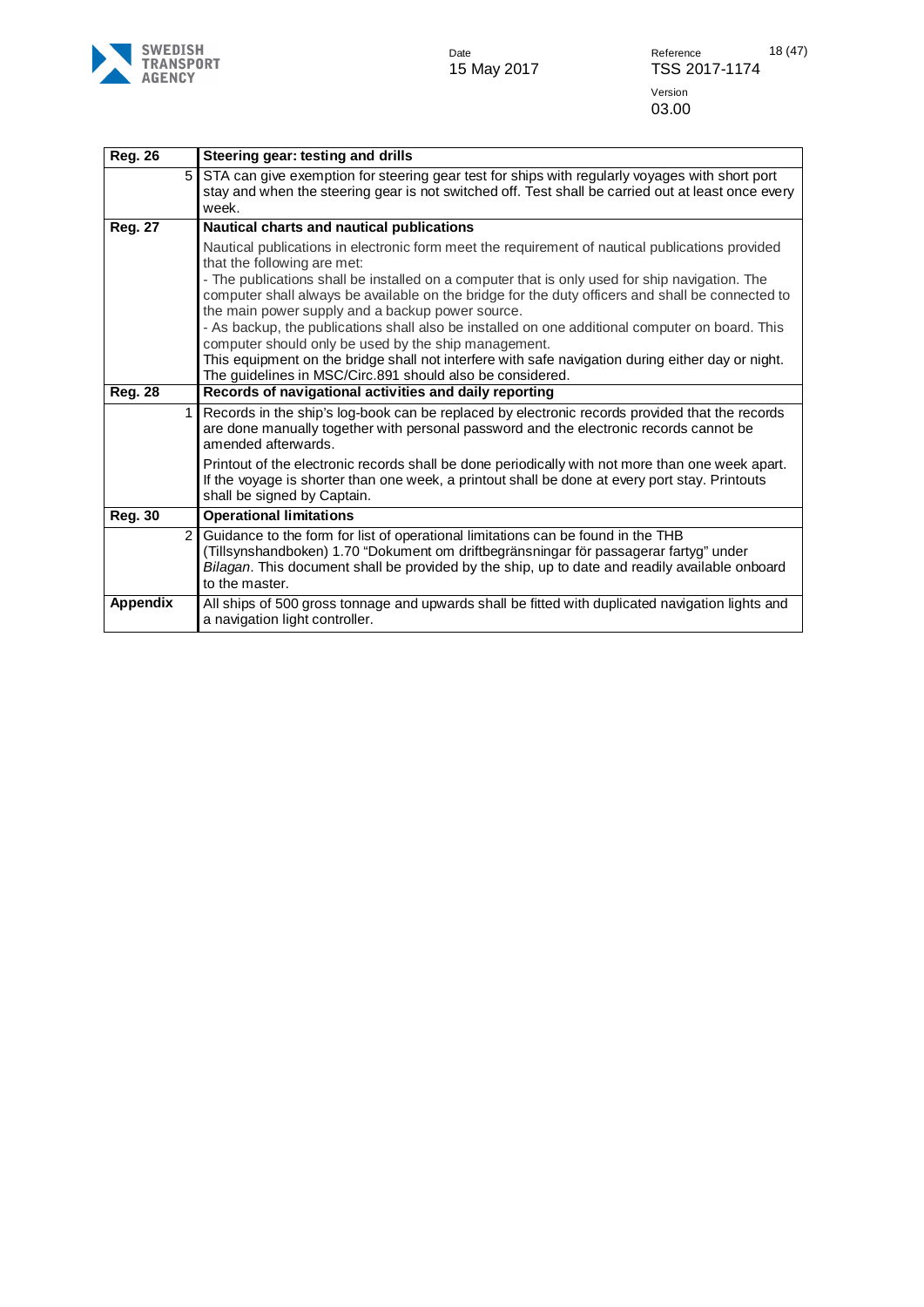

### <span id="page-18-0"></span>**Appendix 2 - SOLAS 1960, as amended until 1974 regarding fire protection**

#### **>> Applies for ships built between 1 sep. 1970 to 1 sep. 1984 <<**

#### **International Convention for Safety of Life at Sea (SOLAS 1960)**

<span id="page-18-1"></span>Chapter II. **Construction** 

| Part D           |                                                                                                                                                                                                                                                                                                                                                                                                                                                                                                                                                                                                                                          |  |  |
|------------------|------------------------------------------------------------------------------------------------------------------------------------------------------------------------------------------------------------------------------------------------------------------------------------------------------------------------------------------------------------------------------------------------------------------------------------------------------------------------------------------------------------------------------------------------------------------------------------------------------------------------------------------|--|--|
|                  | <b>Fire Protection</b>                                                                                                                                                                                                                                                                                                                                                                                                                                                                                                                                                                                                                   |  |  |
| <b>Reg. 34</b>   | General                                                                                                                                                                                                                                                                                                                                                                                                                                                                                                                                                                                                                                  |  |  |
| (a)              | All passenger ships and cargo ships shall fulfill regulation 34 (a).                                                                                                                                                                                                                                                                                                                                                                                                                                                                                                                                                                     |  |  |
| <b>SR</b>        |                                                                                                                                                                                                                                                                                                                                                                                                                                                                                                                                                                                                                                          |  |  |
| Reg. 35          | Definitions applicable to all cargo ships                                                                                                                                                                                                                                                                                                                                                                                                                                                                                                                                                                                                |  |  |
| (c)(iv)          | A-60 insulation, the insulation of bulkheads and decks which comply with Class A division,<br>which then either side of the isolated material was subjected to standard fire test for 60<br>minutes is so effective that temperatures on the non-exposed area and the bar is within the<br>values indicated in the rule 35 (c) (iv).<br>A-30 insulation, the insulation and construction according to the requirements for an A-60<br>division, but so that the average temperature remains within the specified values for 30<br>minutes.<br>A-15 insulation, the insulation and construction according to the requirements for an A-60 |  |  |
|                  | division, but so that the average temperature remains within the specified values for 15<br>minutes. With the Class A division of type A-0 means that the bulkhead or deck is non-<br>insulated.                                                                                                                                                                                                                                                                                                                                                                                                                                         |  |  |
| (d)<br><b>SR</b> | For the purposes of this Annex,<br>- Class B-division type Bi: division by class B bulkheads of non-combustible material, and<br>- Class B-division type Bb: division by combustible Class B bulkheads.                                                                                                                                                                                                                                                                                                                                                                                                                                  |  |  |
| (f)<br><b>SR</b> | In regards to definition of control station, beyond what is stated in Rule 35 (f), the following<br>areas are included: rooms containing emergency power sources, wheelhouse, chartroom,<br>radio room and other room with equipment for the radio operator, rooms with centralized<br>system for the detection of fire and fire alarms, control room for propulsion machinery located<br>outside the machinery space, rooms with central equipment for fixed fire extinguishing system,<br>room for the emergency fire pump located outside the machinery space and rooms with a<br>central communications equipment.                   |  |  |
| (m)              | Addition to Rule 35 (m) for all cargo ships                                                                                                                                                                                                                                                                                                                                                                                                                                                                                                                                                                                              |  |  |
| SR               | Surface which has low flame spread characteristics means; flameproof class 1.                                                                                                                                                                                                                                                                                                                                                                                                                                                                                                                                                            |  |  |
| <b>Reg. 36</b>   | <b>Construction (Methods I, II and III)</b>                                                                                                                                                                                                                                                                                                                                                                                                                                                                                                                                                                                              |  |  |
| SR.              | Insulation and ceilings shall be of non-combustible material. Ceilings shall be of "B" class non-<br>combustible material, type Bi with a thickness of at least 10 mm or shall have equivalent<br>properties. Wooden bolts or similar arrangements must not be used. The bulkheads and the<br>deck above the boiler and machine rooms shall be A-60 insulated against spaces other than<br>sanitary spaces.                                                                                                                                                                                                                              |  |  |
|                  | Where spaces are separated using bulkheads or decks with differing kinds of insulation, the<br>most effective insulation shall continue on bulkheads or decks with less effective insulation for<br>a distance of 450 mm.                                                                                                                                                                                                                                                                                                                                                                                                                |  |  |
|                  | Bulkheads in corridors within accommodation spaces shall be of B class type Bi unless they are<br>A class.                                                                                                                                                                                                                                                                                                                                                                                                                                                                                                                               |  |  |
|                  | Surface covering on bulkheads, ceilings and similar construction details in accommodation<br>spaces, public spaces, service spaces and control stations shall be flameproof outer surface                                                                                                                                                                                                                                                                                                                                                                                                                                                |  |  |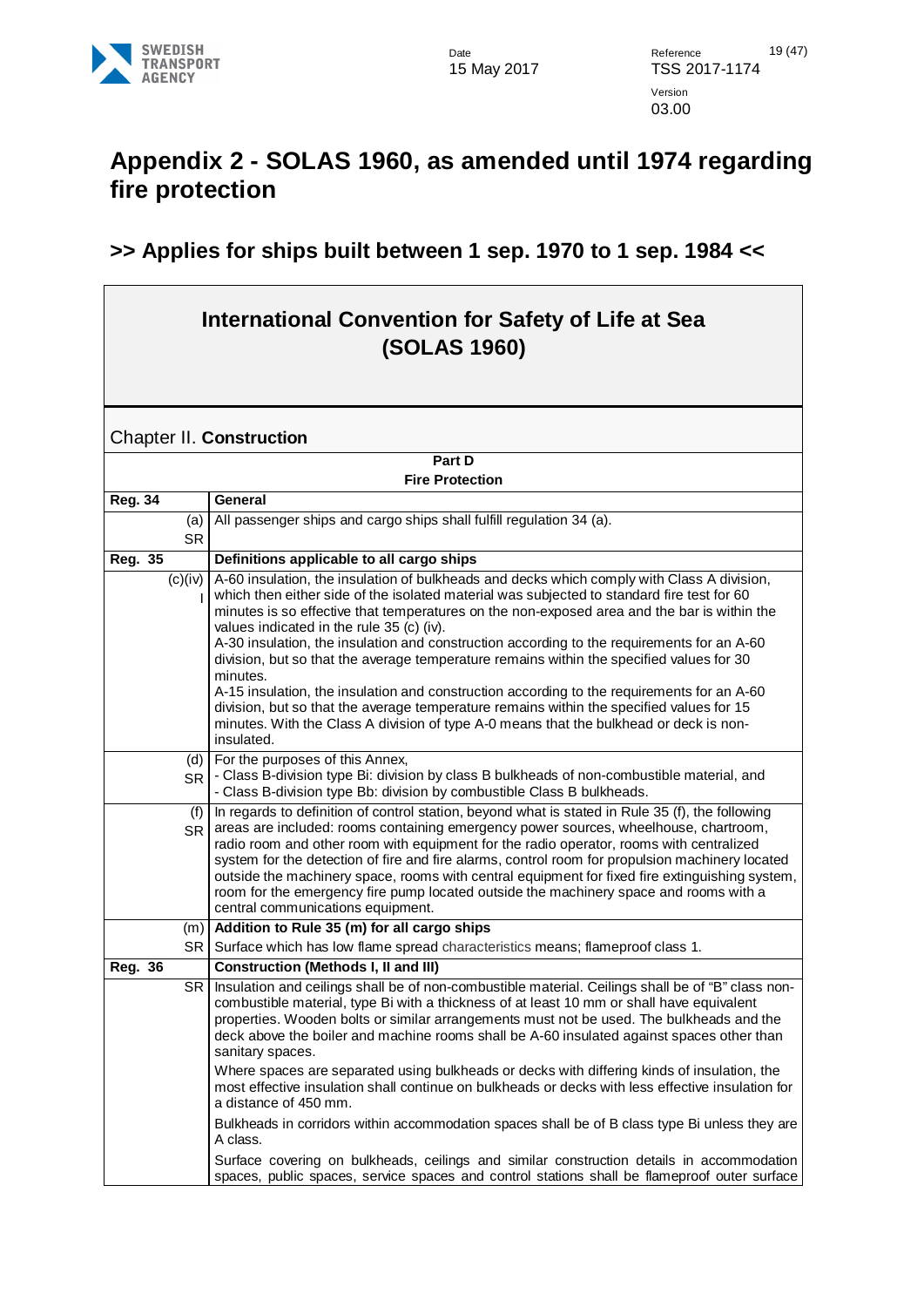

|                  | covering (Class I) unless specified otherwise under regulation 48 and regulation 54.                                                                                                                                                                                                                                                                                                                                                                                                                                                                                                                                                                                                                                                                                                                                |
|------------------|---------------------------------------------------------------------------------------------------------------------------------------------------------------------------------------------------------------------------------------------------------------------------------------------------------------------------------------------------------------------------------------------------------------------------------------------------------------------------------------------------------------------------------------------------------------------------------------------------------------------------------------------------------------------------------------------------------------------------------------------------------------------------------------------------------------------|
| <b>Reg. 37</b>   | Main vertical zones (methods I, II and III)                                                                                                                                                                                                                                                                                                                                                                                                                                                                                                                                                                                                                                                                                                                                                                         |
| (d)<br><b>SR</b> | On ships intended for the transport of motor vehicles containing fuel in their tanks the<br>equivalent means referred to in regulation $37(d)$ the following mitigation measures set out<br>below shall be fulfilled;                                                                                                                                                                                                                                                                                                                                                                                                                                                                                                                                                                                               |
|                  | Decks and bulkheads separating stairways, corridors, control stations and rooms where fires<br>may conceivably start from enclosed parking areas for motor vehicles shall fulfill the<br>requirements I regulation 37.1.2.1 in annex 1 (TSFS 2009:97).                                                                                                                                                                                                                                                                                                                                                                                                                                                                                                                                                              |
|                  | Ducts and electrical cables connected to emergency power sources and cables that are<br>essential for the maneuvering of the ship shall be A-60 insulated where they pass such areas.<br>Doors to areas for motor vehicles shall be self-closing and provided with hold-backs that can<br>be triggered from the central control station.                                                                                                                                                                                                                                                                                                                                                                                                                                                                            |
|                  | Cars to be carried must be capable of being parked such that the doors to the vehicles are not<br>blocked.                                                                                                                                                                                                                                                                                                                                                                                                                                                                                                                                                                                                                                                                                                          |
|                  | Ships for the transport of vehicles powered by ignition engines shall have the following<br>equipment when parking takes place in parking areas other than on open deck.<br>- Ventilation equipment for cargo rooms that ensures at least the number of air changes per                                                                                                                                                                                                                                                                                                                                                                                                                                                                                                                                             |
|                  | hour required in order to prevent occurrence of a gas concentration that poses a fire risk.                                                                                                                                                                                                                                                                                                                                                                                                                                                                                                                                                                                                                                                                                                                         |
|                  | The ventilation shall be effected by means of reversible fans where necessary. The ventilation<br>ducts shall be arranged in such a way that at least two thirds of the air quantity is drawn in<br>from the lowest parts of the cargo rooms in both the lower hold and 'twin deck hold. It must be<br>possible to draw in the remaining air through a duct that opens directly beneath the deck<br>above. On ships where the opening between the lower hold and the 'twin deck hold is<br>connected by means of a steel shutter and the quantity of carbon dioxide for fire extinction is<br>calculated on the basis of the largest space that can be connected, the holds shall have<br>separate ventilation ducts. The ventilators shall be provided with wire mesh guards with at<br>least one mesh per $cm2$ . |
|                  | - An (approved) fixed fire extinguishing system. On passenger ships, however, fixed fire<br>extinguishing systems must not consist of carbon dioxide systems.                                                                                                                                                                                                                                                                                                                                                                                                                                                                                                                                                                                                                                                       |
|                  | - A fire detection system. The system must exhibit both audio and visual alarms. The audio<br>alarm system shall be set up in at least two separate parts of the ship and must be approved.                                                                                                                                                                                                                                                                                                                                                                                                                                                                                                                                                                                                                         |
|                  | - Portable fire extinguishers of at least class 233BC must be in such a number that is<br>determined in each case. Whereas, however, a hand fire extinguisher must always be posted<br>at each exit from both the main deck and from each twin-deck (vehicle deck). The fire<br>extinguisher must be located at an easily accessible and protected location. The location shall<br>be marked with a sign.                                                                                                                                                                                                                                                                                                                                                                                                           |
|                  | Fixed fire-extinguishing systems using carbon dioxide on ships for the transport of motor<br>vehicles shall meet the following requirements in addition to what is prescribed under<br>regulation 58.                                                                                                                                                                                                                                                                                                                                                                                                                                                                                                                                                                                                               |
|                  | The quantity of gas shall be sufficient for a volume of free gas equal to at least 45% of the gross<br>volume of the largest sealed cargo space on the ship. Carbon dioxide bottles shall be fitted<br>with quick-release valves.                                                                                                                                                                                                                                                                                                                                                                                                                                                                                                                                                                                   |
|                  | The pipes shall be of such a size that the quantity of gas that corresponds to 30% of each space<br>shall be supplied within ten minutes. The piping system within the space shall be designed<br>such that the gas is distributed amongst the various decks. The bottles for the remaining<br>quantity of carbon dioxide, intended for refilling, may be fitted with quick-release valves for<br>emptying section-by-section or with screw-down valves.<br>Drenchers on car ferries shall meet the following requirements.                                                                                                                                                                                                                                                                                         |
|                  | The drencher shall extend from one side of the ship to the other or, on ships where the car<br>deck is divided longitudinally with A-60 insulated space, between each side of the ship and<br>that space, and shall be subdivided into sections, each of which shall be at least 20 meters in<br>length.                                                                                                                                                                                                                                                                                                                                                                                                                                                                                                            |
|                  | The distance between adjacent nozzles shall not exceed four meters.                                                                                                                                                                                                                                                                                                                                                                                                                                                                                                                                                                                                                                                                                                                                                 |
|                  | A row of nozzles shall be positioned not more than two meters from the bulkhead.                                                                                                                                                                                                                                                                                                                                                                                                                                                                                                                                                                                                                                                                                                                                    |
|                  | Water shall be supplied at a rate of at least 3.5 liters' per minute and square meter at the<br>pressure required for adequate distribution and spray pattern. The nozzles shall be located in<br>such a way that that every part of the car deck and of any platforms is covered by water jets.                                                                                                                                                                                                                                                                                                                                                                                                                                                                                                                    |
|                  | The water drencher pump shall have a capacity corresponding to the quantity of water that the<br>nozzles produce in two sections at the same time at the quantity of water per square meter<br>and the pressure laid down in the previous paragraph.                                                                                                                                                                                                                                                                                                                                                                                                                                                                                                                                                                |
|                  | All sections shall be capable of being maneuvered from the valves located in the central valve                                                                                                                                                                                                                                                                                                                                                                                                                                                                                                                                                                                                                                                                                                                      |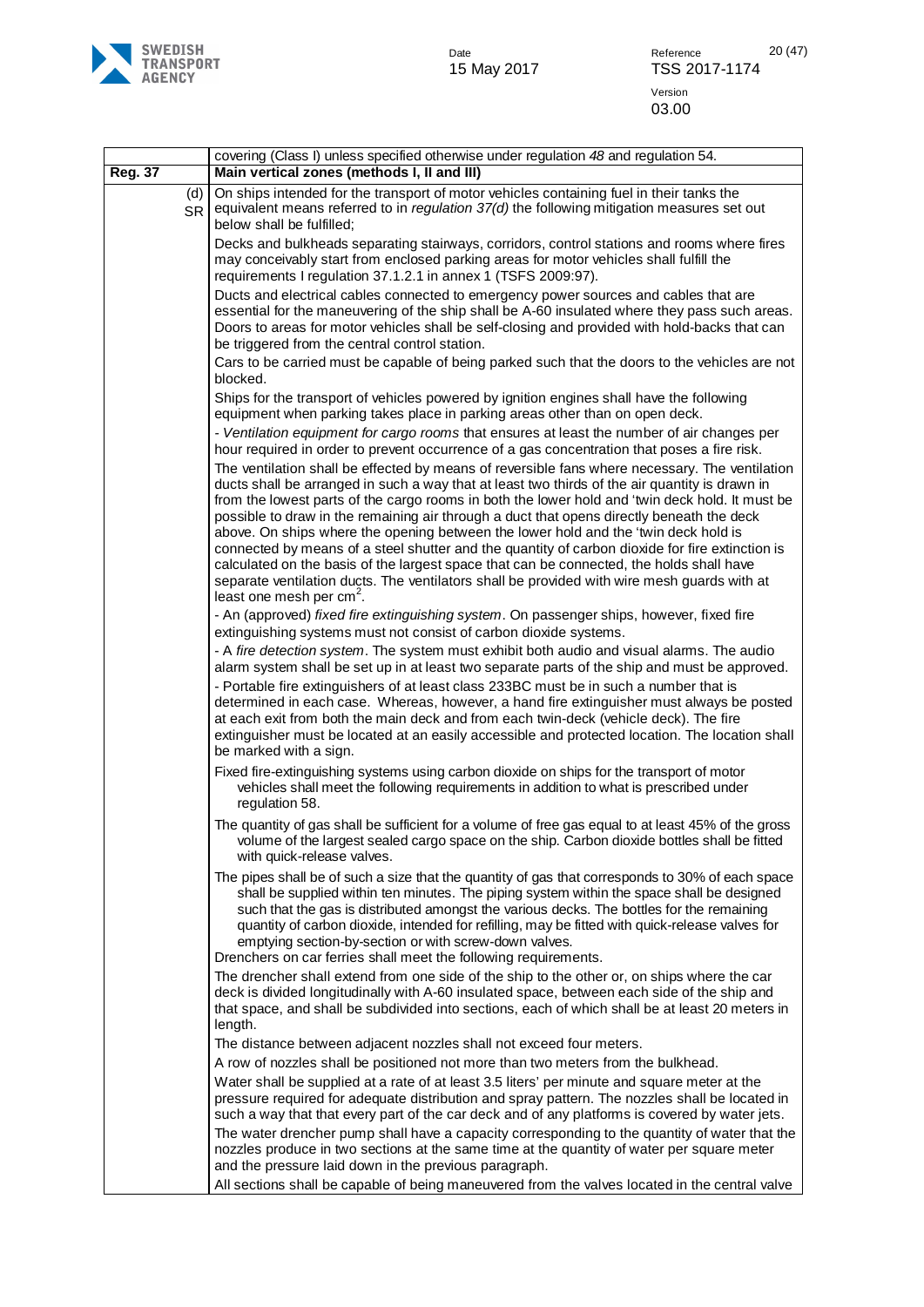

|                |                  | station above the bulkhead deck.                                                                                                                                                                                                                                                                                                                                                                                                                                     |
|----------------|------------------|----------------------------------------------------------------------------------------------------------------------------------------------------------------------------------------------------------------------------------------------------------------------------------------------------------------------------------------------------------------------------------------------------------------------------------------------------------------------|
|                |                  | Water drencher pump and associated bottom valve shall be operable from the central valve<br>station.                                                                                                                                                                                                                                                                                                                                                                 |
|                |                  | Water drencher pump must be powered by diesel engine or electric motor. Water drencher<br>pump, valve manifold and pipes shall be protected from frost. Pipes leading from the central<br>valve station to the nozzles to be externally and internally protected against corrosion.<br>Valves, safety valves and drain valves shall be provided to the Swedish Transport Agency's<br>approval. Test certificate shall be the published in the central valve station. |
| <b>Reg. 38</b> |                  | Openings in bulkheads and decks of "A" class subdivisions (methods I, II and III)                                                                                                                                                                                                                                                                                                                                                                                    |
|                | (d)              | Applicable to all cargo ships                                                                                                                                                                                                                                                                                                                                                                                                                                        |
|                | SR.              | Doors should be of the same fire rating as the bulkheads in which they are positioned. Doors                                                                                                                                                                                                                                                                                                                                                                         |
|                |                  | to the machine and boiler rooms and control stations shall be self-closing.                                                                                                                                                                                                                                                                                                                                                                                          |
|                |                  | The door to the room for the storage of carbon dioxide bottles or with facilities for carbon<br>dioxide extinguishing must be sufficiently gas tight.                                                                                                                                                                                                                                                                                                                |
|                |                  | Ventilation openings in Bi-doors in cabins shall be of steel or other material approved by the<br>Swedish Transport Agency.                                                                                                                                                                                                                                                                                                                                          |
|                |                  | Ventilation openings are not allowed in an A-class door, nor in Bi-door in staircases.                                                                                                                                                                                                                                                                                                                                                                               |
|                |                  | Ventilation openings in Bi-door in corridors shall be of steel or other approved material.                                                                                                                                                                                                                                                                                                                                                                           |
| <b>Reg. 39</b> |                  | Bulkheads within a main vertical zone (methods I and III)                                                                                                                                                                                                                                                                                                                                                                                                            |
|                | <b>SR</b>        | The prescribed "B" class, type Bi bulkheads shall extend from deck to deck. If, however, the<br>contiguous ceiling is of a non-combustible material on both sides within the subdivision<br>bulkhead of class B type Bb the bulkhead may stop at the ceiling.                                                                                                                                                                                                        |
| <b>Reg. 42</b> |                  | Protection for stairways in accommodation spaces and service spaces (methods I, II<br>and III)                                                                                                                                                                                                                                                                                                                                                                       |
|                | SR.              | Stairways (stairs) within accommodation and service spaces shall be enclosed by steel or                                                                                                                                                                                                                                                                                                                                                                             |
|                |                  | another suitable material and provided with a secure means of closing.                                                                                                                                                                                                                                                                                                                                                                                               |
| <b>Reg. 43</b> |                  | Protection for lifts (passenger and service lifts), vertical light and air trunks, etc., in<br>accommodation and service spaces (methods I, II and III)                                                                                                                                                                                                                                                                                                              |
|                | (a)<br><b>SR</b> | Ventilation spaces intended for machine compartments with fixed fire-extinguishing systems,<br>galleys or spaces for car decks shall be A-60 insulated where they pass accommodation<br>spaces, service spaces or control stations.                                                                                                                                                                                                                                  |
|                |                  | What is stated above also applies to ventilation ducts for accommodation spaces, service<br>spaces or control stations that pass through machine compartments, galleys or car deck<br>spaces.                                                                                                                                                                                                                                                                        |
|                | (c)<br><b>SR</b> | Ventilation ducts or other ducts and insulation of such ducts shall be of non-combustible<br>material.                                                                                                                                                                                                                                                                                                                                                               |
|                |                  | Passages through ventilation ducts or other ducts in "A" class bulkheads or decks shall be<br>made of sheet metal. For a duct with a clear cross-sectional area greater than 200 cm <sup>2</sup> , the<br>passage shall be at least 3 mm thick and enclose a length of 900 mm. In the case of passages<br>in bulkheads, their length shall be split with 450 mm on each side of the bulkhead.                                                                        |
|                |                  | Passages for ducts with a clear cross-sectional area of 200 cm <sup>2</sup> or above shall be insulated<br>against fire. The insulation shall be as effective as the insulation on the bulkhead or deck<br>through which the duct passes. Ducts with a cross section of 750 cm <sup>2</sup> shall be fitted with fire<br>dampers.                                                                                                                                    |
|                |                  | Fire dampers shall function automatically but shall also be capable of manual closing from<br>both sides of the bulkhead or deck. The damper shall be equipped with an indicator that<br>shows whether it is open or closed.                                                                                                                                                                                                                                         |
|                |                  | If the duct is A-60 insulated in the part that leads through the space where there is a fire risk<br>and then on to the space which the duct is designed to serve dampers need not be fitted.                                                                                                                                                                                                                                                                        |
|                |                  | Where a duct passes through a class B type Bi bulkhead, the duct shall be insulated against<br>fire, if it's clear cross section exceeds 200 cm <sup>2</sup> , in parts located within a length of 450 mm of<br>each side of the bulkhead.                                                                                                                                                                                                                           |
| <b>Reg. 46</b> |                  | Windows and sidescuttles (methods I, II and III)                                                                                                                                                                                                                                                                                                                                                                                                                     |
|                |                  | All cargo ships to apply regulation 46                                                                                                                                                                                                                                                                                                                                                                                                                               |
| <b>Reg. 47</b> |                  | Ventilation systems (methods I, II and III)                                                                                                                                                                                                                                                                                                                                                                                                                          |
|                | (d)              | Openings with a clear cross-sectional area greater than 200 cm <sup>2</sup> that are intended for the                                                                                                                                                                                                                                                                                                                                                                |
|                |                  | supply and evacuation of air in ventilation systems that lead to spaces where there is a risk of                                                                                                                                                                                                                                                                                                                                                                     |
|                |                  | fire shall be capable of being closed from outside the room in question and shall be provided<br>with protection with at least one mesh per square centimeter. Mechanically-operated                                                                                                                                                                                                                                                                                 |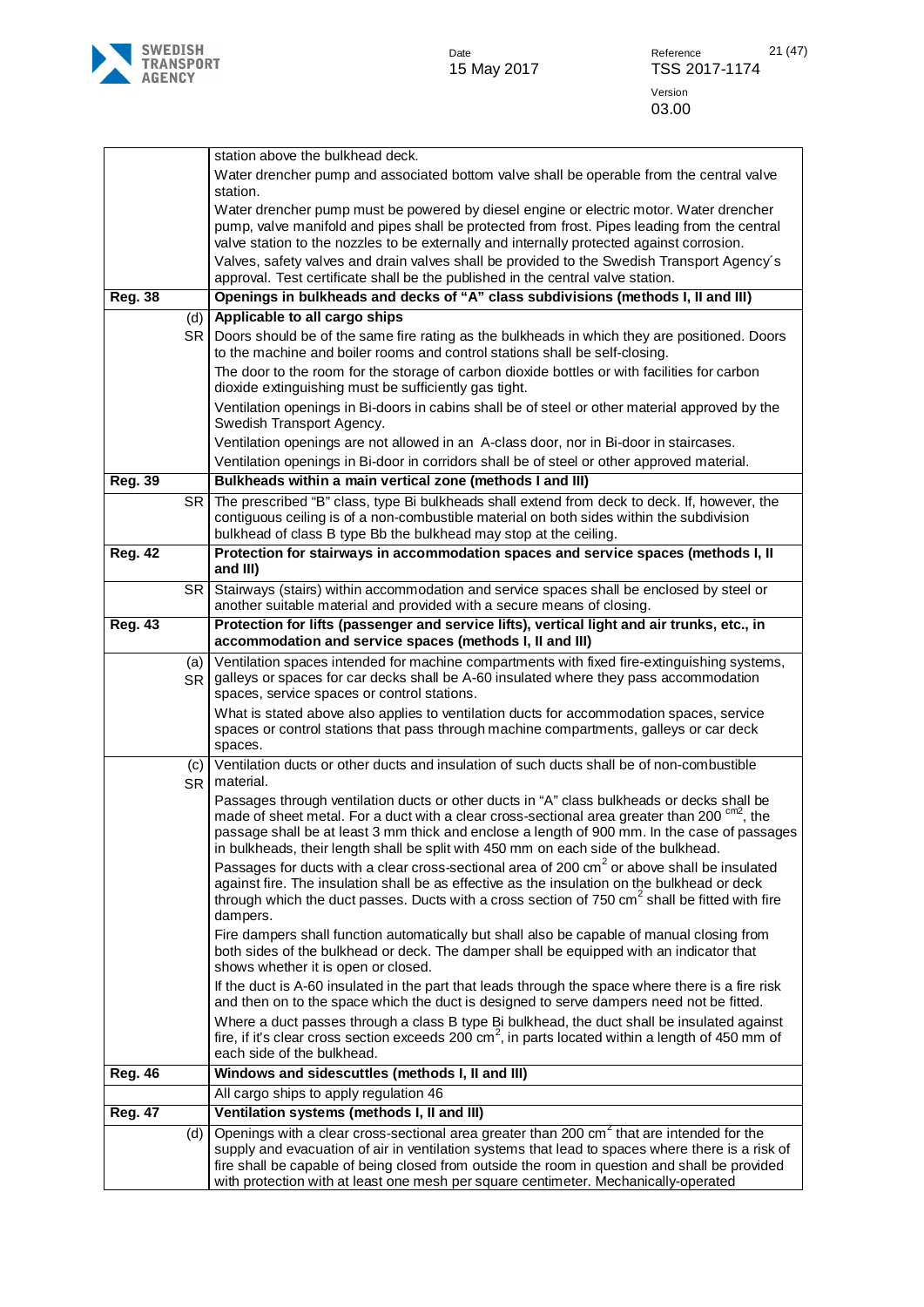

|                |                      | ventilation systems shall be capable of being stopped from two locations on-board located at<br>suitable places and sufficiently distant from one another. At least one of these locations shall<br>be a joint location for all such systems on-board (central operating point).                                                                                                                                                                                                                                                                                                             |
|----------------|----------------------|----------------------------------------------------------------------------------------------------------------------------------------------------------------------------------------------------------------------------------------------------------------------------------------------------------------------------------------------------------------------------------------------------------------------------------------------------------------------------------------------------------------------------------------------------------------------------------------------|
| <b>Reg. 54</b> |                      | Cargo ships of gross tonnage 4000 and upwards                                                                                                                                                                                                                                                                                                                                                                                                                                                                                                                                                |
|                | <b>SR</b>            | Cargo ships with a gross tonnage below 4000 shall fulfill regulation 54.                                                                                                                                                                                                                                                                                                                                                                                                                                                                                                                     |
|                |                      | The following points shall be observed when applying regulation 54 (a)-(e).                                                                                                                                                                                                                                                                                                                                                                                                                                                                                                                  |
|                |                      | Accommodation spaces shall be divided by A class or B class, type Bi bulkheads into areas of<br>a maximum of 50 square meters. Public spaces may be up to 75 square meters.<br>If these areas are further divided using bulkheads, these bulkheads shall be at least B class,<br>type Bb.                                                                                                                                                                                                                                                                                                    |
|                |                      | In public spaces on cargo ships a surface covering of flammable material with a maximum<br>thickness of 2.5 millimeters may be used on B class, type Bi bulkheads.                                                                                                                                                                                                                                                                                                                                                                                                                           |
| <b>Reg. 56</b> |                      | Fire pumps, fire mains, hydrants and hoses                                                                                                                                                                                                                                                                                                                                                                                                                                                                                                                                                   |
|                | GA.                  | Fire main should have a diameter in accordance with the following table:<br>Ships length (m) Diameter (mm)<br>Less than 50m: 75mm<br>Up to 50m but not 100m: 100mm<br>Up to 100m but not 200m: 125mm<br>Up to 200m but not 300m: 150mm<br>Up to 300m or more: determined in each case by the Swedish Transport Agency<br>Branch pipes should have a diameter of at least 60 mm. Short branch pipes for only one fire                                                                                                                                                                         |
|                |                      | hydrant should have a diameter of at least 50 mm.<br>If fire mains with a different diameter are used, it is for the applicant by calculations and tests<br>to show that the applicable requirement of the Conventions is still met. Provisions for fire<br>mains as part of the foam extinguishing system on a tanker can be found in section 12 in<br>addition to Rule 35-69 (TSFS 2009:97 annex 2) for all tanker ships.                                                                                                                                                                  |
|                | C, (ii)<br><b>SR</b> | Fire main pressure may not be lower than that required in according to regulation 56 (c)<br>required amount of water to two simultaneously open 12 mm nozzles. These nozzles shall be<br>connected to its own hose, one of which must have a single length. One hose should be<br>connected to the highest hydrant, the second to the hydrant placed furthest away. The nozzles<br>should also be able to provide an effective water spray.                                                                                                                                                  |
|                | (f)                  | Fire hose diameters should be adapted to the spaces they are servicing. The diameter may<br>SR   not exceed 42 mm.                                                                                                                                                                                                                                                                                                                                                                                                                                                                           |
|                | (a)                  | <b>Fire extinguishers</b>                                                                                                                                                                                                                                                                                                                                                                                                                                                                                                                                                                    |
|                |                      | Fire extinguishers are classified with respect to the application:<br>Extinguisher Class A: smoldering fires<br>Extinguisher Class B: liquid fires<br>Suffix C: gas fires<br>That a portable fire extinguisher has an extinguishing agent with such a high electric<br>resistance to it without danger to the user may be used in fires in electrical installations shall<br>be clearly stated on the sticker.<br>A and B extinguishers are classified according to European standard EN 3 for portable fire<br>extinguishers into different classes depending on the size of the test bowl. |
|                |                      | The class of the extinguishers is indicated by a digit followed by the letter A or B or a<br>combination of A and B, for example 21A 183B.                                                                                                                                                                                                                                                                                                                                                                                                                                                   |
|                |                      | Portable fire extinguishers shall meet the requirements of the Swedish Transport Agency<br>(TSFS 2009:52) on marine equipment. The lowest classes that may be used in a ship is:<br>- 233B C: minimum 12 kg powder<br>- 21A 183B: minimum 6 kg powder or 9 liter foam<br>- 55B: minimum 5 kg carbon dioxide.                                                                                                                                                                                                                                                                                 |
|                | (b)                  | Spare charges                                                                                                                                                                                                                                                                                                                                                                                                                                                                                                                                                                                |
|                |                      | Spare charges shall be available for fire extinguishers. The spare charges can consist of<br>complete fire extinguishers which exceed the specified number.                                                                                                                                                                                                                                                                                                                                                                                                                                  |
|                | (c)                  | Fire extinguishers which contain a fire extinguishing medium consisting of or emits gases<br>harmful to people, are not allowed.                                                                                                                                                                                                                                                                                                                                                                                                                                                             |
|                | (d)                  | Fire extinguishers shall be subjected to annual inspection. It may be carried out on board<br>under the supervision of a qualified person, provided he has access to an instruction on how<br>the service should be performed and how to recharge the extinguisher.                                                                                                                                                                                                                                                                                                                          |
|                |                      | When the fire extinguishers have been checked it should be indicated on the extinguisher,<br>who carried out the inspection and the date.                                                                                                                                                                                                                                                                                                                                                                                                                                                    |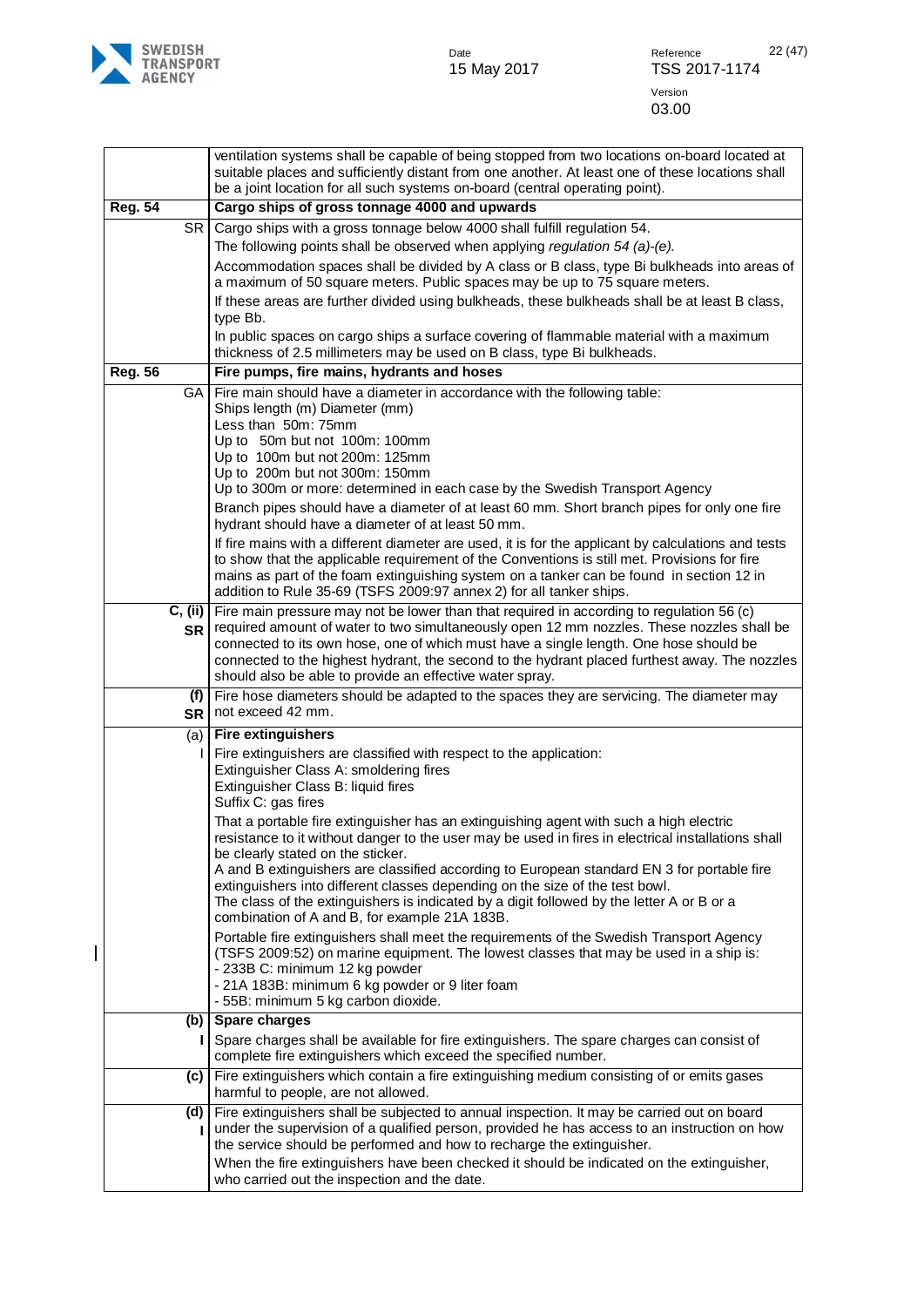

|                |                  | The following annual inspections shall be performed: All portable fire extinguishers checked<br>for the location, charging pressure and general condition. Service and maintenance are<br>carried out according to SS 3656.                                                                                                                                                                                                                                                                                  |
|----------------|------------------|--------------------------------------------------------------------------------------------------------------------------------------------------------------------------------------------------------------------------------------------------------------------------------------------------------------------------------------------------------------------------------------------------------------------------------------------------------------------------------------------------------------|
| <b>Reg. 58</b> |                  | Extinguishing fires using gas or steam in machinery spaces and cargo holds                                                                                                                                                                                                                                                                                                                                                                                                                                   |
|                |                  | Fixed carbon dioxide fire-extinguishing systems                                                                                                                                                                                                                                                                                                                                                                                                                                                              |
|                |                  | Storage Space                                                                                                                                                                                                                                                                                                                                                                                                                                                                                                |
|                |                  | The space where carbon dioxide bottles are stored must not be lower than the deck below the<br>open deck. If space is below the open deck it shall have a direct connection to the open deck<br>by a stairway or a ladder. If storage space is below deck or if access is not made from the<br>open deck, the storage area has to be equipped with a mechanical ventilation system. The<br>ventilation system shall take air from the from floor level and shall have a capacity of 6 air<br>changes / hour. |
|                |                  | Maintenance and inspection                                                                                                                                                                                                                                                                                                                                                                                                                                                                                   |
|                |                  | Upon delivery of a carbon dioxide system, an instruction for<br>facility including a checklist for maintenance shall be kept onboard. This has to<br>be written in Swedish and English. The installation must be inspected<br>and tested at the first sea trial inspection and then<br>at least every two years. Certificate of inspection shall be produced and kept onboard.                                                                                                                               |
|                |                  | Carbon dioxide quantity shall be checked at least<br>once a year. The maintenance done shall be documented.                                                                                                                                                                                                                                                                                                                                                                                                  |
|                |                  | <b>Bottle Size</b>                                                                                                                                                                                                                                                                                                                                                                                                                                                                                           |
|                |                  | Carbon dioxide amount in each bottle shall not exceed 45 kg and should have<br>a maximum specific fill weight of 0.67 kg per liter bottle volume.<br>Piping                                                                                                                                                                                                                                                                                                                                                  |
|                |                  | Means shall be provided that allows keeping the pipes and exhaust clean of dirt and water.<br>Pipes passing through refrigerated spaces<br>should be isolated and drained. Particle filter and water separator                                                                                                                                                                                                                                                                                               |
|                |                  | should be easily accessible. All parts in the piping                                                                                                                                                                                                                                                                                                                                                                                                                                                         |
|                |                  | for carbon dioxide extinguishing system including manifolds, main valves and,<br>where applicable, flexible hoses must meet the requirements of the National Board of                                                                                                                                                                                                                                                                                                                                        |
|                |                  | Occupational Safety and Health regulations (AFS 1999:4) on Pressure<br>devices.                                                                                                                                                                                                                                                                                                                                                                                                                              |
|                |                  | Measures before the release of carbon dioxide plant<br>Before the release of carbon dioxide occurs in engine room of                                                                                                                                                                                                                                                                                                                                                                                         |
|                |                  | Category A, the following steps are taken in the order listed:                                                                                                                                                                                                                                                                                                                                                                                                                                               |
|                |                  | 1. Officer in charge of the bridge to be informed.<br>2. Propulsion machinery shall be stopped. Fuel oil supply                                                                                                                                                                                                                                                                                                                                                                                              |
|                |                  | to the injection pumps and oil burner to be stopped and                                                                                                                                                                                                                                                                                                                                                                                                                                                      |
|                |                  | valves for fuel oil tanks closed.                                                                                                                                                                                                                                                                                                                                                                                                                                                                            |
|                |                  | 3. All dampers in the ventilation system and other openings<br>are closed as soon as the speed of the propulsion machinery                                                                                                                                                                                                                                                                                                                                                                                   |
|                |                  | has been reduced sufficiently.                                                                                                                                                                                                                                                                                                                                                                                                                                                                               |
|                |                  | 4. Before the carbon dioxide system is triggered, check that<br>no person is left in the room. At the release box for                                                                                                                                                                                                                                                                                                                                                                                        |
|                |                  | carbon dioxide system, there should be an instruction and                                                                                                                                                                                                                                                                                                                                                                                                                                                    |
|                |                  | actuators for those systems as indicated in paragraph 2 and 3.                                                                                                                                                                                                                                                                                                                                                                                                                                               |
| <b>Reg. 61</b> |                  | <b>Fire detection system</b>                                                                                                                                                                                                                                                                                                                                                                                                                                                                                 |
|                | (c)<br><b>SR</b> | All systems for fire detection shall be equipped with optical and acoustic alarm. The acoustic<br>signal is to be sound at the location for the fire detector, the bridge and on the spot where the                                                                                                                                                                                                                                                                                                          |
|                |                  | signal can be perceived by the officer. Alarm signal in space intended for passengers must not<br>be provided for automatic release.                                                                                                                                                                                                                                                                                                                                                                         |
| <b>Reg. 63</b> |                  | <b>Fireman's outfit</b>                                                                                                                                                                                                                                                                                                                                                                                                                                                                                      |
|                | (b)(ii)          | Breathing apparatus as part of fire equipment should be of the compressed air type with an                                                                                                                                                                                                                                                                                                                                                                                                                   |
|                | <b>SR</b>        | endurance of at least 30 minutes. The respiratory system, there shall be two containers in                                                                                                                                                                                                                                                                                                                                                                                                                   |
|                |                  | spare, on ships in the ocean voyages; there should be four containers in spare. At least two<br>charged spare containers shall be provided for each breathing apparatus. Passenger ships<br>carrying not more than 36 passengers and cargo needs to have only one spare charge for<br>each breathing apparatus if it's possible to refill the containers onboard without any risk of                                                                                                                         |
|                |                  | contamination.                                                                                                                                                                                                                                                                                                                                                                                                                                                                                               |
| <b>Reg. 64</b> |                  | Requirements for passenger ships( and cargo ships)                                                                                                                                                                                                                                                                                                                                                                                                                                                           |
|                | (a)(ii)          | Cargo ships shall fulfill Rule 64 (a) (ii).                                                                                                                                                                                                                                                                                                                                                                                                                                                                  |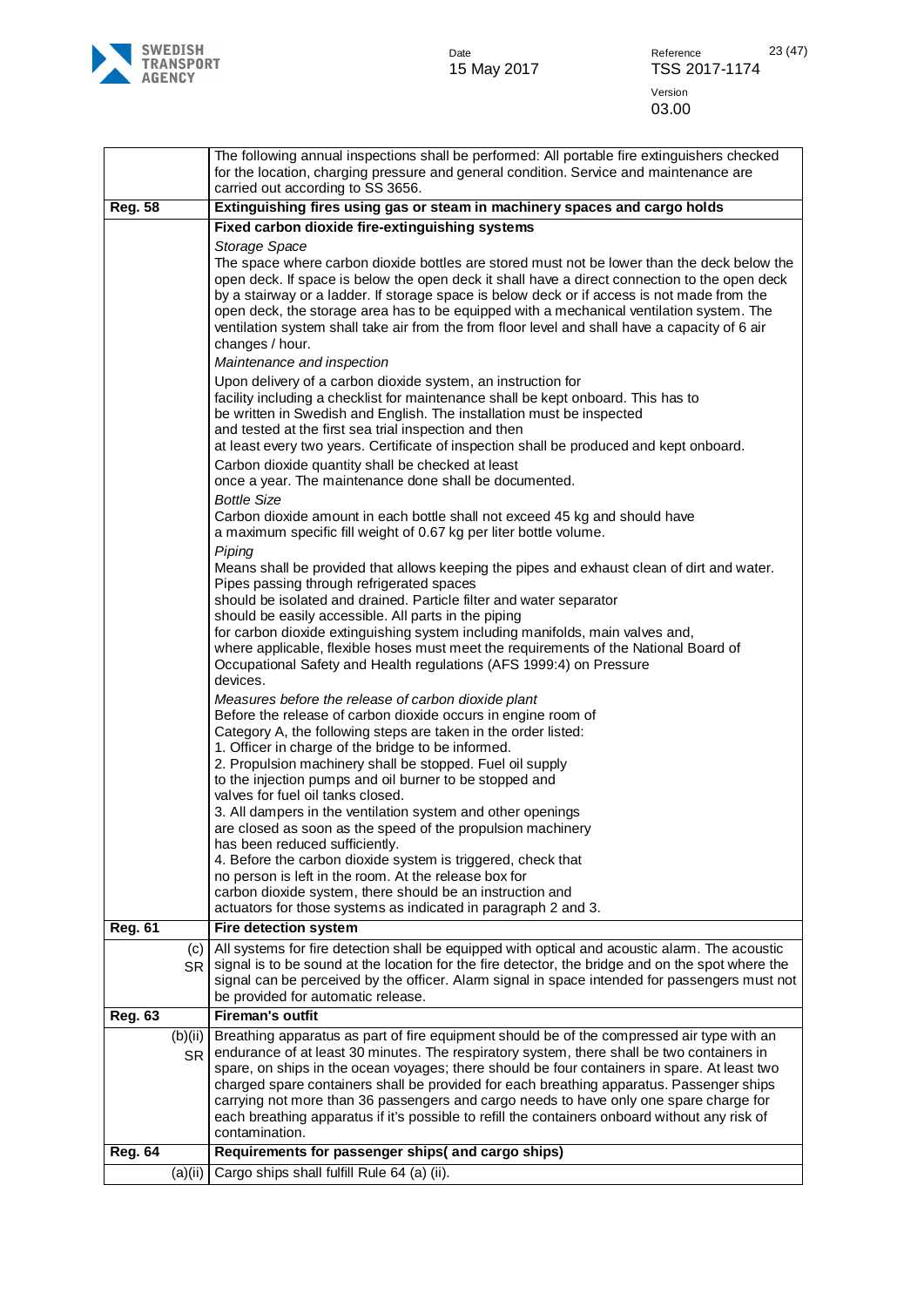

| (a)(ii)                                    | Applicable for cargo ships                                                                                                                                                                                                                                                                                                                                                     |
|--------------------------------------------|--------------------------------------------------------------------------------------------------------------------------------------------------------------------------------------------------------------------------------------------------------------------------------------------------------------------------------------------------------------------------------|
| <b>Reg. 68</b>                             | <b>Means of escape</b>                                                                                                                                                                                                                                                                                                                                                         |
| (i)<br><b>SR</b>                           | Firefighter's outfit referred to in regulation 65 (j) shall be provided to the number prescribed in<br>Regulation 17 of Annex 1(TSFS 2009:97 annex 1 regulation 17).                                                                                                                                                                                                           |
| SR.                                        | For the purposes of regulation 65, at the main and auxiliary electrical switchboard on cargo<br>ships there shall be portable fire extinguishers of class 55B. In steering gear rooms on cargo<br>ships there shall be extinguishers of class 55B.                                                                                                                             |
|                                            | effective horsepower.<br>In machinery spaces on cargo ships there shall be additional to the number of hand held fire<br>extinguishers as the Transport Agency finds it necessary to prescribe.                                                                                                                                                                                |
| (h)<br><b>SR</b>                           | In regulation 65 (h) prescribed fire extinguishing arrangement shall be provided even in<br>vessels with a gross tonnage below 1000 and with an engine power of less than 1 000                                                                                                                                                                                                |
| <b>SR</b><br>(h)(ii)<br><b>SR</b>          | In regulation 65 (h) (ii) the required hand held fire extinguisher must be B extinguishers for<br>Class 233B C. Instead of the required foam extinguishers with a capacity of 45 liters there<br>shall be a class B extinguishers of Class 233B C.                                                                                                                             |
| cargo ships<br>below 1000<br>gross tonnage | Applicable to In regulation 65 (g) prescribed fire extinguishing arrangement are also required on cargo ships<br>below 1000 gross tonnage.                                                                                                                                                                                                                                     |
| (g)(iii)<br><b>SR</b>                      | Instead of such a receptacle as required in regulation $65$ (g) (iii) there shall be fire<br>extinguishers of class 233B C.                                                                                                                                                                                                                                                    |
| (g)(ii)<br>SR <sup></sup>                  | Portable fire extinguishers at the firing position in the boiler room or at the oil heating<br>installation in accordance with Rule 65 (g) (ii) shall be of class 233B C.                                                                                                                                                                                                      |
| (f)(iv)                                    | In addition to fulfilling the other requirements in this regulation, every ship, when transporting<br>explosives of a type or in a quantity that may not be carried on passenger ships in accordance<br>with Swedish Transport Agency's regulations (TSFS 2009:91) on the transport by sea of<br>packaged dangerous goods (IMDG Code).                                         |
| (f)(ii)                                    | The components of such a system shall comply with the provisions of the additional Swedish<br>requirements to Regulation 35-69 for all tanker ships.                                                                                                                                                                                                                           |
| (e)                                        | In cargo ships there shall be at least five hand held fire extinguishers of class 21A 183B in<br>accommodation areas. There should be a hand held fire extinguisher for every 250 m <sup>2</sup> of the<br>space area. In the kitchen and radio room there shall be a hand held fire extinguisher of class<br>55B.                                                             |
| (b)(ii)                                    | The emergency fire pump shall be capable of deliver according to regulation 4.5.1 of Annex<br>1(TSFS 2009:97 annex 1) jets of water. The emergency fire pump and its location shall meet<br>the requirements of the FSS Code, chapter 12.                                                                                                                                      |
| <b>Reg. 65</b>                             | <b>Requirements for cargo ships</b>                                                                                                                                                                                                                                                                                                                                            |
|                                            | -at least one hand held fire extinguisher of Class 233B C.<br>If the boiler output is less than 175 kW, the 50-kg unit in<br>a cargo ship, may be replaced by a hand fire extinguisher for Class 233B C.                                                                                                                                                                       |
|                                            | The release device for the facility shall be located at a<br>protected place. In the space there must additionally be:<br>- A dry powder extinguishing units of an approved type with at least<br>50 kg of extinguishing agent, and                                                                                                                                            |
|                                            | Spill tray area (m <sup>2</sup> )<br>Extinguishing (kg)<br>up to 2m <sup>2</sup><br>12<br>$2 - 4m2$<br>24<br>48<br>more than 4m <sup>2</sup>                                                                                                                                                                                                                                   |
| cargo ships<br><b>SR</b>                   | tank for leak oil. Each firing space shall be provided with a fixed powder fire-extinguishing<br>system. Those firing spaces that are protected by a fixed local protection system need not<br>have a fixed powder fire-extinguishing system. The extinguishing system, which may be made<br>up of portable fire extinguishers of Class 233B C shall be calculated as follows: |
| <b>SR</b><br>(g)(iii)<br>Applicable to     | At each firing space there shall be a spill tray for the collecting of oil. The spill tray should have<br>a height of 300 mm. It shall be equipped with drain pipe leading to the bottom of a storage                                                                                                                                                                          |
| Applicable for<br>cargo ships              |                                                                                                                                                                                                                                                                                                                                                                                |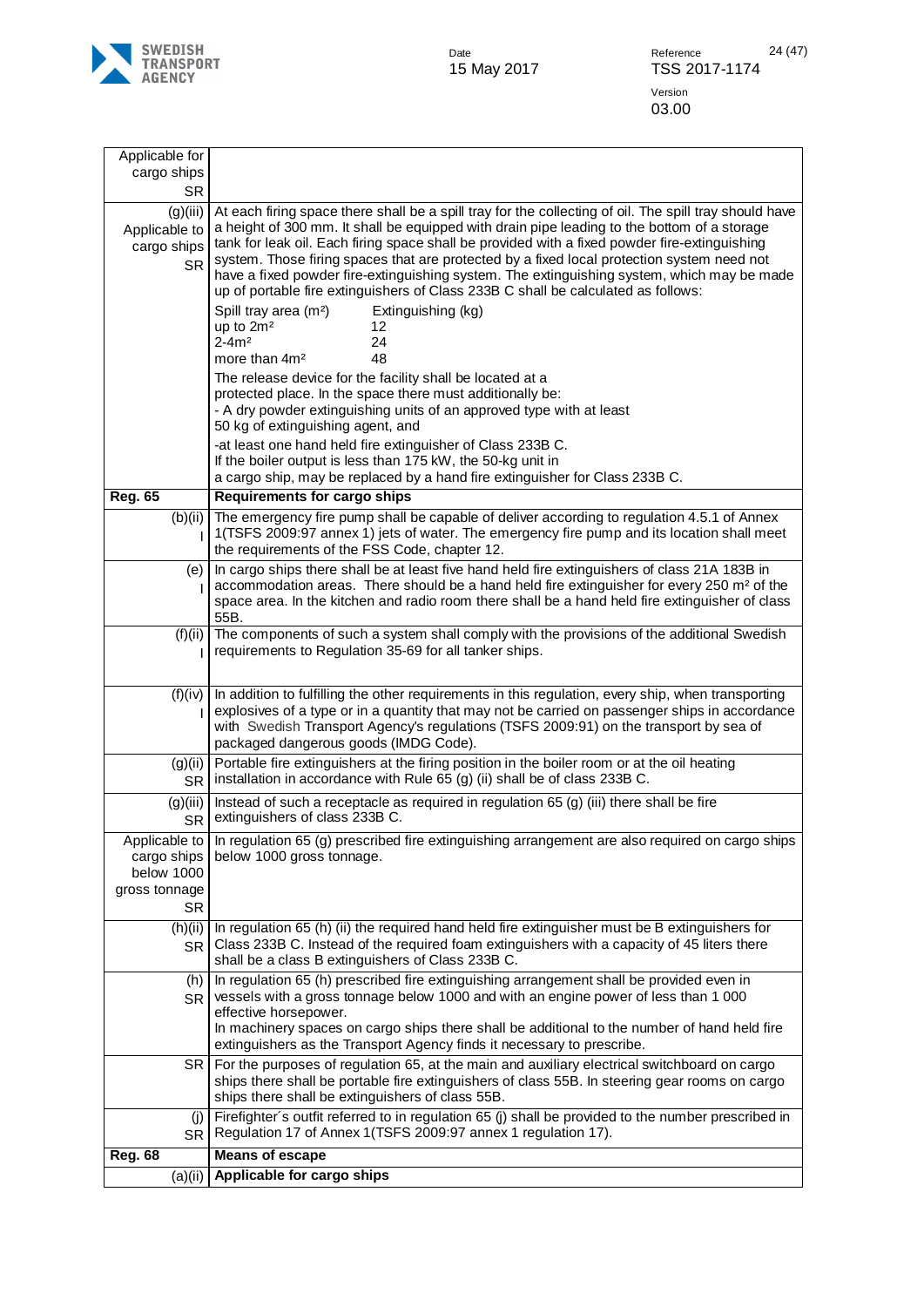

| SR                                                      | An emergency exit from a machinery compartment shall lead from a place on a level with the<br>machinery space floor to a deck from which there is an exit to open deck. An emergency exit<br>shall be enclosed and insulated to A-60 so that it can be used in the event of a fire in the<br>machinery space.                                                                                                                                                                                                                                                                             |
|---------------------------------------------------------|-------------------------------------------------------------------------------------------------------------------------------------------------------------------------------------------------------------------------------------------------------------------------------------------------------------------------------------------------------------------------------------------------------------------------------------------------------------------------------------------------------------------------------------------------------------------------------------------|
|                                                         | The emergency exit shall be provided with a self-closing door, insulated to A-60, on a level<br>with the machinery space floor.                                                                                                                                                                                                                                                                                                                                                                                                                                                           |
|                                                         | Where the Swedish Transport Agency feels it is justified, it may permit the emergency exit to<br>consist of a watertight door leading to a space from which continued escape is ensured. Such<br>watertight door shall be capable of being operated from both sides of the door and from a<br>place outside the machinery compartment.                                                                                                                                                                                                                                                    |
|                                                         | The emergency exit shall be provided with emergency lighting and have a minimum cross-<br>section of 800 x 800 millimeters, which may include ladders.                                                                                                                                                                                                                                                                                                                                                                                                                                    |
|                                                         | From the machinery control room there should be at least two escape routes. One of these<br>shall be independent of the machinery space and to provide protection against smoke and<br>flames of fire in the machinery space.                                                                                                                                                                                                                                                                                                                                                             |
| (b)                                                     | Escape routes in accordance with regulation 68 (b) shall be arranged as follows:                                                                                                                                                                                                                                                                                                                                                                                                                                                                                                          |
| <b>SR</b>                                               | From a compartment where people are normally present there shall be two escape routes,<br>only one of which may consist of a vertical ladder.                                                                                                                                                                                                                                                                                                                                                                                                                                             |
|                                                         | Escape routes must not be less than 650 millimeters in width.                                                                                                                                                                                                                                                                                                                                                                                                                                                                                                                             |
| SR                                                      | Lifts shall not be regarded as escape routes.                                                                                                                                                                                                                                                                                                                                                                                                                                                                                                                                             |
| <b>Reg. 69</b>                                          | Means for stopping machinery and for shutting off the oil fuel suction pipes                                                                                                                                                                                                                                                                                                                                                                                                                                                                                                              |
| (b)<br><b>SR</b>                                        | An arrangement for shutting off the oil fuel supply to propulsion machinery shall be located as<br>near to the injection pumps as practicable.                                                                                                                                                                                                                                                                                                                                                                                                                                            |
|                                                         | A remote shut-off device shall be capable of operating in a satisfactory manner if exposed to<br>fire.                                                                                                                                                                                                                                                                                                                                                                                                                                                                                    |
| <b>Additional</b><br>requirements<br>for cargo<br>ships | Arrangements for gaseous fuel for domestic purposes                                                                                                                                                                                                                                                                                                                                                                                                                                                                                                                                       |
| <b>SR</b>                                               | Where gaseous fuels are used on-board devices are to be approved by the Swedish<br>Transport Agency. Provisions for pressure equipment can be found in the National Board of<br>Occupational Safety and Health regulations (AFS 2005:3) on the inspection of pressure<br>equipment and general advice on the application of the regulations.                                                                                                                                                                                                                                              |
|                                                         | Gas bottles should be stored on the open deck or in a well ventilated area that can only be<br>opened to the open deck.                                                                                                                                                                                                                                                                                                                                                                                                                                                                   |
|                                                         | If the vessels are used in international voyage, then the care and use of equipment and similar<br>instructions be written in Swedish and English languages.                                                                                                                                                                                                                                                                                                                                                                                                                              |
| Requirements<br>for all tanker<br>ships                 | <b>Special provisions for tankers</b>                                                                                                                                                                                                                                                                                                                                                                                                                                                                                                                                                     |
| <b>SR</b>                                               | <b>Section 1</b>                                                                                                                                                                                                                                                                                                                                                                                                                                                                                                                                                                          |
|                                                         | Accommodation spaces, catering areas, storerooms and machinery spaces shall be<br>separated from decks that wholly or partly form the top of a cargo tank (tank decks) such that<br>out-flowing oil cannot penetrate these areas.                                                                                                                                                                                                                                                                                                                                                         |
|                                                         | For the purposes of paragraph 1 and this chapter in general, a tank deck also includes decks<br>within and outside the cargo tank area that are less than 1.5 meters above the tank deck if<br>they are not separated from the latter by a gas barrier. However, decks outside the cargo tank<br>area that are not lower than the top of the cargo tanks are not classed as tank decks if the<br>distance to the nearest tank hatch, valve, pump room steps, pump or other equipment for the<br>handling of cargo is at least half the breadth of the ship, but not less than six meters. |
|                                                         | The separation in accordance with paragraph 1 may consist of a breakwater or partial<br>bulkheads extending between the deckhouse sides and the ship's sides. Such a separator<br>shall be at least one meter high.                                                                                                                                                                                                                                                                                                                                                                       |
|                                                         | Doors in breakwaters or partial bulkheads shall have a threshold height of at least 300<br>millimeters.<br><b>Section 2</b>                                                                                                                                                                                                                                                                                                                                                                                                                                                               |
|                                                         | Boundary bulkheads in the superstructure and deckhouse that face a tank deck shall meet the<br>following requirements:                                                                                                                                                                                                                                                                                                                                                                                                                                                                    |
|                                                         | Bulkheads bounding accommodation spaces, catering areas or similar spaces facing a tank<br>deck shall be insulated to A-60, unless a fixed water sprinkler system approved by the                                                                                                                                                                                                                                                                                                                                                                                                         |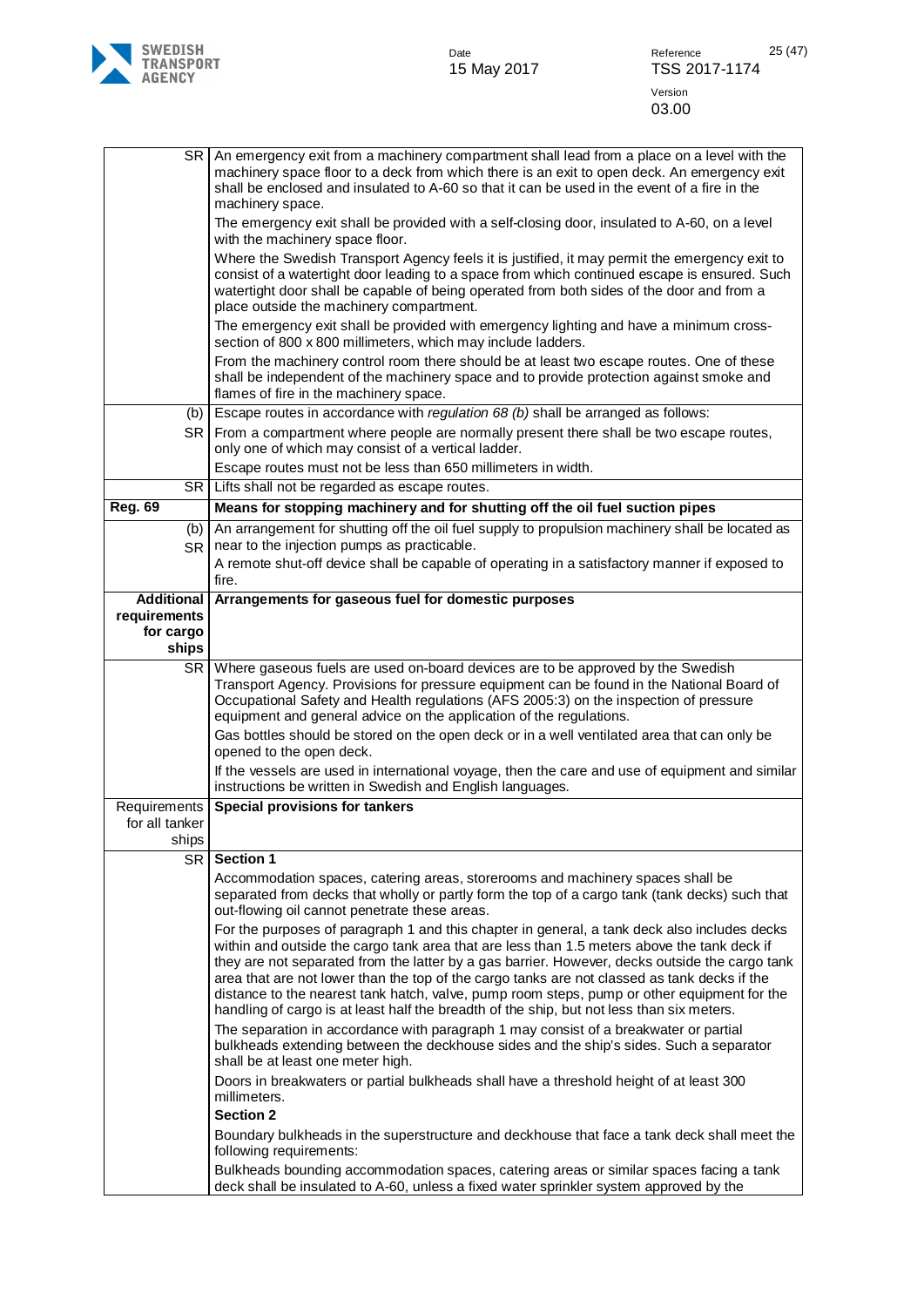

| Swedish Transport Agency is present.                                                                                                                                                                                                                                                                                                                                                                                                                                                                                                                                                                                                                                                |
|-------------------------------------------------------------------------------------------------------------------------------------------------------------------------------------------------------------------------------------------------------------------------------------------------------------------------------------------------------------------------------------------------------------------------------------------------------------------------------------------------------------------------------------------------------------------------------------------------------------------------------------------------------------------------------------|
| Light valves may, however, be found in such bulkheads.                                                                                                                                                                                                                                                                                                                                                                                                                                                                                                                                                                                                                              |
| Doors to spaces on or below the tank deck are not permitted. However, this shall not apply to<br>doors in gas locks leading to spaces such as cargo control stations, service spaces,<br>provisions rooms and storerooms that do not have a direct connection with accommodation<br>spaces, and hatches for lifting out machinery parts that are sealed with bolts. The Swedish<br>Transport Agency may allow a door to be present if there is satisfactory gas outflow at the<br>door.                                                                                                                                                                                             |
| Light valves for spaces on or below a tank deck shall be provided with internal and external<br>steel hatches that can be closed without needing to enter the tank deck. Light valves to a<br>space other than the wheelhouse must not be of a type that can be opened.<br><b>Section 3</b>                                                                                                                                                                                                                                                                                                                                                                                         |
| An opening in a tank deck through which gas can flow out shall be arranged so as to prevent<br>the risk of the accumulation of gas at a place where there is a risk of ignition, such as near to<br>deck machinery or in a chain box.                                                                                                                                                                                                                                                                                                                                                                                                                                               |
| On tankers intended to transport flammable liquids with a flashpoint lower than 65.5 $\degree$ C the<br>tanker's ventilation outlet shall be drawn to a height above the deck constituting at least a third<br>of the breadth of the ship, although the height need not exceed 4.5 meters or, if the ship is<br>provided with high-velocity valves approved by the Swedish Transport Agency, 1.8 meters.<br>On other tankers, ventilation outlets shall be drawn to a height above the deck of at least 1.8<br>meters.<br><b>Section 4</b>                                                                                                                                          |
| Tanks in the cargo tank area which are intended for water ballast only shall have a system of<br>pumps and pipelines that are separate from other pumps and piping systems.                                                                                                                                                                                                                                                                                                                                                                                                                                                                                                         |
| Cargo pumps and their associated piping system shall be separated from other systems and<br>must not be connected to any compartment outside the cargo tank area. Cargo pumps and<br>pumps for water ballast that are situated with the cargo tank area shall be located in a special<br>pump room with watertight bulkheads and decks. It shall be possible to shut off the cargo<br>pumps from a readily accessible position outside the pump room.                                                                                                                                                                                                                               |
| If a cargo pump consists of a piston pump there shall be a safety valve on the discharge side<br>of the pump with an outlet leading to the inlet side of the pump.                                                                                                                                                                                                                                                                                                                                                                                                                                                                                                                  |
| Cargo pumps with rotating axles shall be designed so as prevent overheating. Packing seals<br>for cargo pumps and in bulkheads or deck penetrations require approval by the Swedish<br>Transport Agency.                                                                                                                                                                                                                                                                                                                                                                                                                                                                            |
| Drive shafts for pumps in bulkheads and decks shall have a gas-tight design.                                                                                                                                                                                                                                                                                                                                                                                                                                                                                                                                                                                                        |
| <b>Section 5</b>                                                                                                                                                                                                                                                                                                                                                                                                                                                                                                                                                                                                                                                                    |
| Cargo pump rooms and spaces with valves and pipes belonging to the cargo system, except<br>the cargo tank, shall be provided with a fixed gas warning system. The type of system shall be<br>approved by the Swedish Transport Agency.                                                                                                                                                                                                                                                                                                                                                                                                                                              |
| The space shall also be provided with a mechanical ventilation device sufficient to provide<br>around 20 air changes per hour. The ventilation system shall be arranged so that all parts of<br>the space can be ventilated effectively. In pipe tunnels, however, only two air changes are<br>required if the tunnel has a gas warning system; otherwise at least six air changes are<br>required. Where there are special grounds for this, no separate ventilation device is required<br>in a pipe tunnel.                                                                                                                                                                       |
| In spaces containing a gas warning system, an extraction fan shall be provided with an<br>automatic start device which is activated when the gas concentration exceeds the permitted<br>values.                                                                                                                                                                                                                                                                                                                                                                                                                                                                                     |
| <b>Section 6</b>                                                                                                                                                                                                                                                                                                                                                                                                                                                                                                                                                                                                                                                                    |
| Electrical equipment in cargo pump rooms and spaces with valves and pipes belonging to the<br>cargo system shall be of an anti-explosion design. The space shall be provided with<br>emergency lighting.                                                                                                                                                                                                                                                                                                                                                                                                                                                                            |
| <b>Section 7</b>                                                                                                                                                                                                                                                                                                                                                                                                                                                                                                                                                                                                                                                                    |
| A cargo pump room shall have an emergency exit unless pumps with associated valves can<br>be operated from a position outside the pump room or this is clearly unnecessary due to the<br>size of the space. The main and emergency exit shall lead to separate openings in the casing.<br>Means of escape shall be located as far apart as practicable. The emergency exit shall lead<br>from a place on a level with the lowest floor level to the topmost deck which runs throughout<br>the ship and at the bottom shall be provided with a self-closing door that can be opened from<br>both sides. The door must not be capable of being held back. The emergency exit shall be |
| enclosed and insulated to at least A-15 so that it can be used in the event of a fire in the pump                                                                                                                                                                                                                                                                                                                                                                                                                                                                                                                                                                                   |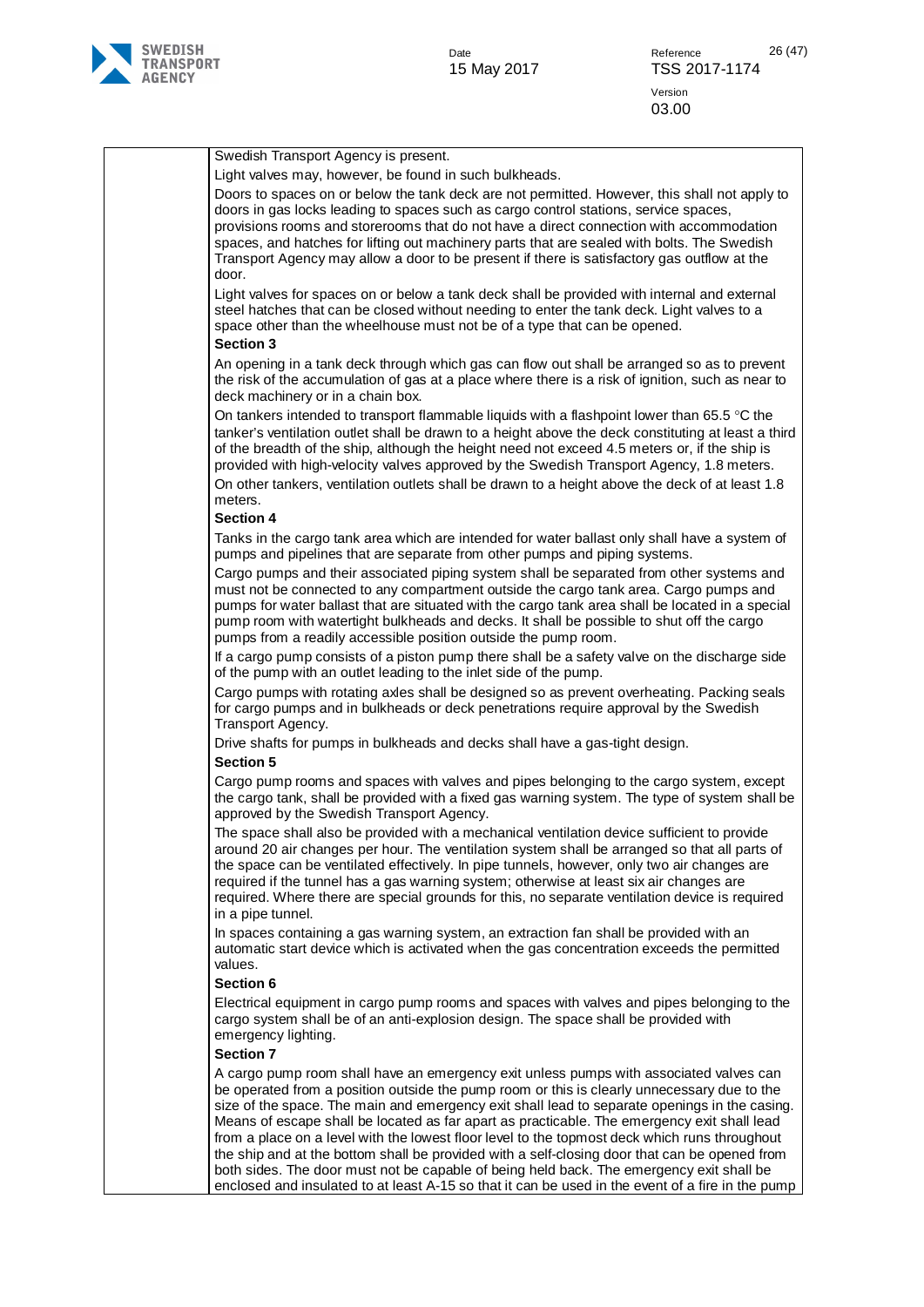

| room, and be provided with emergency lighting.<br><b>Section 8</b>                                                                                                                                                                                                                                                                                                                                                                                                                                                                                                                                                               |
|----------------------------------------------------------------------------------------------------------------------------------------------------------------------------------------------------------------------------------------------------------------------------------------------------------------------------------------------------------------------------------------------------------------------------------------------------------------------------------------------------------------------------------------------------------------------------------------------------------------------------------|
| The pump-room shall contain sufficient free space for an unconscious person to be hoisted up<br>using a life line or a lifting appliance from the floor or ladder platform. The lifting appliance<br>shall be non-sparking. The life line or lifting appliance shall always be available at this location.<br>A guard rail on a platform shall be designed so that an unconscious person cannot fall off the<br>platform. The rail shall be at least 100 centimeters high. On railings with rails the distance<br>between the rails must not exceed 17 centimeters, unless another satisfactory protective<br>device is present. |
| <b>Section 9</b>                                                                                                                                                                                                                                                                                                                                                                                                                                                                                                                                                                                                                 |
| Spaces located within or next to the cargo tank area and containing equipment that could<br>result in ignition in the event of a high gas concentration shall comply with the following<br>requirements:                                                                                                                                                                                                                                                                                                                                                                                                                         |
| The space shall be partitioned off by means of gas-tight steel bulkheads. Access shall be via a<br>gas lock. Doors in the gas lock shall have a threshold height of at least 600 millimeters. The<br>ventilation in the space and the lock shall be mechanical.                                                                                                                                                                                                                                                                                                                                                                  |
| Ventilation pipes for air-intake to fans shall terminate in a gas-free zone. The ventilation<br>openings shall have anti-spark protection. Ventilation fans shall be arranged as pressure fans.<br>Fan motors, if not located in a gas-free zone, shall be of an anti-explosion design. Doors in<br>spaces and locks shall be self-closing and must not have hold-back hooks.                                                                                                                                                                                                                                                    |
| The space shall be provided with a gas warning system with an alarm device in a suitable<br>position. The system must be approved by the Swedish Transport Agency.                                                                                                                                                                                                                                                                                                                                                                                                                                                               |
| Unless it is of an anti-explosion design, electrical equipment in the space shall have a<br>common primary power switch that is located in a gas-free zone.                                                                                                                                                                                                                                                                                                                                                                                                                                                                      |
| The primary power switch shall be provided with an automatic disconnection device which is<br>activated when an alarm is given by the gas warning system. The power supply to the<br>ventilation fans shall be independent of the primary power switch referred to above.                                                                                                                                                                                                                                                                                                                                                        |
| Hot parts of motors and exhaust gas pipes present in the space shall be adequately insulated.<br>Exhaust gas pipes from motors shall have spark catchers that are easily accessible for<br>cleaning.                                                                                                                                                                                                                                                                                                                                                                                                                             |
| The space shall at least be provided with a class III B extinguisher.<br>Section 10                                                                                                                                                                                                                                                                                                                                                                                                                                                                                                                                              |
| Cargo pump rooms and spaces with valves and pipes belonging to the cargo system, except<br>cargo tanks or pipe tunnels with no open connection with the pump room, shall be equipped<br>with a fixed fire-extinguishing system. Ventilation fans and dampers shall be provided with an<br>automatic device to stop the fans and close the damper when the fire extinguishing device is<br>activated.                                                                                                                                                                                                                             |
| There shall be at least two B extinguishers of class III in cargo pump rooms. If the ship's gross<br>tonnage is greater than 20 000 tones, the room shall contain at least three such extinguishers.<br>Any fire extinguishing system must be approved by the Swedish Transport Agency.                                                                                                                                                                                                                                                                                                                                          |
| <b>Section 11</b><br>Ships shall be provided with a foam extinguishing system within the tank area.                                                                                                                                                                                                                                                                                                                                                                                                                                                                                                                              |
| Ships with a length of 75 meters and above shall have a fixed foam extinguishing system and<br>portable foam extinguishing equipment.                                                                                                                                                                                                                                                                                                                                                                                                                                                                                            |
| Ships of less than 75 meters in length shall have portable foam extinguishing equipment and a<br>system for the production and distribution of foam in accordance with Section 14 and the<br>equipment referred to in Section 15.                                                                                                                                                                                                                                                                                                                                                                                                |
| If inert gas is used as a fire-prevention tank filler, the foam extinguishing equipment need only<br>cover the tank deck.                                                                                                                                                                                                                                                                                                                                                                                                                                                                                                        |
| <b>Section 12</b>                                                                                                                                                                                                                                                                                                                                                                                                                                                                                                                                                                                                                |
| The foam extinguishing system on ships with a length of 75 meters and above shall comply<br>with the following requirements:                                                                                                                                                                                                                                                                                                                                                                                                                                                                                                     |
| The foam extinguishing system shall be arranged in such a way that a fire in out-flowing oil<br>can be fought on all parts of the tank deck and that foam can be delivered to all tanks.                                                                                                                                                                                                                                                                                                                                                                                                                                         |
| The foam extinguishing system shall consist of central foam units, a foam distribution system,<br>foam monitors and portable foam extinguishing equipment.                                                                                                                                                                                                                                                                                                                                                                                                                                                                       |
| It shall be possible for the foam extinguishing system and fire main to be used at the same<br>time independently of each other.                                                                                                                                                                                                                                                                                                                                                                                                                                                                                                 |
| The size of the fire main shall be tailored to the capacity of fire pumps and the capacity of the                                                                                                                                                                                                                                                                                                                                                                                                                                                                                                                                |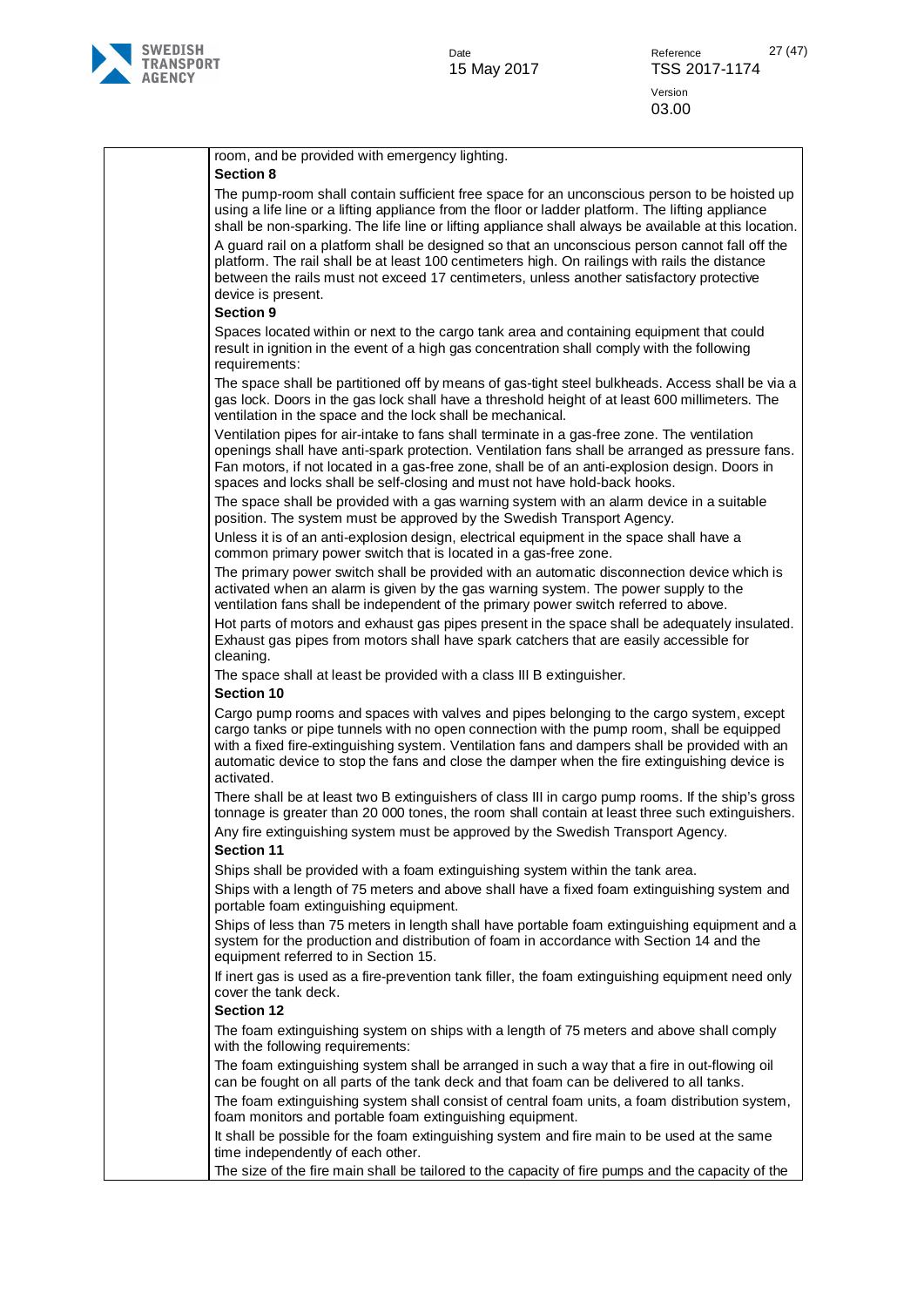

| foam extinguishing system.<br>There shall be a hydrant to which both water hoses and portable foam extinguishing                                                                                                                                                                                                                                                                                                                                                                                                                                                                                                                      |
|---------------------------------------------------------------------------------------------------------------------------------------------------------------------------------------------------------------------------------------------------------------------------------------------------------------------------------------------------------------------------------------------------------------------------------------------------------------------------------------------------------------------------------------------------------------------------------------------------------------------------------------|
| equipment can be connected for every fifteen meters of the length of the tank area.<br>Pipelines for water and foam-forming liquid shall be double pipelines and led on both sides of                                                                                                                                                                                                                                                                                                                                                                                                                                                 |
| the ship. However, if the emergency fire pump is situated forward of the tank area, the<br>pipelines for water and foam-forming liquid may be single pipelines and led along the<br>centerline of the ship. Single pipelines along the ship's centerline may also be present and<br>only connected to pumps and central foam units aft of the cargo tank area if there is a foam<br>monitor on each side of the ship at the front of the poop or a deckhouse located aft and these<br>foam monitors are provided with water and foam-forming liquid with dedicated pipelines                                                          |
| leading outside the tank area direct from the central foam unit.<br>The pipelines shall have shut-off valves to shut off the supply to a foam monitor that is not to<br>be used. The valves shall be located so as to allow the supply to be shut off from a place                                                                                                                                                                                                                                                                                                                                                                    |
| close to the foam monitor that is to be used.<br>There shall be a central foam unit aft of the tank area and, if the emergency fire pump is<br>located forward of the tank area, also near to the emergency fire pump.                                                                                                                                                                                                                                                                                                                                                                                                                |
| A central foam unit shall be arranged as a control station and be located at a safe distance<br>from any area where there is a risk of gas. A central foam unit located aft of the tank deck<br>shall be capable of being reached without having to enter the tank deck.                                                                                                                                                                                                                                                                                                                                                              |
| A central foam unit shall contain a foam-forming liquid tank, two foam-forming liquid pumps<br>and the necessary control and operating equipment for the distribution of foam-forming liquid<br>and water to both the fixed foam extinguishing system and the portable foam extinguishing<br>equipment.                                                                                                                                                                                                                                                                                                                               |
| Foam-forming liquid tanks shall have filling and degassing pipes leading to the open deck and<br>a reliable arrangement for controlling levels. The tank shall have adequate corrosion<br>protection tailored to the properties of the foam-forming liquid used.                                                                                                                                                                                                                                                                                                                                                                      |
| The foam-forming liquid pumps shall be capable of being used independently of the main<br>power source. It shall be possible for fire pumps and sea valves that are required for the<br>production of foam to be operated from the central foam unit.                                                                                                                                                                                                                                                                                                                                                                                 |
| There shall be a quantity regulating device to ensure the correct quantity of foam-forming<br>liquid is used, irrespective of the water pressure.                                                                                                                                                                                                                                                                                                                                                                                                                                                                                     |
| <b>Section 13</b>                                                                                                                                                                                                                                                                                                                                                                                                                                                                                                                                                                                                                     |
| There shall be one foam monitor set up forward of the cargo tank area on a level with the<br>forecastle deck, one aft of the cargo tank area on a level with the poop deck and one within<br>the cargo tank area, each of which shall be not more than 30 meters apart. On ships with a<br>footbridge amidships, the monitors shall be placed alternately on the starboard side and the<br>port side.                                                                                                                                                                                                                                 |
| Whether used for foam or water, a foam monitor shall have a capacity of half that prescribed<br>for the fire pumps in Section 17, but not less than 1 250 liters per minute. However, the<br>capacity need not exceed 2 500 liters per minute.                                                                                                                                                                                                                                                                                                                                                                                        |
| A foam monitor shall be capable of swiveling $\pm 45^{\circ}$ in the vertical plane and 360° in the<br>horizontal plane. Within these ranges, the monitor shall be capable of being locked in any<br>position. The height from the deck to the monitor's outlet when positioned horizontally shall be<br>at least two meters.                                                                                                                                                                                                                                                                                                         |
| A foam monitor shall have a delivery distance for both water and foam of at least 40 meters at<br>the prescribed minimum pressure in the fire main.                                                                                                                                                                                                                                                                                                                                                                                                                                                                                   |
| A foam monitor shall be designed for foam number 15.<br><b>Section 14</b>                                                                                                                                                                                                                                                                                                                                                                                                                                                                                                                                                             |
| Ships with a length not exceeding 150 meters shall have at least two items of portable foam<br>extinguishing equipment and other ship shall have at least three. Portable foam extinguishing<br>equipment shall consist of one intermediate foam pipe and two 60 mm hoses, each 25 meters<br>in length. The intermediate foam pipe shall be designed to deliver 200-500 liters of water per<br>minute, tailored to the deck surface of the largest cargo tank and for a foam number of around<br>75-100. The intermediate foam pipe shall be provided with a shut-off valve and connector to fit<br>all hose connections on the ship. |
| At least 25% of the prescribed quantity of foam shall be capable of being produced by the<br>portable equipment.<br>The equipment referred to in the above paragraph shall be evenly distributed and stored in fire                                                                                                                                                                                                                                                                                                                                                                                                                   |
| stations forward and aft of the tank area.<br><b>Section 15</b>                                                                                                                                                                                                                                                                                                                                                                                                                                                                                                                                                                       |
| Ships of less than 75 meters in length shall, in addition to portable foam extinguishing                                                                                                                                                                                                                                                                                                                                                                                                                                                                                                                                              |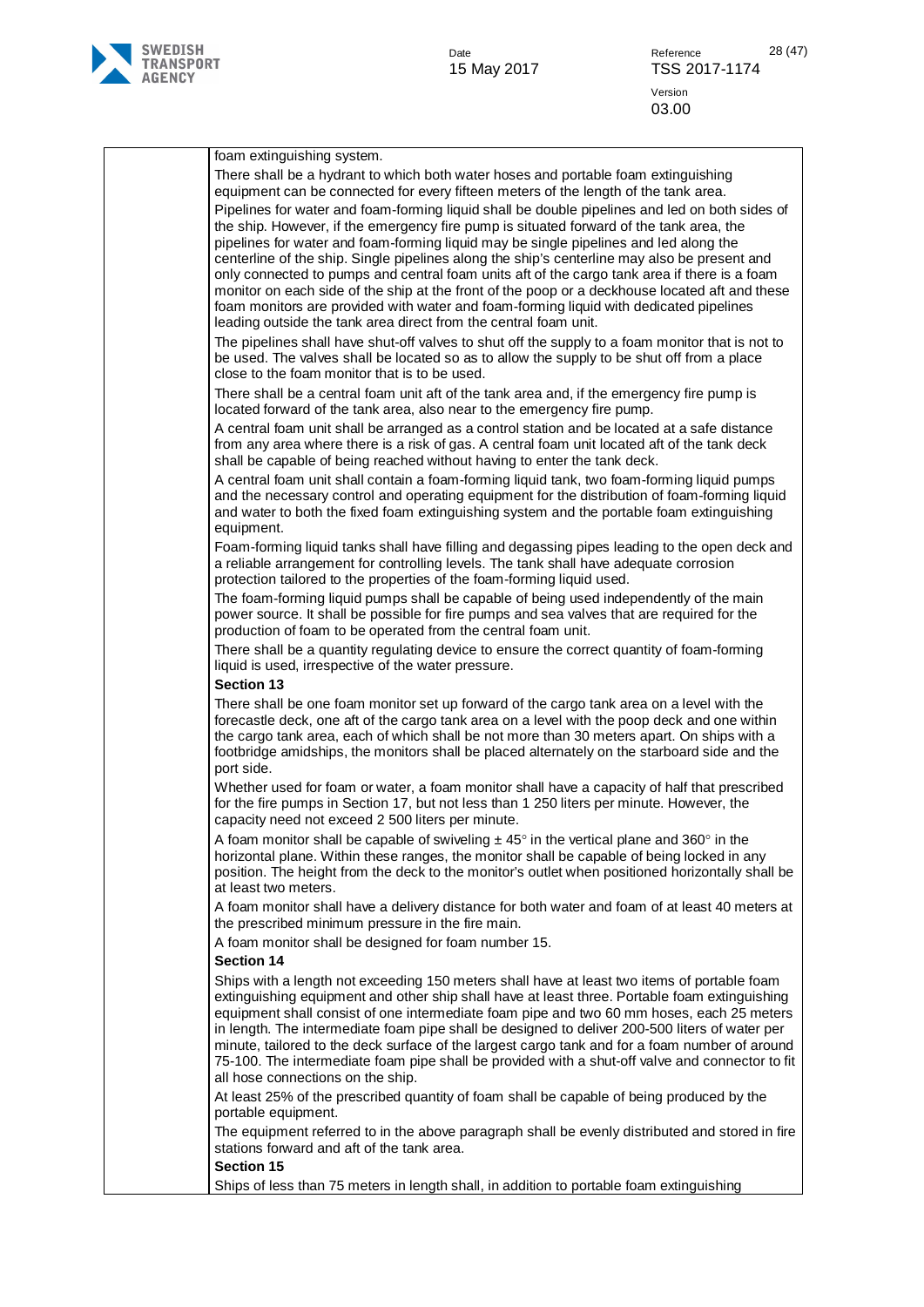

| equipment in accordance with Section 14, have the equipment prescribed in Section 12 that is<br>required for the distribution of foam-forming liquid and water to this extinguishing equipment.                                                                                                                                                                                                                                                                                                                                                                                                                   |
|-------------------------------------------------------------------------------------------------------------------------------------------------------------------------------------------------------------------------------------------------------------------------------------------------------------------------------------------------------------------------------------------------------------------------------------------------------------------------------------------------------------------------------------------------------------------------------------------------------------------|
| <b>Section 16</b>                                                                                                                                                                                                                                                                                                                                                                                                                                                                                                                                                                                                 |
| Foam-forming liquid shall be suitable for all foam-generating equipment. The quantity of foam-<br>forming liquid shall be sufficient for 30 minutes' uninterrupted foam production.<br><b>Section 17</b>                                                                                                                                                                                                                                                                                                                                                                                                          |
| Main fire pumps in the machinery space shall have a total capacity sufficient to deliver at least<br>four liters of water per minute for every square meter of the deck surface of the largest tank<br>and for a pressure in the deck piping of at least 7.5 kiloponds per square centimeter. The<br>quantity of water shall, however, be at least 150 cubic meters per hour on ships with a length<br>of 80 meters of more and 100 cubic meters per hour on other ships. On ships with a fixed<br>foam extinguishing system, the capacity must also be sufficient to supply two foam monitors<br>simultaneously. |
| The capacity of an emergency fire pump shall be at least half the combined capacity of the<br>main fire pumps. However, on ships with a fixed foam extinguishing system, the capacity shall<br>be sufficient to supply one foam monitor.<br><b>Section 18</b>                                                                                                                                                                                                                                                                                                                                                     |
| The emergency fire pump shall be corrosion-resistant. Taking into account the pump's suction<br>power, the emergency fire pump's sea valve shall be placed at a sufficient depth below the<br>light load water line and at an appropriate distance from the stem and the stern. It must not be                                                                                                                                                                                                                                                                                                                    |
| located in the machinery space and shall be capable of being operated from the place from<br>which the pump's drive motor is operated.                                                                                                                                                                                                                                                                                                                                                                                                                                                                            |
| On large tankers, the emergency fire pump may be situated aft next to the deckhouse, in the<br>cargo pump room or in a space aft of the machinery space. Appropriate measures shall be<br>taken to ensure adequate suction power.                                                                                                                                                                                                                                                                                                                                                                                 |
| <b>Section 19</b>                                                                                                                                                                                                                                                                                                                                                                                                                                                                                                                                                                                                 |
| The following numbers of fireman's outfits shall be carried when the ship's gross tonnage is                                                                                                                                                                                                                                                                                                                                                                                                                                                                                                                      |
| not more than 10 000<br>2                                                                                                                                                                                                                                                                                                                                                                                                                                                                                                                                                                                         |
| above 10 000 but not more than 20 000<br>3                                                                                                                                                                                                                                                                                                                                                                                                                                                                                                                                                                        |
| above 30 000<br>4                                                                                                                                                                                                                                                                                                                                                                                                                                                                                                                                                                                                 |
| A fireman's outfit consist of the following:                                                                                                                                                                                                                                                                                                                                                                                                                                                                                                                                                                      |
| three complete fire retardant suits;                                                                                                                                                                                                                                                                                                                                                                                                                                                                                                                                                                              |
| two 15-metre lengths of 38 or 51 millimeter fire hose;                                                                                                                                                                                                                                                                                                                                                                                                                                                                                                                                                            |
| two 38 or 51 millimeter jet/spray branch pipes;                                                                                                                                                                                                                                                                                                                                                                                                                                                                                                                                                                   |
| two adapters (normal coupling and claw coupling, only if both 51 millimeter and 38 millimeter<br>hoses are available on board);                                                                                                                                                                                                                                                                                                                                                                                                                                                                                   |
| three pairs of rubber boots with anti-slip soles;                                                                                                                                                                                                                                                                                                                                                                                                                                                                                                                                                                 |
| one 24" crowbar;                                                                                                                                                                                                                                                                                                                                                                                                                                                                                                                                                                                                  |
| three helmets;                                                                                                                                                                                                                                                                                                                                                                                                                                                                                                                                                                                                    |
| one breathing apparatus;                                                                                                                                                                                                                                                                                                                                                                                                                                                                                                                                                                                          |
| one lifeline of adequate strength, provided with a snaphook attached to the belt or to the<br>harness of each breathing apparatus;                                                                                                                                                                                                                                                                                                                                                                                                                                                                                |
| a safety lamp (head lamp);<br>a fire axe.                                                                                                                                                                                                                                                                                                                                                                                                                                                                                                                                                                         |
| There shall also be an additional breathing apparatus with lifeline that shall be stored in a                                                                                                                                                                                                                                                                                                                                                                                                                                                                                                                     |
| special cupboard near to the pump room.<br>Safety lamps shall be electric and have a minimum burning period of three hours.                                                                                                                                                                                                                                                                                                                                                                                                                                                                                       |
|                                                                                                                                                                                                                                                                                                                                                                                                                                                                                                                                                                                                                   |
| Items of equipment must be approved by the Swedish Transport Agency.<br><b>Section 20</b>                                                                                                                                                                                                                                                                                                                                                                                                                                                                                                                         |
| The requirements concerning storage etc. of fireman's outfits in regulation 63 (b)(ii) including<br>the Swedish requirements, shall also apply to tankers.<br><b>Section 21</b>                                                                                                                                                                                                                                                                                                                                                                                                                                   |
| Tankers shall be equipped with at least two portable gas indicators. One of these indicators<br>shall be a two range type with which measurements can be taken below, within and above the<br>explosion limits.                                                                                                                                                                                                                                                                                                                                                                                                   |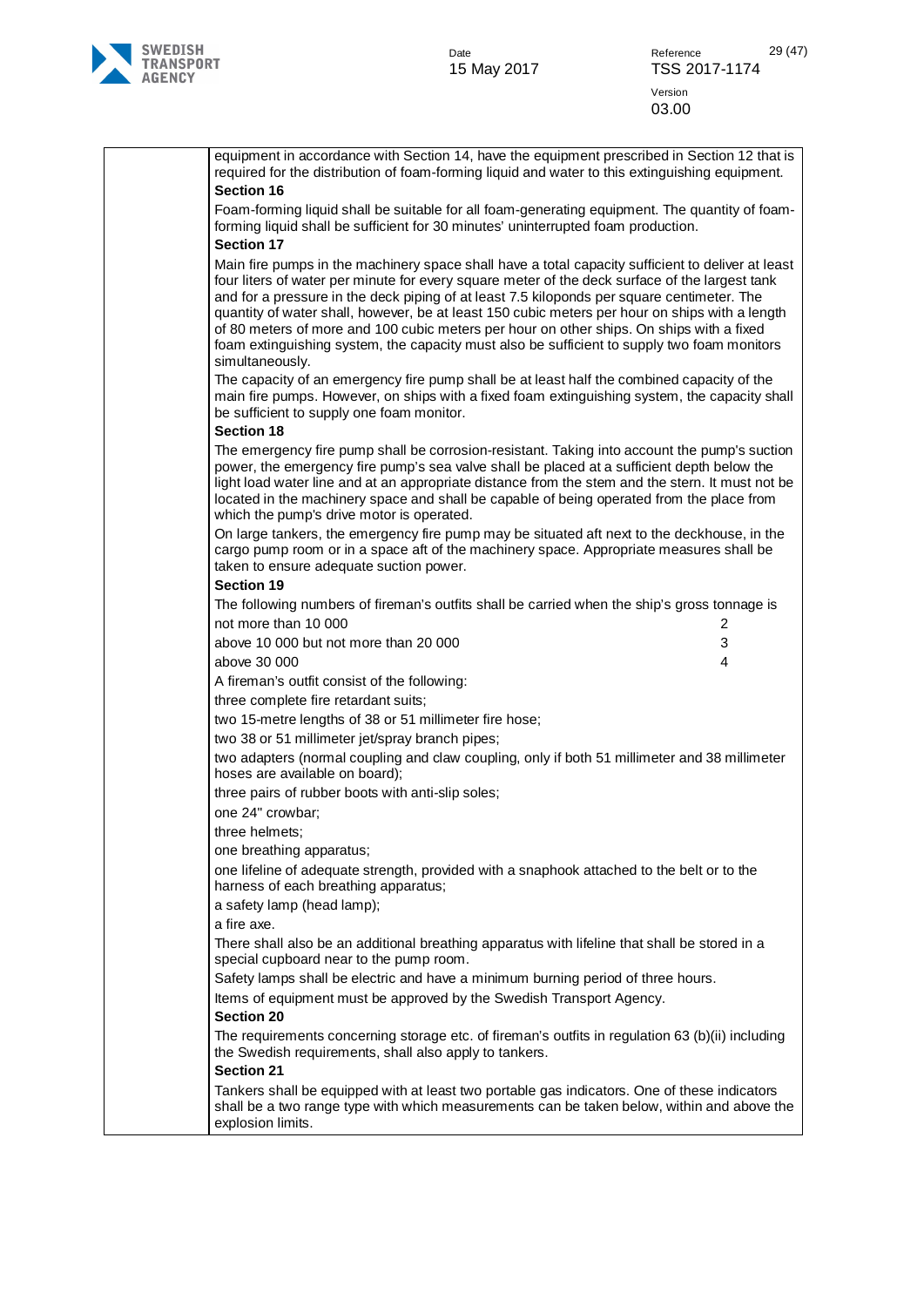

### <span id="page-29-0"></span>**Appendix 3 - SOLAS 1974, as amended until 2002 regarding fire protection**

#### **>> Applies for ships built between 1 sep. 1984 to 1 jul. 2002 <<**

#### **International Convention for Safety of Life at Sea (SOLAS 1974)**

#### <span id="page-29-1"></span>Chapter II-2. **Construction – Fire protection, fire detection and fire extinction**

**Part A General**

| Reg. 3             | <b>Definition</b>                                                                                                                                                                                                                                                                                                                                                                                                                                                                                                                                                                                                                                                                                         |
|--------------------|-----------------------------------------------------------------------------------------------------------------------------------------------------------------------------------------------------------------------------------------------------------------------------------------------------------------------------------------------------------------------------------------------------------------------------------------------------------------------------------------------------------------------------------------------------------------------------------------------------------------------------------------------------------------------------------------------------------|
| 10                 | Accommodation spaces are those spaces used for public spaces, corridors, lavatories, cabins,<br>offices, hospitals, cinemas, games and hobbies rooms, barber shops, pantries containing no<br>cooking appliances and similar spaces. Pantries not including cooking equipment are those<br>pantries containing only electrical equipment with low power, such as coffee machines, toasters,<br>toasters, dishwashers, microwave ovens, electric kettle, induction hobs and similar equipment<br>with a power not exceeding 5 kW per appliance and electric hot plates and hot plates for<br>warming of food with a power not exceeding 2 kW per device and a surface temperature not<br>exceeding 150 °C. |
| 11<br><b>SR</b>    | A dining room is a public space, even if it contains electrical equipment with low power, such as<br>coffee machines, toasters, dishwashers, microwave ovens, electric kettle, induction hobs and<br>similar equipment with a power not exceeding 5 kW per unit. A dining room may also contain<br>electric hot plates and hot plates for warming of food with a power not exceeding 2 kW per<br>device and a surface temperature not exceeding 150 °C.                                                                                                                                                                                                                                                   |
| 23.1               | Rooms containing furniture and furnishings of restricted fire risk;                                                                                                                                                                                                                                                                                                                                                                                                                                                                                                                                                                                                                                       |
| <b>SR</b>          | The Swedish Transport Agency can accept finishes with a thickness of 2 mm if the calorific<br>value does not exceeding 45 MJ / m <sup>2</sup> . The heat value is determined according to ISO standard<br>1716.                                                                                                                                                                                                                                                                                                                                                                                                                                                                                           |
| Reg. 4             | Fire pumps, fire mains, hydrants and hoses                                                                                                                                                                                                                                                                                                                                                                                                                                                                                                                                                                                                                                                                |
| 2.2                | Such a pump shall have a capacity of at least 25 m <sup>3</sup> /h.                                                                                                                                                                                                                                                                                                                                                                                                                                                                                                                                                                                                                                       |
|                    | STA follow interpretation in MSC/Circ. 847                                                                                                                                                                                                                                                                                                                                                                                                                                                                                                                                                                                                                                                                |
| 3.1.3              | Cargo ships of less than 1000 tons gross tonnage shall have at least two fire pumps.                                                                                                                                                                                                                                                                                                                                                                                                                                                                                                                                                                                                                      |
| 3.2<br><b>SR</b>   | Sanitary, ballast, bilge or general service pumps may be accepted as fire pumps, provided that<br>they are not normally used for pumping oil. If they are used for and that if they are subject to<br>occasional duty for the transfer or pumping of oil fuel,                                                                                                                                                                                                                                                                                                                                                                                                                                            |
| 3.3.2<br><b>SR</b> | Every emergency fire pump shall be capable of supplying the amount of jets that is required in<br>5.1                                                                                                                                                                                                                                                                                                                                                                                                                                                                                                                                                                                                     |
| 3.3.3<br><b>SR</b> | In cargo ships of less than 2000 gross tonnage, constructed between 1 September 1984-1<br>October 1994, STA accepts an portable emergency fire pump as the alternative means of<br>providing water for fire-fighting purposes (SOLAS 74/88 II-2/4.3.3.3). However it shall fulfill the<br>requirements in 3.3.2.1-3.3.2.8 and fulfill the Swedish requirement in 4.2                                                                                                                                                                                                                                                                                                                                      |
| 3.4.1              | Automatic starting of fire pumps                                                                                                                                                                                                                                                                                                                                                                                                                                                                                                                                                                                                                                                                          |
|                    | Only one of the required fire pumps needs to be provided with automatic starting                                                                                                                                                                                                                                                                                                                                                                                                                                                                                                                                                                                                                          |
| 3.4.1<br><b>SR</b> | If the fire pump starts automatically or if the sea inlet valve can't be operated from the position<br>where the remote starting is arranged, the inlet sea valve shall always be in open position.<br>There shall be a sign with the text: WATER TO FIRE PUMP MUST NOT BE CLOSED.                                                                                                                                                                                                                                                                                                                                                                                                                        |
| 3.4.2              | For ships constructed between 1 July 1986 -1 July 2002: The arrangements for the ready<br>availability of water supply shall be for cargo ships: there shall be immediate water delivery from                                                                                                                                                                                                                                                                                                                                                                                                                                                                                                             |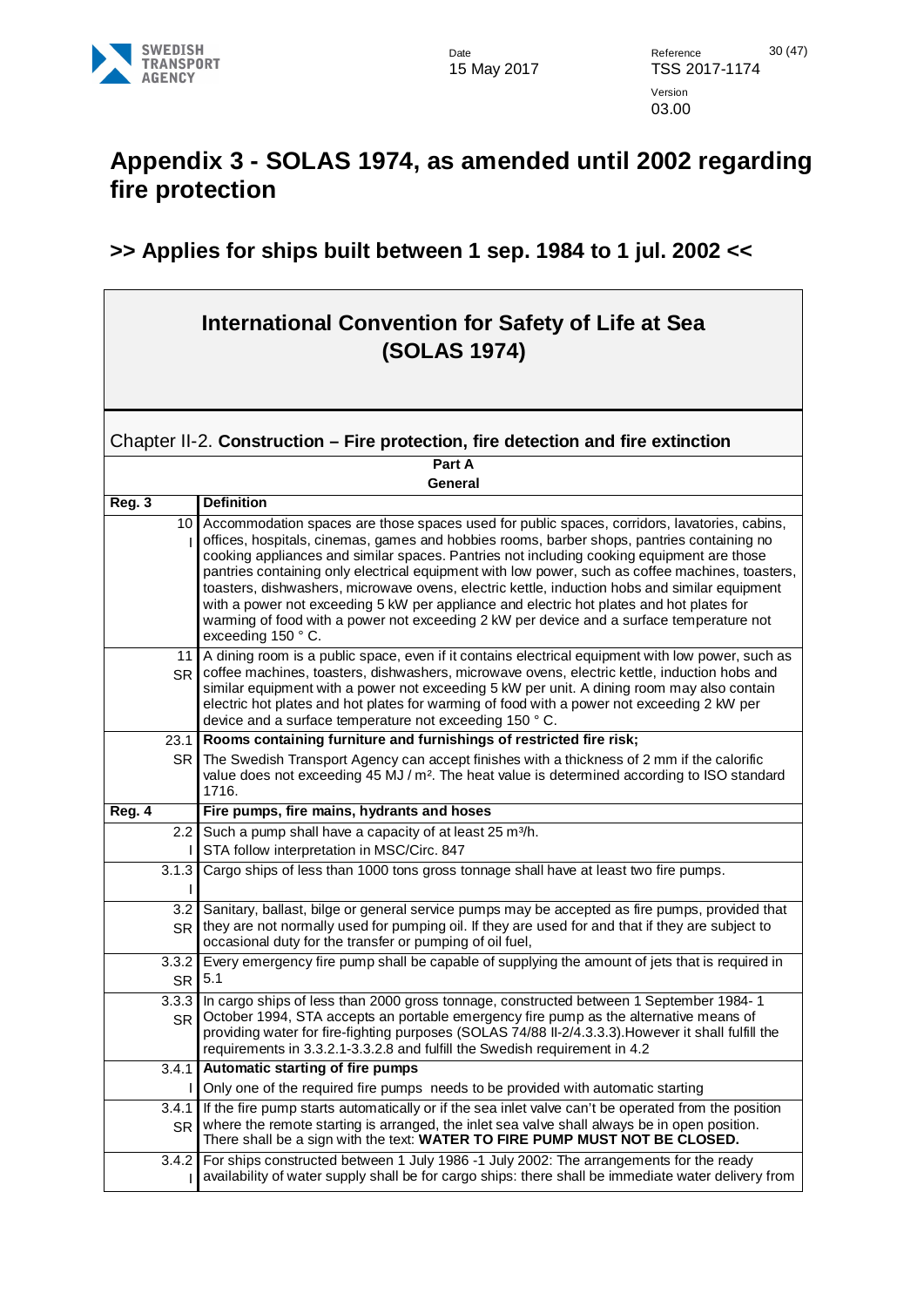

|                      | the fire main system at a suitable pressure, either by remote starting of one of the main fire<br>pumps with remote starting from the navigating bridge, or automatic start of one of the fire<br>pumps. If the fire pump starts automatically or if the sea inlet valve can't be operated from the<br>position where the remote starting is arranged, the inlet sea valve shall always be in open<br>position. |
|----------------------|-----------------------------------------------------------------------------------------------------------------------------------------------------------------------------------------------------------------------------------------------------------------------------------------------------------------------------------------------------------------------------------------------------------------|
| 3.4.2<br><b>SR</b>   | There shall be a sign with the text: WATER TO FIRE PUMP MUST NOT BE CLOSED.                                                                                                                                                                                                                                                                                                                                     |
| 3.4.2                | For ships constructed before 1 July 1986, SOLAS 60 part E reg.65(b, ii), the seawater inlet                                                                                                                                                                                                                                                                                                                     |
| <b>SR</b><br>3.4.3   | valves shall be located at the same place as the pump start, however this requirement is<br>deleted and STA can accept that a sign is with the text mentioned above, is provided.<br>There shall be a sign with the text: WATER TO FIRE PUMP MUST NOT BE CLOSED.                                                                                                                                                |
| <b>SR</b>            |                                                                                                                                                                                                                                                                                                                                                                                                                 |
| 3.4.4                | In passenger ships with a gross tonnage above 1000, paragraph 3.4.1 shall be fulfilled,                                                                                                                                                                                                                                                                                                                         |
| <b>SR</b>            | including the Swedish requirements. In passenger ships with a gross tonnage below 1000,<br>paragraph 3.4.2 shall be fulfilled.                                                                                                                                                                                                                                                                                  |
| 4.1                  | Diameter of fire main                                                                                                                                                                                                                                                                                                                                                                                           |
| GA I                 | Fire main should have a diameter in accordance with the following table:<br>Ships length (m) Diameter (mm)                                                                                                                                                                                                                                                                                                      |
|                      | Less than 50m: 75mm<br>Up to 50m but not 100m: 100mm                                                                                                                                                                                                                                                                                                                                                            |
|                      | Up to 100m but not 200m: 125mm                                                                                                                                                                                                                                                                                                                                                                                  |
|                      | Up to 200m but not 300m: 150mm                                                                                                                                                                                                                                                                                                                                                                                  |
|                      | Up to 300m or more: >150mm<br>Branch pipes should have a diameter of at least 60 mm. Short branch pipes for only one fire                                                                                                                                                                                                                                                                                       |
|                      | hydrant should have a diameter of at least 50 mm.                                                                                                                                                                                                                                                                                                                                                               |
|                      | 4.2 Fire main pressure may not be lower than that required                                                                                                                                                                                                                                                                                                                                                      |
| <b>SR</b>            | in according to section 4.1 required amount of water to two simultaneously<br>open 12 mm nozzles. These nozzles will be                                                                                                                                                                                                                                                                                         |
|                      | connected to its own hose, one of which must have a single length. One                                                                                                                                                                                                                                                                                                                                          |
|                      | hose should be connected to the highest hydrant, the                                                                                                                                                                                                                                                                                                                                                            |
|                      | second to the hydrant placed furthest away. The nozzles<br>should also be able to provide an effective water spray.                                                                                                                                                                                                                                                                                             |
| 7.1                  | <b>Fire hoses</b>                                                                                                                                                                                                                                                                                                                                                                                               |
| SR I                 | Fire hoses should be at least 10 m long but not longer than                                                                                                                                                                                                                                                                                                                                                     |
|                      | 15 meters in machinery spaces;<br>20 m in other spaces and open decks, and                                                                                                                                                                                                                                                                                                                                      |
|                      | 25 m for open decks on ships that are wider than 30 meters                                                                                                                                                                                                                                                                                                                                                      |
|                      | Fire hose diameters should be adapted to the spaces they are servicing. The diameter may not                                                                                                                                                                                                                                                                                                                    |
|                      | exceed 42 mm.                                                                                                                                                                                                                                                                                                                                                                                                   |
| 7.4.2                | The number of fire hoses shall be at least 3 pcs.                                                                                                                                                                                                                                                                                                                                                               |
|                      | 8.4 Nozzles                                                                                                                                                                                                                                                                                                                                                                                                     |
| SR                   | Fire Nozzles must meet the Swedish standard SS 3500. The nozzle meets the prescribed<br>standards when it is marked with the SIS-label or displayed in some other way.                                                                                                                                                                                                                                          |
| Reg. 5               |                                                                                                                                                                                                                                                                                                                                                                                                                 |
| 1.2<br>L             | According to MSC/Circ.847                                                                                                                                                                                                                                                                                                                                                                                       |
|                      | 1.12 Storage containers for the extinguishing medium and associated pressure components shall                                                                                                                                                                                                                                                                                                                   |
|                      | meet the National Board of Occupational Safety and Health regulations (AFS 1999:4) on<br>Pressure devices.                                                                                                                                                                                                                                                                                                      |
|                      | Consideration should also be taken to their placement and maximum ambient temperature<br>that can be expected during operation.                                                                                                                                                                                                                                                                                 |
| 1.13                 | (MSC/Circ.847)                                                                                                                                                                                                                                                                                                                                                                                                  |
| $\mathbf{2}^{\circ}$ | <b>Carbon dioxide systems</b>                                                                                                                                                                                                                                                                                                                                                                                   |
| SR                   | Maintenance and inspection                                                                                                                                                                                                                                                                                                                                                                                      |
|                      | Upon delivery of a carbon dioxide system, an instruction for                                                                                                                                                                                                                                                                                                                                                    |
|                      | facility including a checklist for maintenance shall be kept onboard. This has to<br>be written in Swedish and English. The installation must be inspected                                                                                                                                                                                                                                                      |
|                      | and tested at the first sea trial inspection and then                                                                                                                                                                                                                                                                                                                                                           |
|                      | at least every two years. Certificate of inspection shall be produced and kept onboard.                                                                                                                                                                                                                                                                                                                         |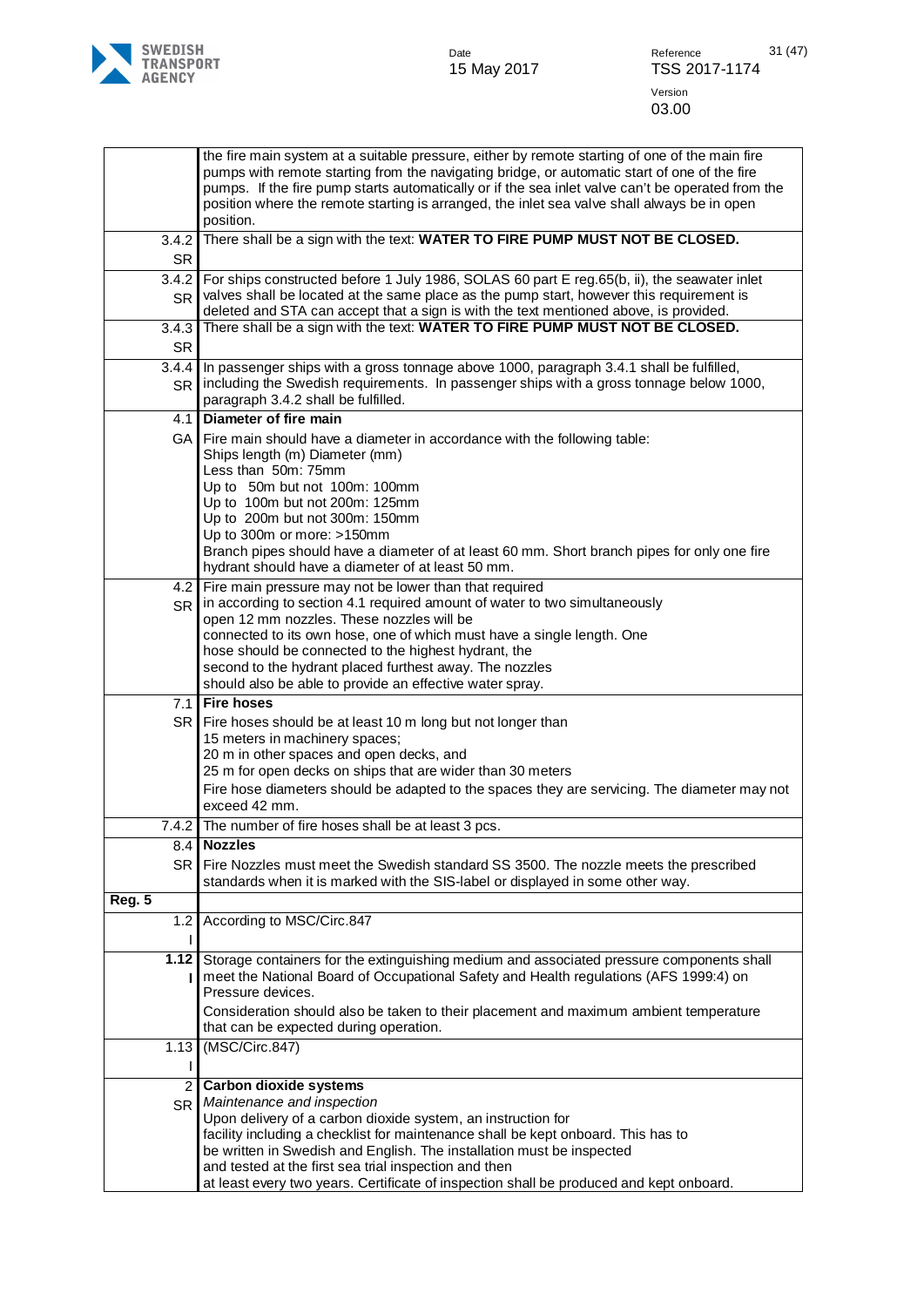

|                  | Carbon dioxide quantity shall be checked at least<br>once a year. The maintenance done shall be documented.<br><b>Bottle Size</b>                                                                                                                                                                                                                                                                                                                                                                                                                                                                                                                                                                                                                                                                                                                                                                                                                                                                                                                             |
|------------------|---------------------------------------------------------------------------------------------------------------------------------------------------------------------------------------------------------------------------------------------------------------------------------------------------------------------------------------------------------------------------------------------------------------------------------------------------------------------------------------------------------------------------------------------------------------------------------------------------------------------------------------------------------------------------------------------------------------------------------------------------------------------------------------------------------------------------------------------------------------------------------------------------------------------------------------------------------------------------------------------------------------------------------------------------------------|
|                  | Carbon dioxide amount in each bottle shall not exceed 45 kg and should have<br>a maximum specific fill weight of 0.67 kg per liter bottle volume.<br>Piping                                                                                                                                                                                                                                                                                                                                                                                                                                                                                                                                                                                                                                                                                                                                                                                                                                                                                                   |
|                  | Means shall be provided that allows keeping the pipes and exhaust clean of dirt and water.<br>Pipes passing through refrigerated spaces should be isolated and drained. Particle filter and<br>water separator should be easily accessible. All parts in the piping for carbon dioxide<br>extinguishing system including manifolds, main valves and, where applicable, flexible hoses<br>must meet the requirements of the National Board of Occupational Safety and Health<br>regulations (AFS 1999:4) on Pressure devices.<br>Measures before the release of carbon dioxide plant<br>Before the release of carbon dioxide occurs in engine room of<br>Category A, the following steps are taken in the order listed:<br>1. Officer in charge of the bridge to be informed.                                                                                                                                                                                                                                                                                  |
|                  | 2. Propulsion machinery shall be stopped. Fuel oil supply<br>to the injection pumps and oil burner to be stopped and<br>valves for fuel oil tanks closed.                                                                                                                                                                                                                                                                                                                                                                                                                                                                                                                                                                                                                                                                                                                                                                                                                                                                                                     |
|                  | 3. All dampers in the ventilation system and other openings<br>are closed as soon as the speed of the propulsion machinery                                                                                                                                                                                                                                                                                                                                                                                                                                                                                                                                                                                                                                                                                                                                                                                                                                                                                                                                    |
|                  | has been reduced sufficiently.<br>4. Before the carbon dioxide system is triggered, check that<br>no person is left in the room. At the release box for<br>carbon dioxide system, there should be an instruction and                                                                                                                                                                                                                                                                                                                                                                                                                                                                                                                                                                                                                                                                                                                                                                                                                                          |
| 3 <sup>1</sup>   | actuators for those systems as indicated in paragraph 2 and 3.<br>Halogenated hydrocarbon systems<br>For fixed gas-type fire-extinguishing systems, the Order (2002:187) concerning substances that<br>deplete the ozone layer contains provisions relating to Halon 1211 and 1301. Over and above<br>what is stated in the Order, Halon 2402 and perfluorocarbons shall not be used in fire-                                                                                                                                                                                                                                                                                                                                                                                                                                                                                                                                                                                                                                                                 |
| 4                | extinguishing systems.<br><b>Steam systems</b>                                                                                                                                                                                                                                                                                                                                                                                                                                                                                                                                                                                                                                                                                                                                                                                                                                                                                                                                                                                                                |
| SR               | Steam may not be used as extinguishing agent.                                                                                                                                                                                                                                                                                                                                                                                                                                                                                                                                                                                                                                                                                                                                                                                                                                                                                                                                                                                                                 |
| 5.1<br><b>SR</b> | Other gas systems<br>Application for approval of such an extinguishing agent shall contain<br>details of the composition of the media.                                                                                                                                                                                                                                                                                                                                                                                                                                                                                                                                                                                                                                                                                                                                                                                                                                                                                                                        |
| Reg. 6           | 1 Fire extinguishers                                                                                                                                                                                                                                                                                                                                                                                                                                                                                                                                                                                                                                                                                                                                                                                                                                                                                                                                                                                                                                          |
| SR               | Fire extinguishers are classified with respect to the application:<br>Extinguisher Class A: smoldering fires<br>Extinguisher Class B: liquid fires<br>Suffix C: gas fires<br>That a portable fire extinguisher has an extinguishing agent with such a high electric<br>resistance to it without danger to the user may be used in<br>fires in electrical installations shall be clearly stated on the sticker.<br>A and B extinguishers are classified according to European standard EN 3 for portable fire<br>extinguishers into different classes depending on the size of the test bowl.<br>The class of the extinguishers is indicated by a digit followed by the letter A or B<br>or a combination of A and B, for example 21A 183B.<br>Portable fire extinguishers shall meet the requirements of the Swedish Transport Agency (TSFS<br>2009:52) on marine equipment. The lowest classes that may<br>be used in a ship is:<br>- 233B C: minimum 12 kg powder<br>- 21A 183B: minimum 6 kg powder or 9 liter foam<br>- 55B: minimum 5 kg carbon dioxide. |
| $\overline{2}$   | <b>Spare charges</b>                                                                                                                                                                                                                                                                                                                                                                                                                                                                                                                                                                                                                                                                                                                                                                                                                                                                                                                                                                                                                                          |
|                  | For each type of fire extinguisher the must be available spare charges in a<br>number equal to at least half the number of fire extinguishers of the type in question.<br>The total number of spare charges does not need to exceed 10 for each<br>kind. A standby charge shall consist of a complete extinguisher available<br>beyond the prescribed number.                                                                                                                                                                                                                                                                                                                                                                                                                                                                                                                                                                                                                                                                                                 |
| 5 <sub>1</sub>   | Fire extinguishers should be examined periodically in accordance with Annex 4 to                                                                                                                                                                                                                                                                                                                                                                                                                                                                                                                                                                                                                                                                                                                                                                                                                                                                                                                                                                              |
|                  | Swedish transport Agency regulation (TSFS 2009:98) on fire protection.<br>According to annex 4: All portable fire extinguishers checked for the location, charging pressure                                                                                                                                                                                                                                                                                                                                                                                                                                                                                                                                                                                                                                                                                                                                                                                                                                                                                   |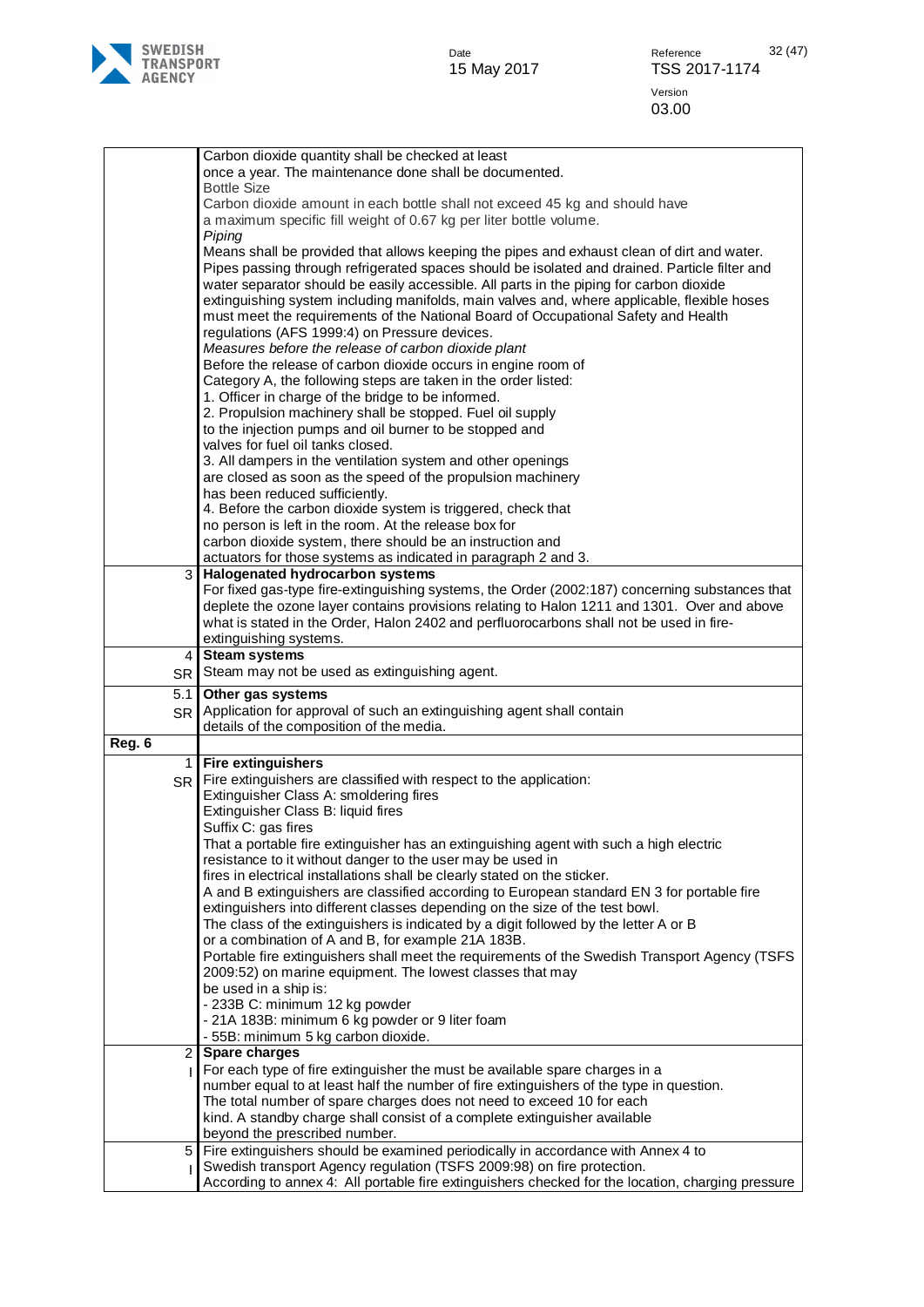

|                |                | and general condition. Service and maintenance shall be performed according to Swedish                                                                                                               |
|----------------|----------------|------------------------------------------------------------------------------------------------------------------------------------------------------------------------------------------------------|
|                | $\overline{7}$ | standard SS 3656 or equivalent standard.<br>Portable fire extinguishers in accommodation areas shall have fire extinguishers of at least class                                                       |
|                |                | 21A 183B. There should be a hand fire extinguisher for every 250 m <sup>2</sup> of the space area. In the                                                                                            |
|                |                | kitchen, radio room and steering gear should be a hand fire extinguisher carbon dioxide<br>extinguisher class 55B.                                                                                   |
| Reg. 7         |                | Fire extinguishing arrangements in machinery spaces                                                                                                                                                  |
|                | 1.4            | Instead of the equipment prescribed in section 1.2-1.4                                                                                                                                               |
|                | <b>SR</b>      | the following equipment are to be available:                                                                                                                                                         |
|                |                | At each firing space there shall be a spill tray for collecting<br>oil. The tray should have a height of 300 mm. It should be                                                                        |
|                |                | equipped with a drain pipe leading to the bottom of a collecting                                                                                                                                     |
|                |                | leak oil tank.                                                                                                                                                                                       |
|                |                | Each firing space shall be provided with a fixed powder fire-extinguishing system.<br>The firing locations that are protected by a local protection system                                           |
|                |                | need not have a fixed powder fire-extinguishing system. The extinguishing system,                                                                                                                    |
|                |                | that may be made up of portable fire extinguishers for Class 233B C, shall be                                                                                                                        |
|                |                | calculated as follows:<br>Spill tray area (m <sup>2</sup> )<br>Extinguishing (kg)                                                                                                                    |
|                |                | up to $2m2$<br>12                                                                                                                                                                                    |
|                |                | $2 - 4m2$<br>24                                                                                                                                                                                      |
|                |                | 48<br>more than 4m <sup>2</sup><br>The release device for the facility shall be located at a                                                                                                         |
|                |                | protected place. In the space there must additionally be:                                                                                                                                            |
|                |                | - A dry powder extinguishing units of an approved type with at least                                                                                                                                 |
|                |                | 50 kg of extinguishing agent, and                                                                                                                                                                    |
|                |                | -at least one hand held fire extinguisher of Class 233B C.<br>If the boiler output is less than 175 kW, the 50-kg unit in                                                                            |
|                |                | a cargo ship, may be replaced by a hand fire extinguisher for Class 233B C.                                                                                                                          |
|                | 2.3            | Portable fire extinguishers shall be of class 233B C. Foam Extinguisher<br>with a capacity of 45 liters required by this rule                                                                        |
|                | <b>SR</b>      | may be replaced by portable fire extinguishers of class 233B C.                                                                                                                                      |
|                | 3.1            | An equivalent of portable fire extinguishers according to this rule can be a powder extinguisher                                                                                                     |
|                | <b>SR</b>      | of class 233B C.                                                                                                                                                                                     |
|                | 3.2            | An equivalent of portable fire extinguishers according to this rule can be a powder extinguisher<br>of class 233B C.                                                                                 |
|                | SR<br>4        | The main and emergency switchboard room and other areas not listed in Section 1, 2 and 3,                                                                                                            |
|                |                | there shall be such a number of portable fire extinguishers of class 55B or other means of                                                                                                           |
|                |                | extinguishing, as the Swedish Transport Agency deems sufficient.                                                                                                                                     |
|                | 6              | A water fog applicator may consist of an L-shaped pipe of the long limb, with a length of about 2<br>meters, that can be connected to a fire hose and the short limb, with a length of about 250 mm, |
|                |                | has a fixed water fog nozzle or can be fitted with a water fog nozzle.                                                                                                                               |
|                |                |                                                                                                                                                                                                      |
| Reg. 7-1       | $\mathbf{1}$   | Local protection in machinery spaces<br>These rules shall apply to:                                                                                                                                  |
|                |                | .1 Swedish passenger ships of 2000 gross tonnage and upwards constructed before 1 July                                                                                                               |
|                |                | 2001;                                                                                                                                                                                                |
|                |                | .2 Swedish passengers ships of 500 gross tonnage and upwards and Swedish cargo ships of                                                                                                              |
|                |                | 2000 gross tonnage and upwards constructed on or after 1 July 2001;<br>.3 foreign passenger ships in Swedish waters of 2000 gross tonnage and upwards                                                |
|                |                | constructed before 1 July 2002;                                                                                                                                                                      |
|                |                | .4 foreign passenger ships in Swedish waters of 500 gross tonnage and upwards and foreign                                                                                                            |
|                | 1              | cargo ships of 2000 gross tonnage and upwards constructed on or after 1 July 2002.<br>General advice                                                                                                 |
|                | <b>GA</b>      | Manned machinery spaces should also have automatic release of the local protection system                                                                                                            |
| Reg. 9         |                | Fixed high-expansion foam fire-extinguishing systems in machinery spaces                                                                                                                             |
|                | SR             | Alternative devices shall meet the requirements of the FSS Code Chapter 6, Rule 2.2.                                                                                                                 |
| <b>Reg. 10</b> |                | Fixed pressure water-spraying fire-extinguishing systems in machinery spaces                                                                                                                         |
|                | <b>SR</b>      | Fire-extinguishing systems with water fog applicators for machinery spaces and cargo pump<br>spaces that meet the requirements of MSC/Circ. 668 and MSC/Circ. 728 shall be deemed                    |
|                |                | equivalent to systems that meet the requirements of paragraphs 1-7.                                                                                                                                  |
| <b>Reg. 11</b> |                | Special arrangements in machinery spaces                                                                                                                                                             |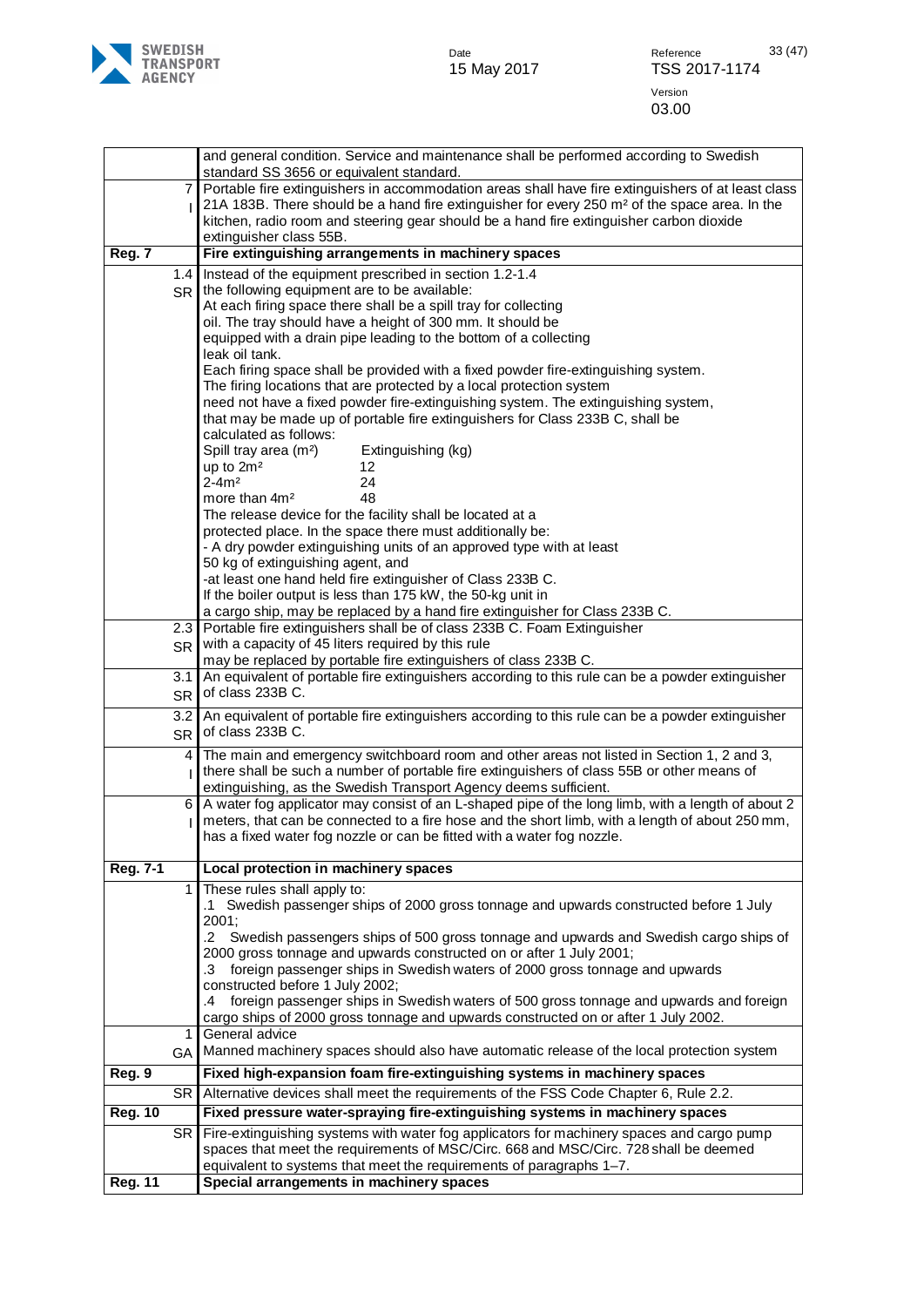

|                    | 2.1 All doors to machinery spaces of category A shall be of self-closing type. Hold-back hooks are<br>not allowed.                                                                                                                                                                                                            |
|--------------------|-------------------------------------------------------------------------------------------------------------------------------------------------------------------------------------------------------------------------------------------------------------------------------------------------------------------------------|
| <b>Reg. 12</b>     | Automatic sprinkler, fire detection and fire alarm systems                                                                                                                                                                                                                                                                    |
|                    | 10 Number of spare sprinkler heads shall be at least 5 percent of the total number of nozzles in the<br>plant. The number needs not to exceed 10.                                                                                                                                                                             |
| <b>Reg. 13</b>     | Fixed fire detection and fire alarm systems                                                                                                                                                                                                                                                                                   |
| SR I               | Fixed fire detection and fire alarm systems shall comply with Chapter 9, Section 2.5 of Annex 2<br>to the Transport Agency's regulations and guidelines (TSFS 2009:98) on fire protection, fire<br>detection and fire fighting on SOLAS ships built on or after 1 July 2002 or later.                                         |
| 3.4                | According to MSC/Circ.847                                                                                                                                                                                                                                                                                                     |
| Reg. 13-1          | Sample extraction smoke detection systems                                                                                                                                                                                                                                                                                     |
| 1.2                | Any required system shall be capable of continuous operation at all times except that systems<br>operating on a sequential scanning principle may be accepted, provided that the interval<br>between scanning the same position twice shall not exceed 5 minutes.                                                             |
| 1.10               | The functioning of the system shall be tested in accordance with the provisions of regulation 67<br>of the present regulations laid down by MCS/Circ 850                                                                                                                                                                      |
| 3.3 <sub>1</sub>   | The fans shall be of sufficient capacity to operate within the normal conditions of ventilation in<br>the protected area and shall give an overall response time not exceeding 3 minutes.                                                                                                                                     |
| <b>Reg. 15</b>     | Arrangements for oil fuel, lubricating oil and other flammable oils                                                                                                                                                                                                                                                           |
| 2.5                | The provision of this paragraph applies to fuel oil tanks having a capacity of 500 / or more and<br>placed above the double bottom.                                                                                                                                                                                           |
| 2.6.1              | Where this is impracticable, it is permissible for sounding pipes to terminate in machinery<br>spaces on condition that the requirements in .6.1.1 to .6.1.3 are met.                                                                                                                                                         |
|                    | 2.6.2.2 The use of oil-level gauges with flat glasses and self-closing valves between the gauges and<br>fuel tanks may be permitted.                                                                                                                                                                                          |
|                    | 2.6.3 Means prescribed in subparagraph .6.2.1 or .6.2.2 shall be maintained in the proper condition to<br>ensure their continued accurate functioning in service.                                                                                                                                                             |
|                    | 2.7 Air and overflow pipes and relief valves should discharge to a position where there is no risk of<br>fire or explosion from the emergence of oils and vapor and should not lead into crew spaces,<br>passenger spaces nor into special category spaces, closed ro-ro cargo spaces, machinery<br>spaces or similar spaces. |
| 2.8                | Flexible pipe shall be tested according to ISO 15 540 and ISO 15 541 or equivalent testing<br>standards.                                                                                                                                                                                                                      |
|                    | If sight glasses are used, the pipe for this to be provided with valves at both ends. The valve at<br>3<br>the lower end to be self-closing.                                                                                                                                                                                  |
| <b>Reg. 17</b>     | Fireman's outfit                                                                                                                                                                                                                                                                                                              |
| 1.1.4              | General advice                                                                                                                                                                                                                                                                                                                |
|                    | Explosion-protected safety lamps should be at least of explosion group IIA and temperature<br>class T3 pursuant to SS-IEC 60079                                                                                                                                                                                               |
| 1.2.1<br><b>SR</b> | A smoke helmet or smoke mask may not be used.                                                                                                                                                                                                                                                                                 |
| 1.2.2              | Two spare charges suitable for use with the breathing apparatus should be provided for each<br>required apparatus.                                                                                                                                                                                                            |
|                    | If passenger ships carrying not more than 36 passengers and cargo ships are equipped with<br>suitably located means for fully recharging the air cylinders free from contamination, only one<br>spare charge is required for each required apparatus.                                                                         |
| 3.3                | The following sets of personal equipment and breathing apparatus should be on board:<br>Passenger ships                                                                                                                                                                                                                       |
|                    | Length in meters---Total number of fireman's outfit---Additional personal equipment                                                                                                                                                                                                                                           |
|                    | $<80--4--2$                                                                                                                                                                                                                                                                                                                   |
|                    | 80-160---6---4                                                                                                                                                                                                                                                                                                                |
|                    | $>160--8--6$                                                                                                                                                                                                                                                                                                                  |
|                    | <b>Cargo ships</b>                                                                                                                                                                                                                                                                                                            |
|                    | Gross tonnage---Total number of fireman's outfit---Additional personal equipment<br>$<$ 4000---2---1                                                                                                                                                                                                                          |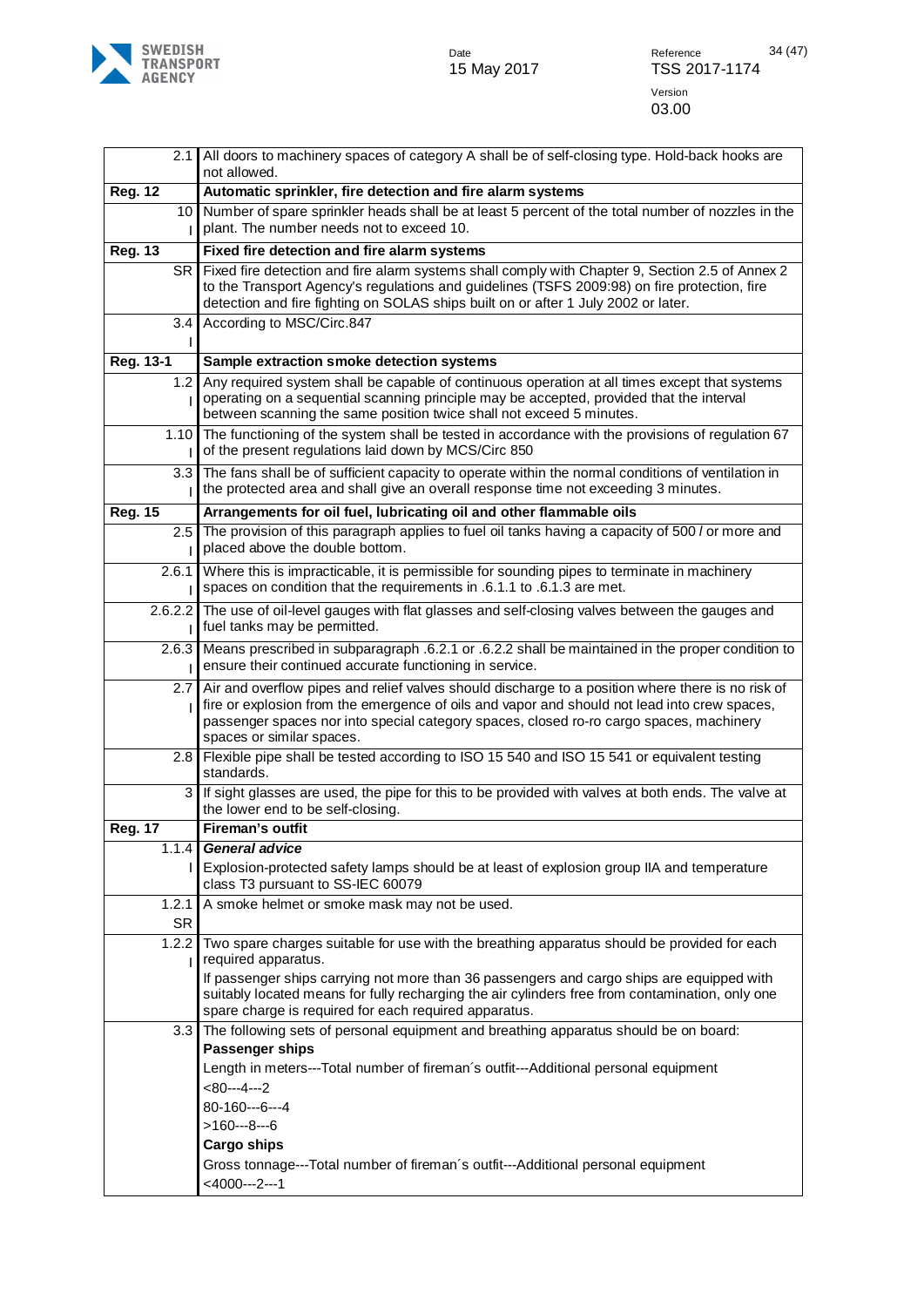

|                | 4000-10000---3---1                                                                                                                                                                             |
|----------------|------------------------------------------------------------------------------------------------------------------------------------------------------------------------------------------------|
|                | $>10000--4--2$                                                                                                                                                                                 |
|                | <b>Tankers</b>                                                                                                                                                                                 |
|                | Gross tonnage---Total number of fireman's outfit---Additional personal equipment                                                                                                               |
|                | $<$ 4000---4---0                                                                                                                                                                               |
|                | 4000-10000---4---1                                                                                                                                                                             |
|                | 10000-30000---6---2                                                                                                                                                                            |
|                | $>30000--6--4$                                                                                                                                                                                 |
| Reg. 17-1      | Emergency escape breathing devices(EEBD)                                                                                                                                                       |
| 1              | Spare EEBD shall be provided on board in numbers laid down in MSC/Circ.1081, meaning two                                                                                                       |
|                | in passenger ships and one in cargo ships.                                                                                                                                                     |
| $\overline{2}$ | Emergency escape breathing devices(EEBD) in machinery spaces                                                                                                                                   |
|                | On all ships, EEBD's shall be provided in machinery spaces in conspicuous locations which can                                                                                                  |
|                | be accessed quickly and readily at all times in the event of fire. When positioning the EEBD,                                                                                                  |
|                | account shall always be taken of the design of the machinery space and the number of people                                                                                                    |
|                | normally present in the space. The requirements below for EEBD's are based on what is laid                                                                                                     |
|                | down in MSC/Circ.1081. The following shall be provided in machinery spaces containing                                                                                                          |
|                | internal combustion engines for propulsion:                                                                                                                                                    |
|                | .1 an EEBD in the control room (if located in the machinery space), an EEBD in workshops or                                                                                                    |
|                | their vicinity, an EEBD on each deck or platform in the vicinity of the other escape route from the                                                                                            |
|                | space (the first escape route should be understood to mean a protected escape route or a<br>watertight door in the lower part of the space).                                                   |
|                | .2 additional EEBD's may be required with reference to the layout and dimensions of the space.                                                                                                 |
|                | Notwithstanding the above, the number of EEBD's shall be not less than three.                                                                                                                  |
|                | .3 for machinery spaces in category A, other than those containing internal combustion engines                                                                                                 |
|                | for propulsion, at least one EEBD shall be provided on each deck or platform in the vicinity of                                                                                                |
|                | the other escape route (the first escape route should be understood to mean a protected escape                                                                                                 |
|                | route or a watertight door in the lower part of the space).                                                                                                                                    |
|                | .4 where the space has only one level and evacuation to a safe place can be undertaken simply,                                                                                                 |
|                | no EEBD shall be required.                                                                                                                                                                     |
| 3              | The number and location of these escape masks shall be marked on the fire control plan laid                                                                                                    |
|                | down in regulation 20.5.                                                                                                                                                                       |
| 4              | Escape masks shall meet the requirements of MSC/Circ.849.                                                                                                                                      |
|                |                                                                                                                                                                                                |
| <b>Reg. 18</b> | <b>Miscellaneous items</b>                                                                                                                                                                     |
| 1.1            | New installations of penetrations of steel and plastic pipes thru class A divisions shall meet the                                                                                             |
| <b>SR</b>      | requirements of the Swedish Transport Agency's regulation (TSFS 2009:52) on marine                                                                                                             |
|                | equipment. New installations of cables in existing penetrations are permitted provided that the                                                                                                |
|                | penetration is restored according to the manufacturer's installation instructions.                                                                                                             |
| 2.1            | Non-insulated metallic pipes penetrating A-0 or B-0 class divisions should be of suitable                                                                                                      |
|                | material, the melting temperature of which exceeds 950°C for A-0 and 850°C for B-0 class                                                                                                       |
|                | divisions.                                                                                                                                                                                     |
| 2.2            | The Swedish Transport Agency may permit the conveying of oil and combustible liquids through<br>accommodation and service spaces if it's not possible to route the pipe differently. Such pipe |
|                | shall be of steel or equivalent material.                                                                                                                                                      |
| 7              | Applicable to all ships regardless of age                                                                                                                                                      |
|                | Paint lockers and flammable liquid lockers shall be protected by one of the following systems:                                                                                                 |
|                | .1 A carbon dioxide extinguishing system which provides a quantity of gas equivalent to 40% of                                                                                                 |
|                | the total volume of the space.                                                                                                                                                                 |
|                | .2 A powder extinguishing system which provides at least 0.5 kg powder/ $m^3$ of the space.                                                                                                    |
|                | .3 A water sprinkler system which provides 5 l/m <sup>2</sup> /min. This system may be connected to the                                                                                        |
|                | main fire line.                                                                                                                                                                                |
|                | .4 A fire-extinguishing system which provides equivalent safety to any of the above.                                                                                                           |
|                | All systems shall be capable of being activated from the outside of the space.                                                                                                                 |
| 8              | If the space below the helideck is a high-risk area, the insulation standard shall be of class A-60.                                                                                           |
|                |                                                                                                                                                                                                |
| <b>Reg. 20</b> | Fire control plans and fire drills                                                                                                                                                             |
|                |                                                                                                                                                                                                |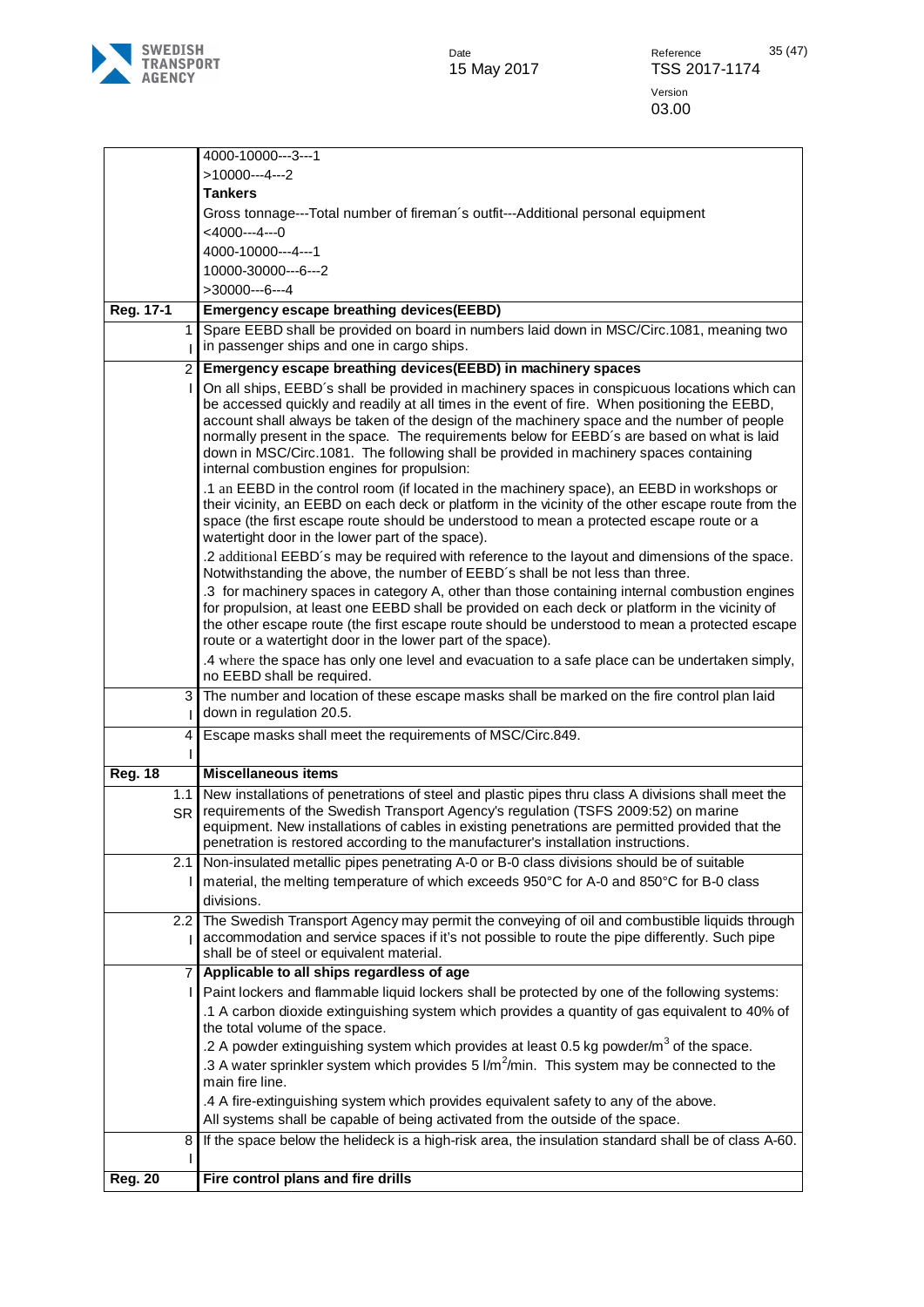**SWEDISH<br>TRANSPORT<br>AGENCY** 

|                | 1               | Description in such plans and booklets shall be in the official language of the flag State.                                                                                                                                                                                                                                                                                                                                                                                                                                                                                                                                                                                                                                                                                                                                   |
|----------------|-----------------|-------------------------------------------------------------------------------------------------------------------------------------------------------------------------------------------------------------------------------------------------------------------------------------------------------------------------------------------------------------------------------------------------------------------------------------------------------------------------------------------------------------------------------------------------------------------------------------------------------------------------------------------------------------------------------------------------------------------------------------------------------------------------------------------------------------------------------|
|                | G               | <b>General advice</b>                                                                                                                                                                                                                                                                                                                                                                                                                                                                                                                                                                                                                                                                                                                                                                                                         |
|                |                 | These fire control plans should be designed in accordance with resolution A.654 (16) and<br>resolution 756(18).                                                                                                                                                                                                                                                                                                                                                                                                                                                                                                                                                                                                                                                                                                               |
|                | $\overline{2}$  | <b>General advice</b>                                                                                                                                                                                                                                                                                                                                                                                                                                                                                                                                                                                                                                                                                                                                                                                                         |
|                | G               | These fire control plans should be located in accordance with MSC/Circ. 451.                                                                                                                                                                                                                                                                                                                                                                                                                                                                                                                                                                                                                                                                                                                                                  |
|                | 3               | Fire drills shall be conducted and documented in accordance with the provisions of sections<br>19.3 and 19.5 of the Swedish Transport Agency's regulations and general advice (TSFS<br>2009:93) Life-saving equipment and life-saving facilities on ships covered by the 1974<br>International Convention on Safety of Life at Sea.                                                                                                                                                                                                                                                                                                                                                                                                                                                                                           |
|                | Part C          | Fire safety measures for cargo ships                                                                                                                                                                                                                                                                                                                                                                                                                                                                                                                                                                                                                                                                                                                                                                                          |
| <b>Reg. 45</b> |                 | <b>Means of escape</b>                                                                                                                                                                                                                                                                                                                                                                                                                                                                                                                                                                                                                                                                                                                                                                                                        |
|                | 1.5             | Escapes width and continuity shall be as follows:<br>Stairways and corridors used as escape routes should have at least 700 mm clear width and<br>shall have a handrail on one side. Stairs and corridors with a clear width exceeding 1 800 mm<br>shall have a handrail on each side. Clear width is measured as the distance between the<br>handrail and the opposite bulkhead or between handrails. Ladder angle should generally be 45<br>° but not exceeding 50 °. For machinery spaces and small spaces the stair angle must not<br>exceed 60 °. A door opening leading to a staircase shall have the same width as the staircase.<br>Means of escape which is also the access way shall be arranged according to the Swedish<br>Maritime Administration's regulations and guidelines (SJÖFS 2005:25) on protective and |
|                | 3.1             | security measures on ships.<br>One of those in Section 3.1 required means of escape should be provided as follows: The<br>escape route shall be enclosed and insulated to A-60. Ladders should be fixed in such a way                                                                                                                                                                                                                                                                                                                                                                                                                                                                                                                                                                                                         |
|                |                 | that heat cannot, in case of a fire in the machinery space, be transferred to the ladder through<br>non-insulated fixing points. The space in the lower part being provided with a self-closing door,<br>which is insulated with A-60. If there are other exits, these should also be provided with self-<br>closing doors and insulated with to class A-60. The enclosure shall be minimum 800 x 800 mm<br>on the inside and be fitted with emergency lighting.                                                                                                                                                                                                                                                                                                                                                              |
| <b>Reg. 46</b> |                 | Protection of stairways and lift trunks in accommodation spaces, service spaces and<br>control stations                                                                                                                                                                                                                                                                                                                                                                                                                                                                                                                                                                                                                                                                                                                       |
|                | 1.<br><b>SR</b> | Doors required to be self-closing shall not be fitted with hold-back hooks unless the hold-back<br>arrangement are fitted with remote release devices of fail-safe type.                                                                                                                                                                                                                                                                                                                                                                                                                                                                                                                                                                                                                                                      |
|                |                 |                                                                                                                                                                                                                                                                                                                                                                                                                                                                                                                                                                                                                                                                                                                                                                                                                               |
| <b>Reg. 52</b> |                 | Fixed fire detection and fire alarm systems and automatic sprinkler, fire detection and<br>fire alarm systems                                                                                                                                                                                                                                                                                                                                                                                                                                                                                                                                                                                                                                                                                                                 |
|                | SR              | In addition to the required by regulation 52.1, the manual call points are to be installed in<br>accordance with regulation 13.                                                                                                                                                                                                                                                                                                                                                                                                                                                                                                                                                                                                                                                                                               |
|                | 2<br>SR         | In addition to the required by regulation 52.2, the manual call points are to be installed in<br>accordance with regulation 13.                                                                                                                                                                                                                                                                                                                                                                                                                                                                                                                                                                                                                                                                                               |
|                | 4<br><b>SR</b>  | Notwithstanding the above provisions, the administration does not require that detectors<br>required in regulation 13.2.2 to be installed on ships constructed before 1 September 1985.                                                                                                                                                                                                                                                                                                                                                                                                                                                                                                                                                                                                                                       |
| <b>Reg. 52</b> |                 | Fire protection arrangements in cargo spaces                                                                                                                                                                                                                                                                                                                                                                                                                                                                                                                                                                                                                                                                                                                                                                                  |
|                | 1.2             | The Administration may exempt from the requirements of paragraph 1.1                                                                                                                                                                                                                                                                                                                                                                                                                                                                                                                                                                                                                                                                                                                                                          |
|                | 2.1             | In the system laid down in 2.1, the detector sections within special-category spaces may be<br>fitted with a device, e.g. a time relay, for disconnecting the sections while loading/unloading is<br>going on, provided that the fire alarm buttons cannot be disconnected with this device, that it is<br>indicated on the fire alarm centre when the sections are disconnected and that the<br>disconnection time is adapted to the loading/unloading time.                                                                                                                                                                                                                                                                                                                                                                 |
|                | 2.1<br>GA       | The fire alarm should only be disconnected when there are people in the space.                                                                                                                                                                                                                                                                                                                                                                                                                                                                                                                                                                                                                                                                                                                                                |
| <b>Reg. 53</b> |                 | Fire protection arrangements in cargo spaces                                                                                                                                                                                                                                                                                                                                                                                                                                                                                                                                                                                                                                                                                                                                                                                  |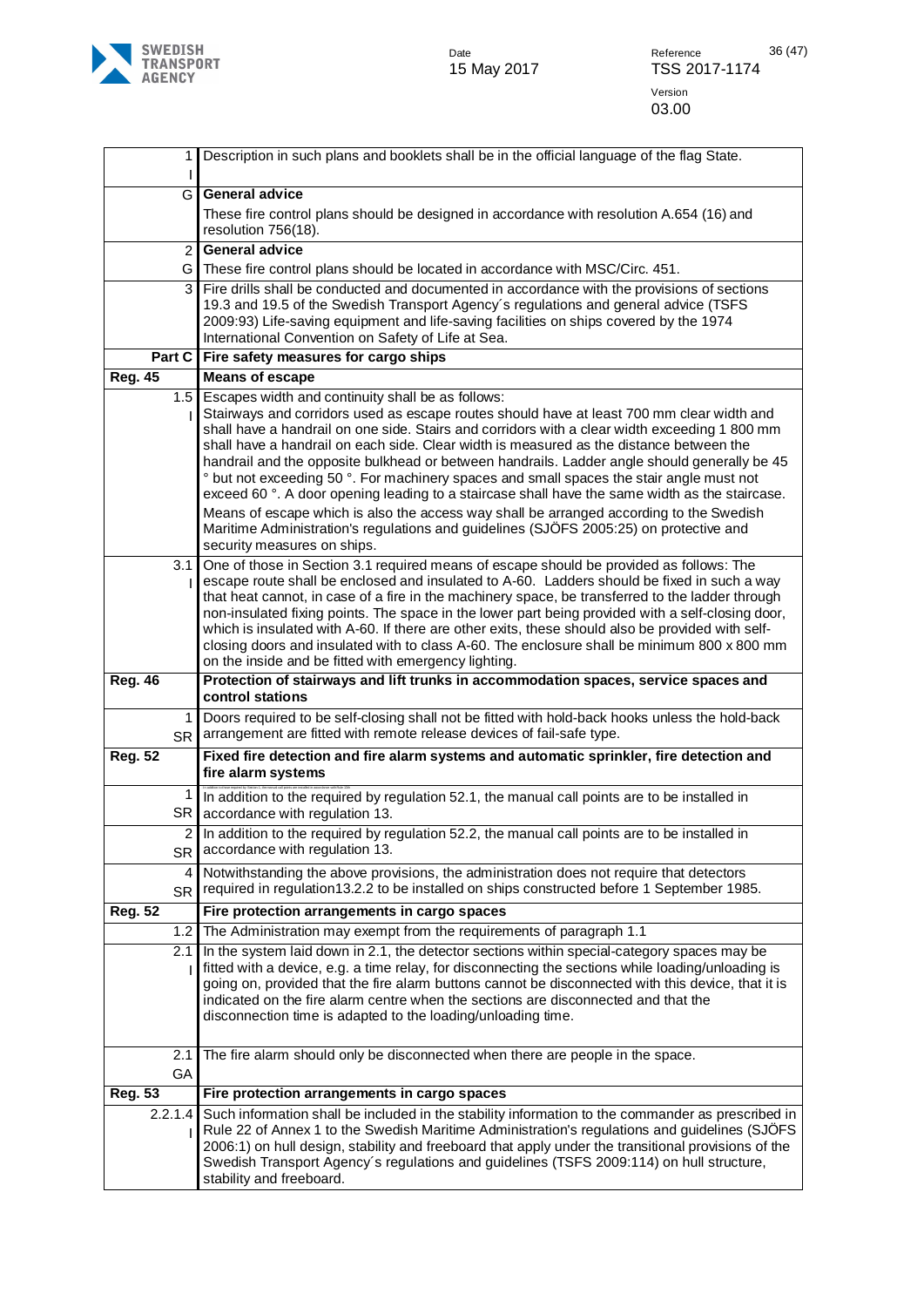

|                               | 2.2.3 Portable extinguishers of class 233BC should be provided at each car and platform deck level in<br>each hold or compartment where vehicles are carried, spaced not more than 20 m apart on both<br>sides of the special category space.                                                                                                                                                                                                                                                                                                                         |
|-------------------------------|-----------------------------------------------------------------------------------------------------------------------------------------------------------------------------------------------------------------------------------------------------------------------------------------------------------------------------------------------------------------------------------------------------------------------------------------------------------------------------------------------------------------------------------------------------------------------|
| 2.3.4                         | <b>General advice</b>                                                                                                                                                                                                                                                                                                                                                                                                                                                                                                                                                 |
| GA                            | Fans for the space protected by the fire-extinguishing system shall be arranged so that they<br>shut down automatically before extinguishing agent is released into the space.                                                                                                                                                                                                                                                                                                                                                                                        |
| 2.4                           | <b>General advice</b>                                                                                                                                                                                                                                                                                                                                                                                                                                                                                                                                                 |
| GA                            | Electrical equipment and cabling in closed ro-ro spaces and special-category vehicle spaces<br>should meet the requirements of SS-IEC 60079. Electrical equipment and cabling should be<br>approved for use in zone 1 and be of the lowest explosion group IIA and temperature class T3                                                                                                                                                                                                                                                                               |
| <b>Reg. 54</b>                | Special requirements for ships carrying dangerous goods                                                                                                                                                                                                                                                                                                                                                                                                                                                                                                               |
| 1.1                           | If the ship carries only limited quantities of dangerous goods, in accordance with the Swedish<br>Transport Agency's regulations (TSFS 2009:91) concerning transport by sea of packed<br>dangerous goods (the IMDG Code), the requirements of this regulation need not be complied<br>with.                                                                                                                                                                                                                                                                           |
| $2.2\phantom{0}$<br><b>SR</b> | Where electrical equipment is installed in such spaces, the equipment shall meet the<br>requirements of IEC 60092-506 and SS-IEC 60079                                                                                                                                                                                                                                                                                                                                                                                                                                |
| 2.3                           | The detector sections within these spaces may be fitted with an arrangement, e.g. a time relay,<br>for disconnecting the sections while loading/unloading is going on, provided that the fire alarm<br>buttons cannot be disconnected with this device and that it is indicated on the fire alarm centre<br>when the sections are disconnected.                                                                                                                                                                                                                       |
| 2.3                           | <b>General advice</b>                                                                                                                                                                                                                                                                                                                                                                                                                                                                                                                                                 |
| GA                            | The fire detection system should use smoke detectors, a combination of smoke and flame<br>detectors or, for open ro-ro spaces in which the installation of smoke detectors may be<br>inappropriate, other types of detection. The disconnection time should be adapted to the<br>loading/unloading time.                                                                                                                                                                                                                                                              |
| 2.4.1                         | Provisions concerning hygiene limit values and measures to combat air pollution on ships are<br>set out in the Swedish Transport Agency's regulations and general advice (TSFS 2009:119)<br>concerning working environments on ships.                                                                                                                                                                                                                                                                                                                                 |
| 2.6.2<br><b>SR</b>            | With regard to personal protective equipment the requirements in the Swedish Transport<br>Agency's regulations (TSFS 2009:91) on the transport by sea of packaged dangerous goods<br>(IMDG) Code, shall apply.                                                                                                                                                                                                                                                                                                                                                        |
| <b>Reg. 56</b>                | Location and separation of spaces                                                                                                                                                                                                                                                                                                                                                                                                                                                                                                                                     |
| $\mathbf{1}$                  | Where it can be demonstrated that for reasons of access and satisfactory piping arrangements<br>this is impracticable, a recess in excess of such height may be permitted, but not exceeding one<br>half of the moulded depth above the keel.                                                                                                                                                                                                                                                                                                                         |
| 3                             | a) However, where deemed necessary, accommodation spaces, main cargo control stations,<br>control stations, and service spaces may be permitted forward of the cargo tanks, slop tanks<br>and spaces which isolate cargo and slop tanks from machinery spaces, but not necessarily<br>forward of oil fuel bunker tanks or ballast tanks.<br>b) Where deemed necessary for the safety or navigation of the ship, machinery spaces<br>containing internal combustion machinery not being main propulsion machinery and having an                                        |
|                               | output greater than 375 kW may be permitted to be located forward of the cargo area provided<br>the arrangements are in accordance with the provisions of this paragraph.                                                                                                                                                                                                                                                                                                                                                                                             |
| 4.4                           | Cargo oil lines may be permitted to be placed in special ducts if these can be adequately<br>cleaned and ventilated.                                                                                                                                                                                                                                                                                                                                                                                                                                                  |
| 6.2<br><b>SR</b>              | See the guidelines in IEC 60092-502 regarding the location of openings and electrical<br>equipment in the cargo area.                                                                                                                                                                                                                                                                                                                                                                                                                                                 |
| 7                             | In the case of the sides of these superstructures and deckhouses, such insulation shall be<br>carried up to the underside of the deck on the navigation bridge.                                                                                                                                                                                                                                                                                                                                                                                                       |
|                               | 8.2 Doors to a main cargo control station and such service spaces used as store-rooms, lockers<br>and storage may be permitted in bulkheads adjacent to the cargo area or within the boundary of<br>5 metres specified in paragraph 8.1, provided that these spaces provide no direct or indirect<br>access to accommodation spaces, control stations or service spaces such as galleys, pantries,<br>workshops or similar spaces containing vapour ignition sources.<br>The requirements in IEC 60092-502 regarding positioning of openings and electrical equipment |
| 8.2<br><b>SR</b>              | in the cargo area, shall be fulfilled.                                                                                                                                                                                                                                                                                                                                                                                                                                                                                                                                |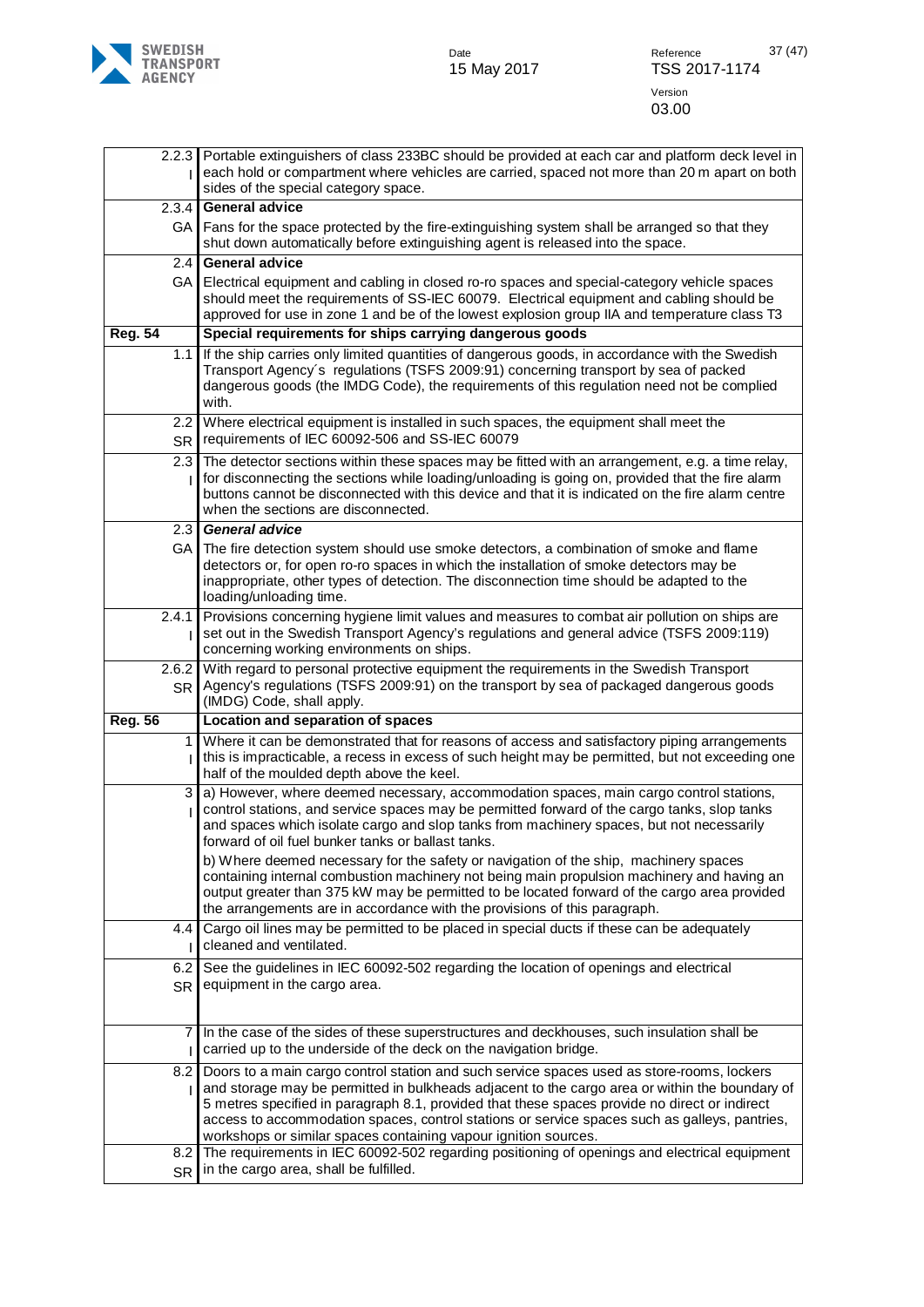

| <b>Reg. 59</b> | Venting, purging, gas-freeing and ventilation                                                                                                                                                                    |
|----------------|------------------------------------------------------------------------------------------------------------------------------------------------------------------------------------------------------------------|
|                | 1.5 The design, testing and placement of these devices on oil tankers, referred to in Rule 55.1, shall<br>meet the requirements in MSC/Circ.677, MSC/Circ.731 and MSC/Circ.1009.                                 |
|                | Ullage openings should not be used for pressure equalization. They should be provided with<br>self-closing and tightly sealing covers. Flame arresters and flame screens are not permitted in<br>these openings. |
| 1.9.4          | These openings on oil tankers referred to in Rule 55.1 shall be equipped with high-velocity-<br>valves that meet what is said in MSC/Circ.677, MSC/Circ.731 and MSC/Circ.1009.                                   |
| <b>Reg. 64</b> | <b>Operational requirements</b>                                                                                                                                                                                  |
| 2.2.1          | Maintenance, testing and inspection                                                                                                                                                                              |
|                | Maintenance, testing and inspection shall be carried out based on the guidelines in appendix<br>4(TSFS 2009:98).                                                                                                 |
| 2.2.4          | Service and maintenance of portable fire extinguishers should be carried out according to SS<br>3656                                                                                                             |
| <b>Reg. 65</b> | Instructions, on-board training and drills                                                                                                                                                                       |
| 2.3.4          | General advice: The training manual should be designed as a separate manual. The manual                                                                                                                          |
| GA             | can also be a part of the ISM manual on condition that the requirements for availability are<br>fulfilled.                                                                                                       |
| <b>Reg. 67</b> | Guidelines for the maintenance and inspection of fire-protection system and appliances                                                                                                                           |
| 7.1            | All fire extinguishers must be checked for the location, charging pressure and general condition.<br>Service and maintenance should be according to SS 3656 or other equivalent standards.                       |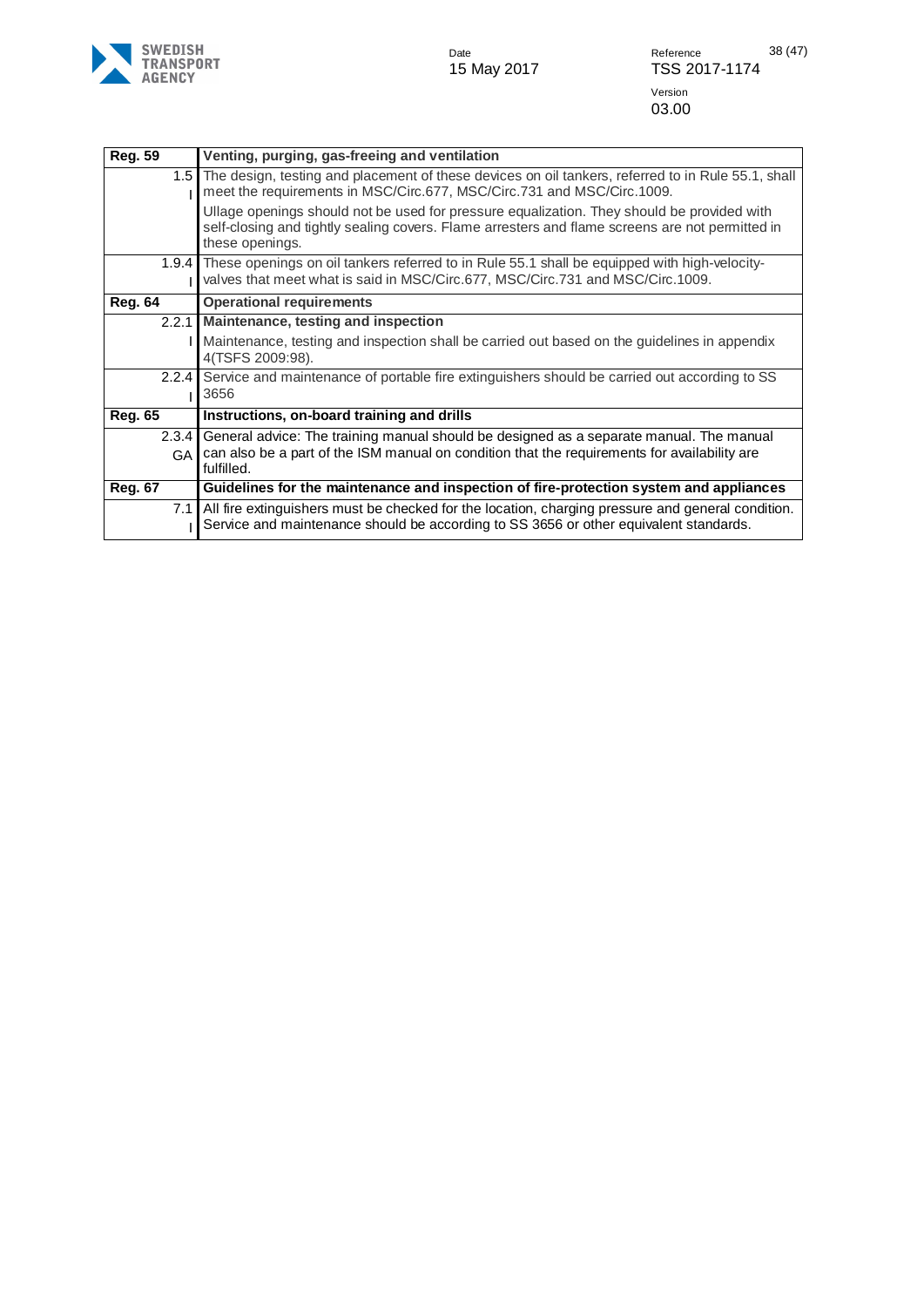

 $\Box$ 

# <span id="page-38-0"></span>**Appendix 4 - FSS-code, as amended**

*Resolution MSC.98(73)*

| <b>FSS code</b><br>(International Code for Fire Safety Systems) |                                                                                                                                                                                                                                                   |
|-----------------------------------------------------------------|---------------------------------------------------------------------------------------------------------------------------------------------------------------------------------------------------------------------------------------------------|
| <b>Chapter 3</b>                                                |                                                                                                                                                                                                                                                   |
|                                                                 | 2.1.1 Personal equipment                                                                                                                                                                                                                          |
| GA I                                                            | Explosion proof type safety lamps should at least be of explosion proof type IIA and temperature<br>class T3 according to SS-IEC 60079                                                                                                            |
|                                                                 | <b>Chapter 4 Fire extinguishers</b>                                                                                                                                                                                                               |
| 3.2 <sub>1</sub>                                                | Portable foam applicators                                                                                                                                                                                                                         |
|                                                                 | For ships constructed before 1 September 2008 STA recommends that the foam liquid should<br>follow the requirements in MSC/Circ.1312                                                                                                              |
|                                                                 | Chapter 5   Fixed gas fire-extinguishing systems                                                                                                                                                                                                  |
|                                                                 | 2.1.1.2 Fire extinguishing medium                                                                                                                                                                                                                 |
| GA                                                              | For inert gas systems the outlet from the starting air receiver safety valves should always be led<br>directly to the open air.                                                                                                                   |
| 2.1.1.4                                                         | Containers for the storage of fixed gas extinguishing medium and associated pressure<br>components shall be designed to pressure codes regulated in AFS 2005:2                                                                                    |
|                                                                 | Chapter 6   Fixed foam fire-extinguishing systems                                                                                                                                                                                                 |
|                                                                 | 2.2.2.3 Installation requirements                                                                                                                                                                                                                 |
| GA.                                                             | If the foam generators are supplied with water for appropriate foam production by the ships<br>emergency fire pump, the pump should at the same time be able to provide the fire main with 25<br>m3/h at the nominal pressure.                    |
| 2.2.2.4                                                         | Equivalent fixed foam fire-extinguishing system that fulfills the requirements in MSC/Circ.1271<br>and MSC/Circ.1384 are to be considered to fulfill the requirements in 2.2.2.1-2.2.2.3                                                          |
| <b>Chapter 9</b>                                                | Fixed fire detection and fire alarm system                                                                                                                                                                                                        |
| 2.3<br><b>GA</b>                                                | Detectors operated by other factors indicative of incipient fires should fulfill the requirements in<br><b>MSC/ Circ.1035</b>                                                                                                                     |
| Chapter 10                                                      | Sample extraction smoke detection systems                                                                                                                                                                                                         |
| 2.1.2                                                           | The interval between scanning the same position twice shall give an overall response time not<br>exceeding 2 minutes.                                                                                                                             |
| 2.2.2                                                           | Response time shall not exceed 15 seconds.                                                                                                                                                                                                        |
|                                                                 | Chapter 12   Fixed emergency fire pump                                                                                                                                                                                                            |
| 2.2.1.1                                                         | Capacity of the pump<br>The capacity of the pump shall fulfill the requirements in MSC/Circ.1314                                                                                                                                                  |
| $2.\overline{2.1.3}$                                            | <b>Suction heads</b><br>The pump should follow the guidelines in MSC/Circ.1388                                                                                                                                                                    |
|                                                                 | Chapter 13   Arrangement of means of escape                                                                                                                                                                                                       |
| 2.2.2                                                           | STA recommends that stairs that are designed for less than 90 people should also be aligned<br>fore and aft.                                                                                                                                      |
| Chapter 14                                                      | <b>Fixed deck foam systems</b>                                                                                                                                                                                                                    |
| 2.2.1                                                           | STA recommends that performance and testing criteria of low expansion foam concentrates<br>shall follow the requirements in MSC/ Circ. 582 and MSC/ Circ.582/ Corr. 1 and for medium<br>expansion concentrates MSC/ Circ. 798                     |
| Chapter 15                                                      | Inert gas systems                                                                                                                                                                                                                                 |
| 2.2.1.1                                                         | Supply of inert gas                                                                                                                                                                                                                               |
|                                                                 | STA may permit systems using flue gases from one or more separate gas generators or other<br>sources or any combination thereof, provided that an equivalent standard of safety is achieved.                                                      |
| 2.2.1.4                                                         | STA may permit only one fuel oil pump on condition that sufficient spares for the fuel oil pump<br>and its prime mover are carried on board to enable any failure of the fuel oil pump and its prime<br>mover to be rectified by the ship's crew. |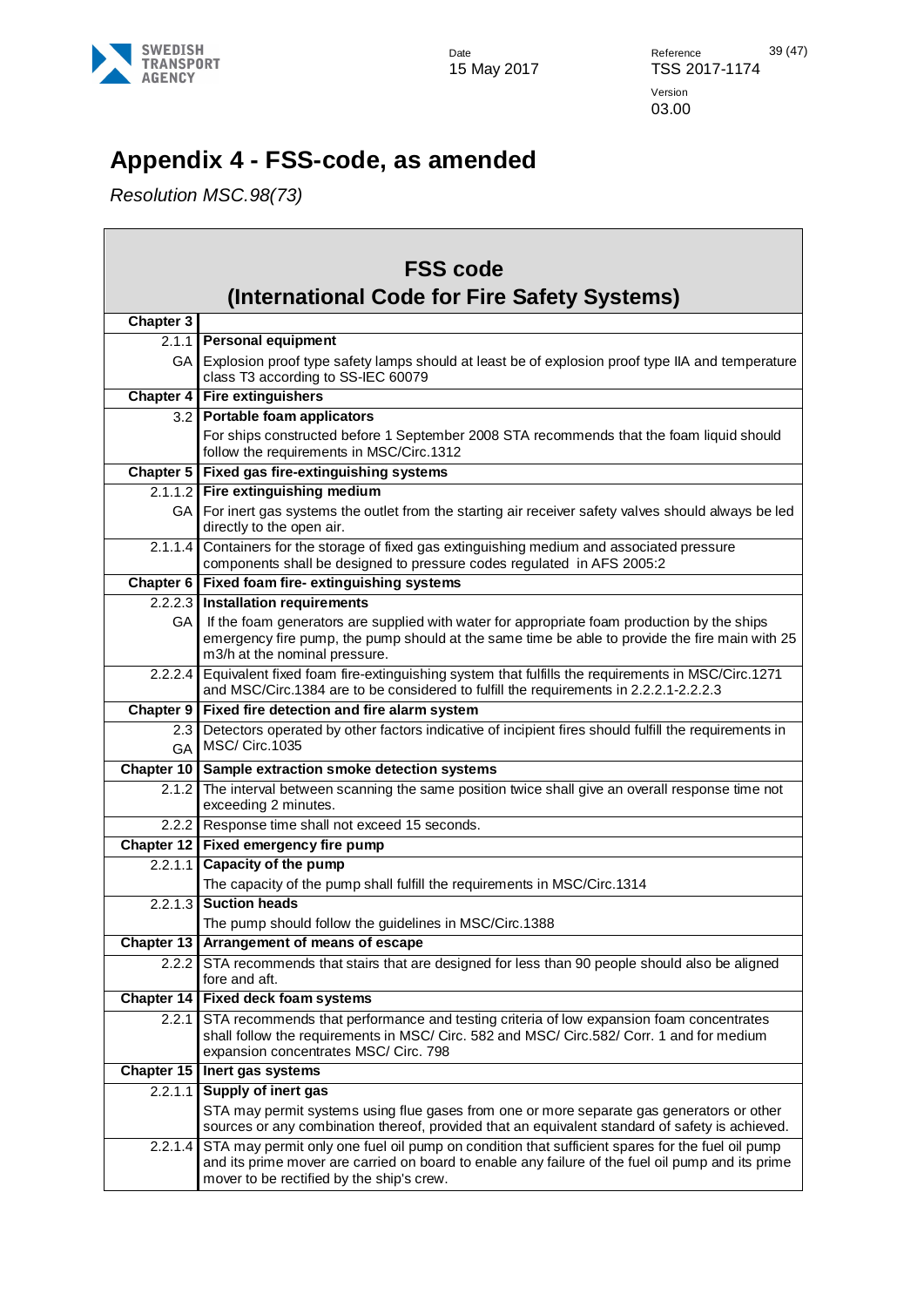

Date Part Reference 40 (47)<br>15 May 2017 **TSS 2017-1174** Version 03.00

| 2.2.3.1 | <b>Blowers</b>                                                                                                                                                                                                                                                                                                                                                       |
|---------|----------------------------------------------------------------------------------------------------------------------------------------------------------------------------------------------------------------------------------------------------------------------------------------------------------------------------------------------------------------------|
|         | STA may permit only one blower if that system is capable of delivering the total volume of gas<br>required by paragraphs 2.2.1.2 and 2.2.1.3 to the protected cargo tanks, provided that sufficient<br>spares for the blower and its prime mover are carried on board to enable any failure of the<br>blower and its prime mover to be rectified by the ship's crew. |
|         | 2.4 Operation and control requirements                                                                                                                                                                                                                                                                                                                               |
|         | STA recommends that instruction manuals covering safety, maintenance requirements and<br>occupational health should be according to MSC/ Circ. 353 and MSC/ Circ. 387.                                                                                                                                                                                               |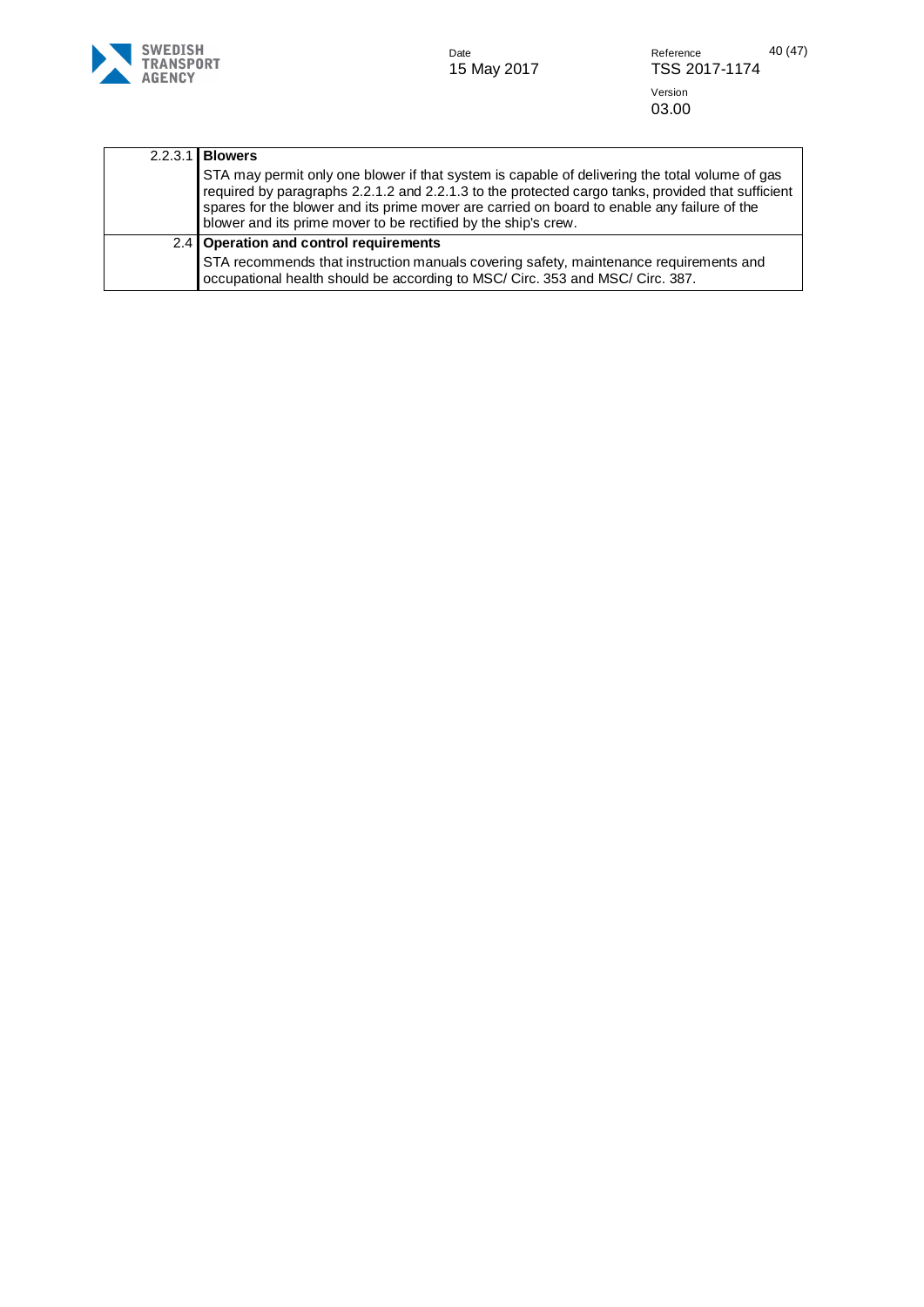

## <span id="page-40-0"></span>**Appendix 5 - LSA-code and MSC circulars related to SOLAS ch. III**

*Resolution MSC.48(66)*

| <b>LSA-code</b>           |                                                                                                                                                                                                                                                                                                                                                                         |  |
|---------------------------|-------------------------------------------------------------------------------------------------------------------------------------------------------------------------------------------------------------------------------------------------------------------------------------------------------------------------------------------------------------------------|--|
|                           | (International Life-Saving Appliance Code)                                                                                                                                                                                                                                                                                                                              |  |
|                           | And                                                                                                                                                                                                                                                                                                                                                                     |  |
|                           | <b>related MSC circulars</b>                                                                                                                                                                                                                                                                                                                                            |  |
|                           | LSA Code   Ch VI: Launching and embarkation appliances                                                                                                                                                                                                                                                                                                                  |  |
|                           | 6.1.2.10 Maximum lowering speed shall primarily be stated by the manufacturer. In the alternative the<br>STA recommends maximum lowering speed for lifeboat and rescue boat should be 1,5<br>meter/second. For liferafts is the recommended maximum speed 1 meter/second.                                                                                               |  |
|                           | MSC.81(70) Part 2: Production and Installation tests                                                                                                                                                                                                                                                                                                                    |  |
| 5.4                       | Following applies to the rescue boat launch test when a series of ships are built. If the<br>installation test on the first ship of a series of ships is executed without any remarks and the<br>other ships in the same series are constructed identical, which must be verified, the STA<br>accepts that this test is executed on every 5th ship in that series.      |  |
| MSC.1/Circ.<br>1206.Rev.1 | Measures to prevent accidents with lifeboats                                                                                                                                                                                                                                                                                                                            |  |
|                           | Independent service providers authorized by STA according to the circular can be found on STA<br>website http://www.transportstyrelsen.se/sv/Sjofart/Tillsyn/Delegerad-tillsyn/                                                                                                                                                                                         |  |
| <b>MSC/Circ.</b><br>1114  | Guidelines for periodic testing of immersion suit and anti-exposure suit seams and<br>closures                                                                                                                                                                                                                                                                          |  |
|                           | STA strongly recommend that these guidelines are followed. Unless this is not done, the<br>shipping company shall show how it meets the control requirement and demonstrate that it<br>complies with the intent of the system description of the safety organization in which the<br>requirements are to follow advice and instructions conveyed by the administration. |  |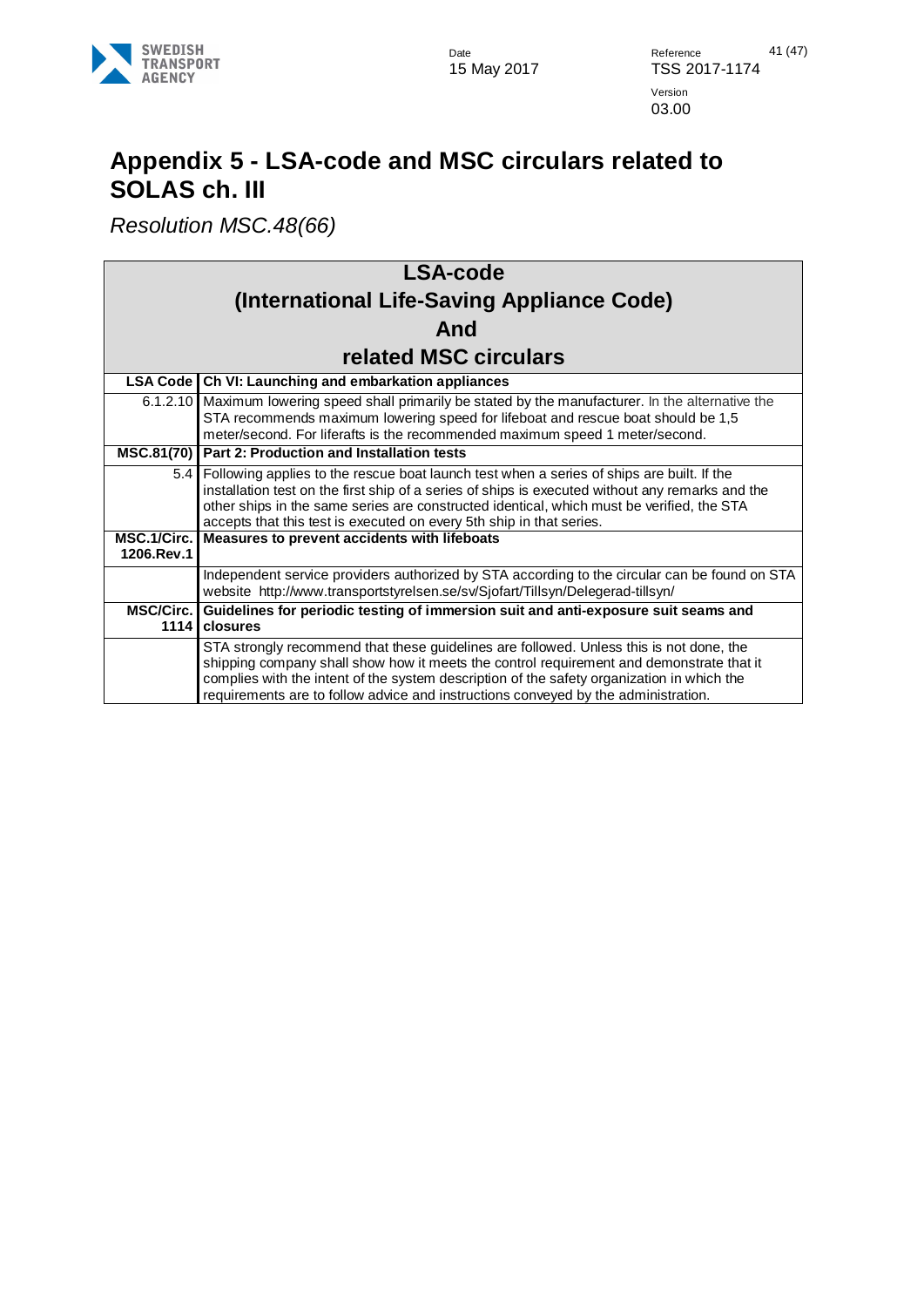

### <span id="page-41-0"></span>**Appendix 6 - ICLL 1966 and its protocol of 1988, as amended**

<span id="page-41-2"></span><span id="page-41-1"></span>

|                | <b>International Load Line Convention</b> |                                                                                                                                                                                                                                                                                                                |
|----------------|-------------------------------------------|----------------------------------------------------------------------------------------------------------------------------------------------------------------------------------------------------------------------------------------------------------------------------------------------------------------|
|                | (ICLL 1966)                               |                                                                                                                                                                                                                                                                                                                |
|                |                                           | as amended                                                                                                                                                                                                                                                                                                     |
|                |                                           |                                                                                                                                                                                                                                                                                                                |
|                |                                           | <b>Annex B</b>                                                                                                                                                                                                                                                                                                 |
|                |                                           | <b>Annex I</b>                                                                                                                                                                                                                                                                                                 |
|                |                                           | Chapter I. General                                                                                                                                                                                                                                                                                             |
| Reg. 1         |                                           | Strength and intact stability of ships                                                                                                                                                                                                                                                                         |
|                | (3)                                       | Regarding stability criteria the STA applies the IS-code.                                                                                                                                                                                                                                                      |
|                |                                           | The stability documentation shall fulfil Annex 9 in TSFS 2009:114 (Swedish Transport Agency's<br>regulations regarding hull design, stability and free board). Annex 9 is available in an English<br>draft translation.                                                                                        |
| Reg. 2         |                                           | <b>Application</b>                                                                                                                                                                                                                                                                                             |
|                | (3)                                       | STA can require additional freeboard for ships designed to carry sail.                                                                                                                                                                                                                                         |
|                | (4)                                       | Ships of wood or of wood on iron frames, or of other materials the use of which STA has<br>approved, or ships whose constructional features are such as to render the application of the<br>provisions of this regulations unreasonable or impracticable shall be assigned freeboards as<br>determined by STA. |
| Reg. 8         |                                           | Details of marking                                                                                                                                                                                                                                                                                             |
|                |                                           | STA interpretation of permanently marked is that the ring, lines and letters, or at least the<br>contours of those, shall be welded on to the hull or be cut/milled into the hull. For ships<br>constructed of fibre composites, painted ring, lines and letters are accepted.                                 |
|                |                                           | Chapter II. Conditions of assignment of freeboard                                                                                                                                                                                                                                                              |
| <b>Reg. 10</b> |                                           | Information to be supplied to the master                                                                                                                                                                                                                                                                       |
|                |                                           | See interpretation of Regulation 1 above.                                                                                                                                                                                                                                                                      |
| <b>Reg. 11</b> |                                           | <b>Superstructure end bulkheads</b>                                                                                                                                                                                                                                                                            |
|                |                                           | The strength of bulkheads and end of enclosed superstructures shall fulfil the requirements of a<br>recognised organisation.                                                                                                                                                                                   |
| <b>Reg. 12</b> |                                           | <b>Doors</b>                                                                                                                                                                                                                                                                                                   |
|                | (1)                                       | With materials equivalent to steel, STA means all material that can permit equivalent strength as<br>the surrounding structure and that are accepted by the classification society. Consideration also<br>has to be taken to any requirements of fire resistance.                                              |
|                | (2)                                       | Through individual decision, STA may accept a door to be opened inwards. Application is to be<br>sent to STA by the RO. Application shall in addition to relevant data and documentation, include<br>the opinion of the RO on the issue.                                                                       |
| <b>Reg. 14</b> |                                           | Cargo and other hatchways                                                                                                                                                                                                                                                                                      |
|                | (1)                                       | Through an individual decision, STA can permit cargo and other hatchways to be constructed in<br>accordance with regulation 15. Application is to be sent to STA by the RO. Application shall in<br>addition to relevant data and documentation, include the opinion of the RO on the issue.                   |
|                | (2)                                       | Exposed hatchways on decks above the superstructure deck shall be protected by weather-tight                                                                                                                                                                                                                   |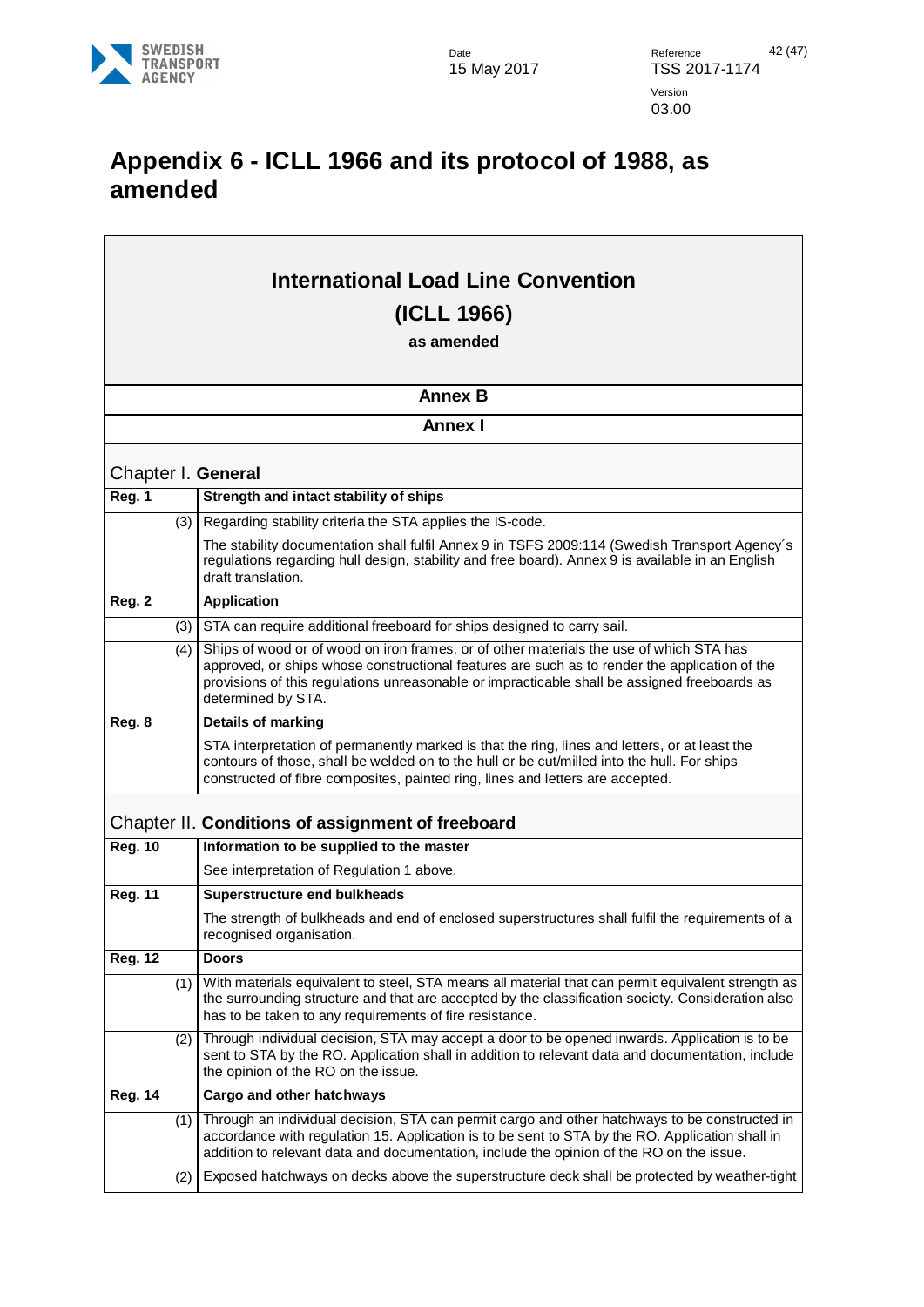

|                |      | closing appliances. Other arrangements may be accepted by the STA through an individual<br>decision.                                                                                                                                                              |
|----------------|------|-------------------------------------------------------------------------------------------------------------------------------------------------------------------------------------------------------------------------------------------------------------------|
|                |      | STA do not require any special coaming height for hatchways in this position.                                                                                                                                                                                     |
| Reg. 14-1      |      | <b>Hatchway coamings</b>                                                                                                                                                                                                                                          |
|                | (2)  | Regarding acceptance of reduced coaming heights, the Swedish Transport Agency can accept<br>these decisions to be made by the classification society under the condition that the following<br>requirements are fulfilled:                                        |
|                |      | •The hatch complies with the strength requirements given in ICLL regulation 16(2) to (5),                                                                                                                                                                         |
|                |      | • The hatch also complies with requirements of a recognised organisation with respect to<br>strength and closing appliances.                                                                                                                                      |
|                |      | •The hatch is to be kept closed at sea at all times and marked accordingly when the vessel is at<br>sea                                                                                                                                                           |
|                |      | In addition to these requirements we would like to instruct the classification society to notify the<br>maritime department of the Swedish Transport Agency of any acceptance made regarding<br>reduced coaming heights on hatches onboard Swedish flagged ships. |
| <b>Reg. 15</b> |      | Hatchways closed by portable covers and secured weathertight by tarpaulins and<br>battening devices.                                                                                                                                                              |
|                | (7)  | Strength and stiffness of covers made of materials other than mild steel shall be equivalent to<br>those of mild steel in regulation 16.2.                                                                                                                        |
|                | (11) | Approved materials are cotton canvas no. 4, with a weight of 830 g/m2, or other material with<br>equivalent characteristics, or other material accepted by the classification society.                                                                            |
| <b>Reg. 16</b> |      | Hatchways closed by weathertight covers of steel or other equivalent materials                                                                                                                                                                                    |
|                | (1)  | With materials equivalent to steel, STA means all material that can permit equivalent strength as<br>the surrounding structure and that are accepted by the classification society. Consideration also<br>has to be taken to any requirements of fire resistance. |
|                |      | Devices to secure and maintaining the weathertightness shall be of sufficient strength, i.e.<br>relevant ISO-standards or regulations of a classification society.                                                                                                |
|                | (6)  | Alternative means for securing and maintaining the weathertightness are to be accepted by<br>STA.                                                                                                                                                                 |
|                |      | Application is to be sent to STA by the RO. Application shall in addition to relevant data and<br>documentation, include the opinion of the RO on the issue.                                                                                                      |
| <b>Reg. 17</b> |      | <b>Machinery space openings</b>                                                                                                                                                                                                                                   |
|                | (4)  | Arrangements according to this regulation are to be decided by STA.                                                                                                                                                                                               |
|                |      | Application is to be sent to STA by the RO. Application shall in addition to relevant data and<br>documentation, include the opinion of the RO on the issue.                                                                                                      |
|                | (5)  | With materials equivalent to steel, STA means all material that can permit equivalent strength as<br>the surrounding structure and that are accepted by the classification society. Consideration also<br>has to be taken to any requirements of fire resistance. |
| <b>Reg. 19</b> |      | <b>Ventilators</b>                                                                                                                                                                                                                                                |
|                | (1)  | With materials equivalent to steel, STA means all material that can permit equivalent strength as<br>the surrounding structure and that are accepted by the classification society. Consideration also<br>has to be taken to any requirements of fire resistance. |
|                | (2)  | With materials equivalent to steel, STA means all material that can permit equivalent strength as<br>the surrounding structure and that are accepted by the classification society. Consideration also<br>has to be taken to any requirements of fire resistance. |
|                | (3)  | These openings do not need to be fitted with closing devices.                                                                                                                                                                                                     |
|                | (4)  | With materials equivalent to steel, STA means all material that can permit equivalent strength as<br>the surrounding structure and that are accepted by the classification society. Consideration also<br>has to be taken to any requirements of fire resistance. |
| <b>Reg. 20</b> |      | Air pipes                                                                                                                                                                                                                                                         |
|                | (2)  | Through individual decision by STA a lower height may be accepted.                                                                                                                                                                                                |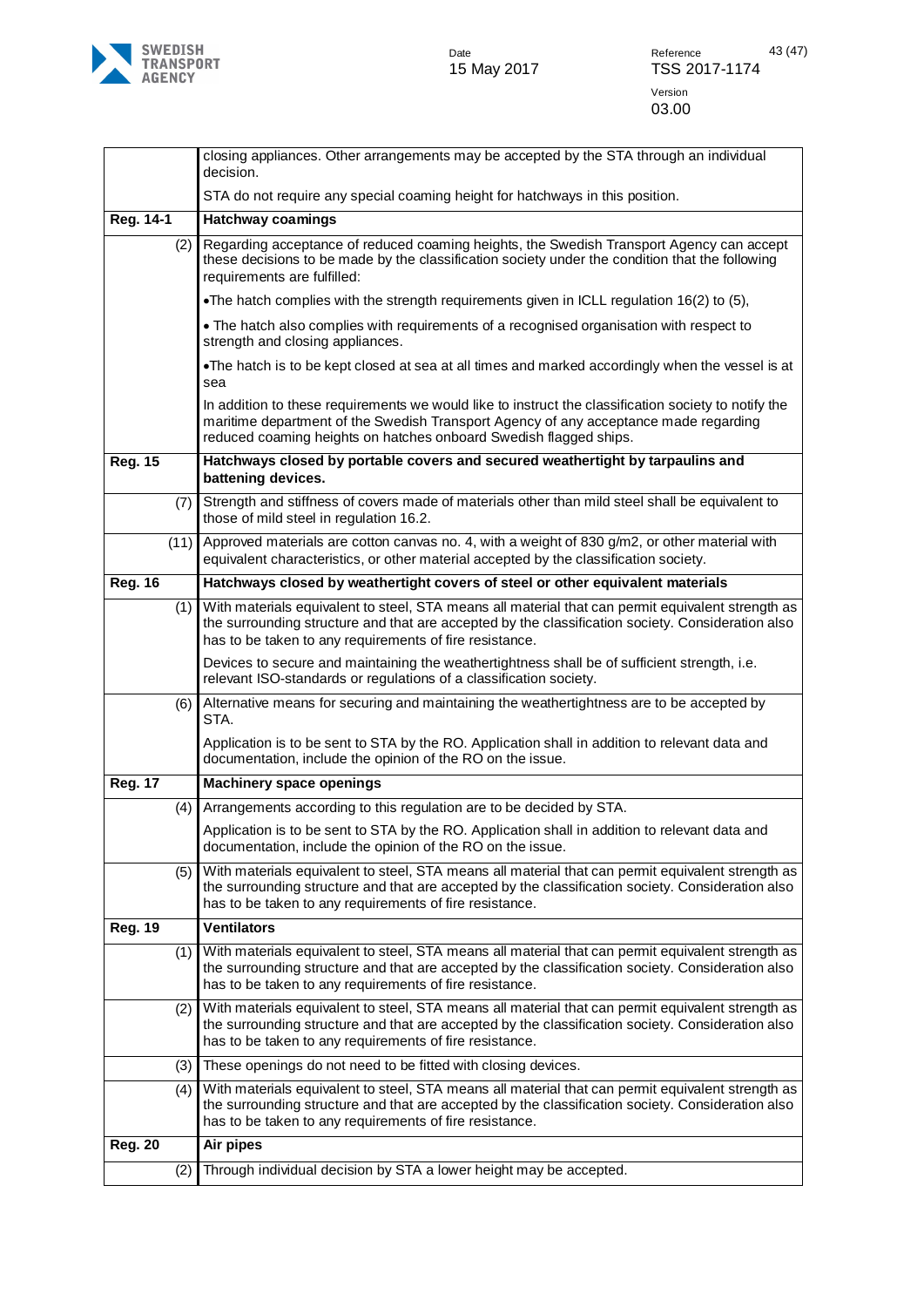

<span id="page-43-0"></span>

|                      | Application is to be sent to STA by the RO. Application shall in addition to relevant data and                                                                                                                                                                                                                   |
|----------------------|------------------------------------------------------------------------------------------------------------------------------------------------------------------------------------------------------------------------------------------------------------------------------------------------------------------|
|                      | documentation, include the opinion of the RO on the issue.                                                                                                                                                                                                                                                       |
| <b>Reg. 21</b>       | Cargo ports and other similar openings                                                                                                                                                                                                                                                                           |
| (1)                  | Through individual decision, STA may accept a cargo port to be opened inwards.                                                                                                                                                                                                                                   |
| (2)                  | Through individual decision, STA may permit cargo ports and other similar openings with their<br>lower edge below the line specified in this paragraph.                                                                                                                                                          |
|                      | Application is to be sent to STA by the RO. Application shall in addition to relevant data and<br>documentation, include the opinion of the RO on the issue.                                                                                                                                                     |
| (5)                  | Doors in this regulation shall be in compliance with class regulation.                                                                                                                                                                                                                                           |
| <b>Reg. 22</b>       | Scupper, inlets and discharges                                                                                                                                                                                                                                                                                   |
| (6)                  | All pipes to which this regulation refers shall be of steel or other equivalent material accepted by<br>the classification society. (TSFS 2009:114).                                                                                                                                                             |
| <b>Reg. 23</b>       | Sidescuttles, windows and skylights                                                                                                                                                                                                                                                                              |
| (1)                  | Approved construction is a construction that fulfils ISO 1751 for construction, ISO 1095 for the<br>glass and ISO 5779 design load, or a construction that fulfils the requirements of a classification<br>society.                                                                                              |
| <b>Reg.25</b>        | <b>Protection of the crew</b>                                                                                                                                                                                                                                                                                    |
| (1)                  | The strength of deckhouses shall fulfil the requirements in regulation 1.                                                                                                                                                                                                                                        |
| (2)                  | The height of bulwark and guard rails may be reduced through individual decision from STA if<br>adequate protection is provided.                                                                                                                                                                                 |
| <b>Reg. 26</b>       | Special conditions of assignment for type 'A' ships                                                                                                                                                                                                                                                              |
| (2)                  | With materials equivalent to steel, STA means all material that can permit equivalent strength as<br>the surrounding structure and that are accepted by the classification society. Consideration also<br>has to be taken to any requirements of fire resistance.                                                |
| (5)                  | With materials equivalent to steel, STA means all material that can permit equivalent strength as<br>the surrounding structure and that are accepted by the classification society. Consideration also<br>has to be taken to any requirements of fire resistance.                                                |
|                      | Chapter III. Assigning freeboard                                                                                                                                                                                                                                                                                 |
| <b>Reg. 27</b>       | <b>Types of ships</b>                                                                                                                                                                                                                                                                                            |
| Table 27.1           | For ships with a length over 200 meters, STA determines the freeboard in every individual case.                                                                                                                                                                                                                  |
| (13e)                | Unprotected openings are not allowed to be immersed within the range of residual stability.<br>Watertight openings, openings fitted with weathertight appliances and side scuttles not being<br>able to open, are however allowed to be immersed (TSFS 2009:114)                                                 |
| (13f)                | The stability during intermediate stages of flooding shall be sufficient.                                                                                                                                                                                                                                        |
| <b>Reg. 28</b>       | <b>Freeboard tables</b>                                                                                                                                                                                                                                                                                          |
| Table 28.1 &<br>28.2 | For ships with a length over 365 meters, STA determines the freeboard in every individual case.                                                                                                                                                                                                                  |
| <b>Reg. 39</b>       | Minimum bow height and reserve buoyancy                                                                                                                                                                                                                                                                          |
| (3)                  | STA can through individual decision permit alternative solutions for ships that are constructed to<br>meet exceptional operational requirements. Application is to be sent to STA by the RO.<br>Application shall in addition to relevant data and documentation, include the opinion of the RO<br>on the issue. |
| <b>Reg. 44</b>       | <b>Stowage</b>                                                                                                                                                                                                                                                                                                   |
| (6)                  | STA general advice states that the Code for carrying of timber deck cargo shall be followed.                                                                                                                                                                                                                     |
| (9)                  | Alternative arrangements may be used after STA individual decision.                                                                                                                                                                                                                                              |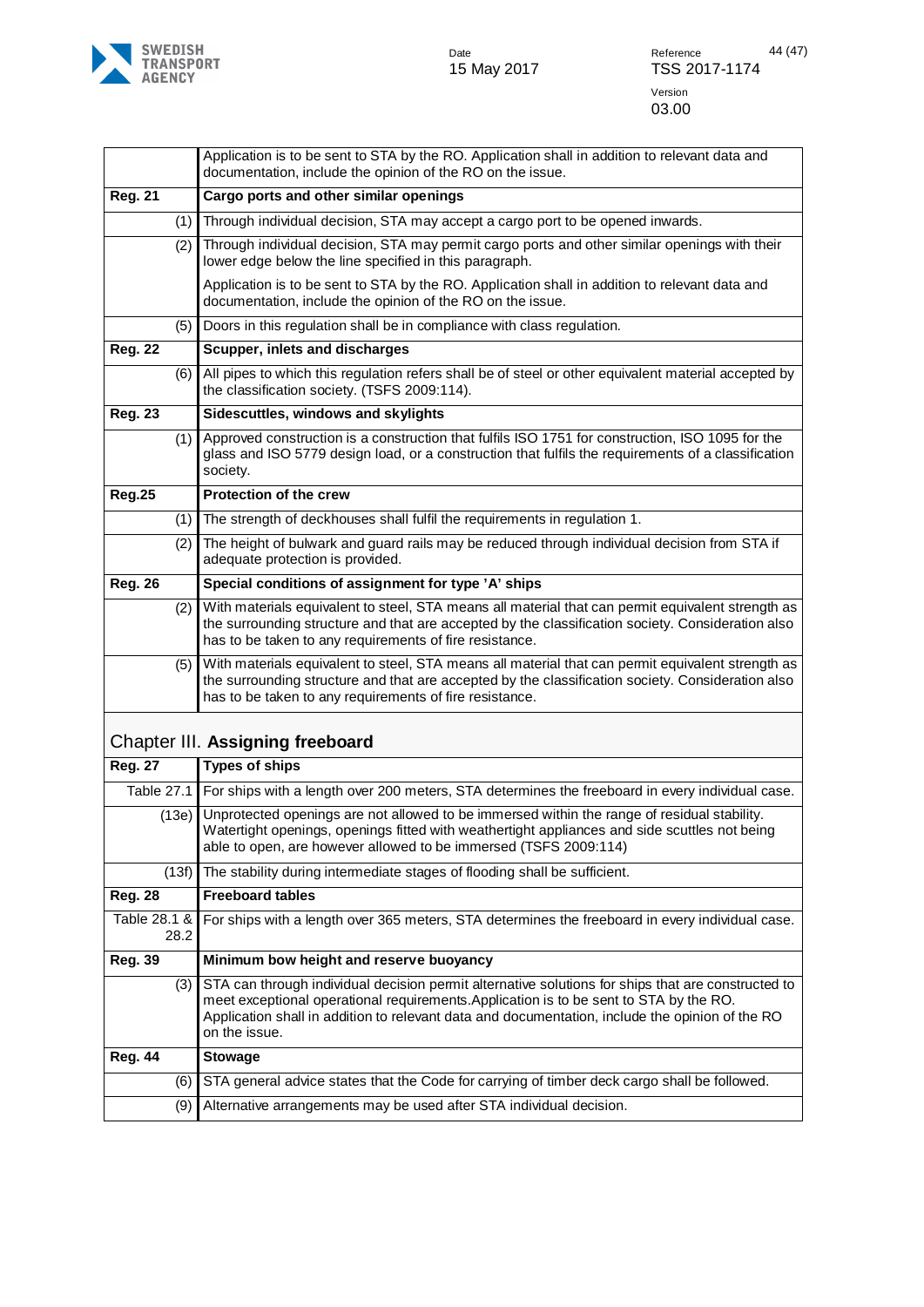

## <span id="page-44-0"></span>**Appendix 7 - MARPOL 1973 and its Protocol of 1978, as amended**

| International Convention for the Prevention of Pollution from |
|---------------------------------------------------------------|
| <b>Ships (MARPOL 1973)</b>                                    |

#### **as amended**

<span id="page-44-1"></span>

|         | Annex I. Regulations for the Prevention of Pollution by Oil |
|---------|-------------------------------------------------------------|
| Proof 4 | <b>IMaior conversion</b>                                    |

<span id="page-44-3"></span><span id="page-44-2"></span>

| Reg.1                                                                      | <b>Major conversion</b>                                                                                                                            |
|----------------------------------------------------------------------------|----------------------------------------------------------------------------------------------------------------------------------------------------|
|                                                                            | 9.1.1.3 RO to consult STA to determine if the intended conversion prolongs the vessels life                                                        |
| <b>Reg. 10</b>                                                             | For guidelines regarding early renewal of IOPP, see appendix $8 - BWMC$ .                                                                          |
| <b>Reg. 20</b>                                                             | Double hull before 6 July 1996                                                                                                                     |
|                                                                            | Sweden has declined continuous operation of this type of vessels                                                                                   |
| <b>Reg. 21</b>                                                             | Prevention of oil pollution from oil tankers carrying heavy grade oil as cargo<br>Sweden has declined continuous operation of this type of vessels |
| <b>Reg. 42</b>                                                             | <b>Notification</b>                                                                                                                                |
|                                                                            | STS operations in Swedish waters (territorial and economic zone) to be approved by<br><b>STA</b>                                                   |
| Annex IV. Regulations for the Prevention of Pollution by Sewage from ships |                                                                                                                                                    |
|                                                                            | No need for interpretation found                                                                                                                   |
| Annex V. Regulations for the Prevention of Pollution by Garbage from ships |                                                                                                                                                    |
|                                                                            | No need for interpretation found                                                                                                                   |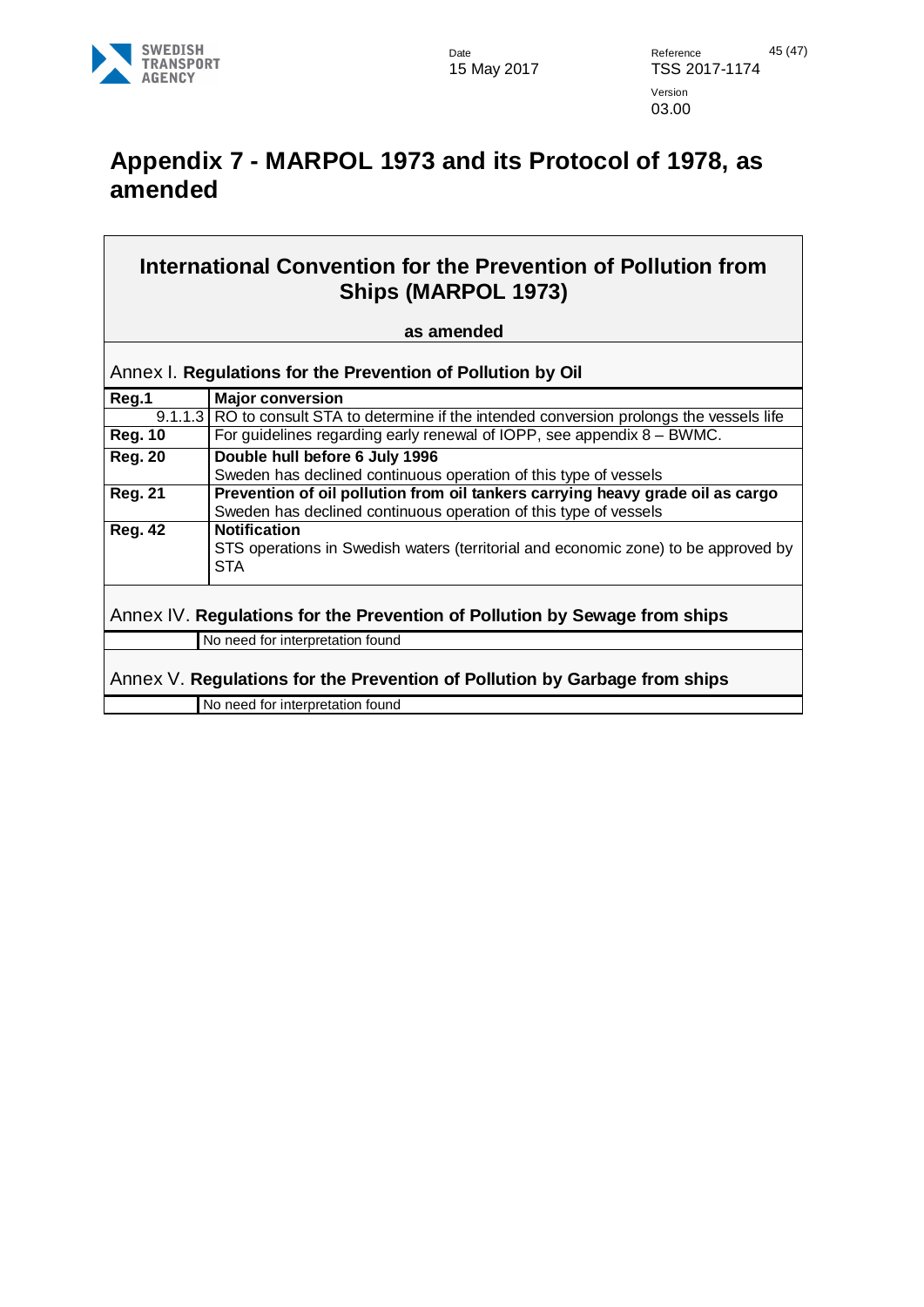

## <span id="page-45-0"></span>**Appendix 8 - Ballast Water Management Convention**

#### **Ballast Water Management Convention**

<span id="page-45-1"></span>Annex. **Regulations for the Control and management of ships´ ballast water and sediments** 

| $Reg. B-1$   | BWMP. Approval of BWMP shall take MEPC.127(53) into account.                                                                                         |
|--------------|------------------------------------------------------------------------------------------------------------------------------------------------------|
| $Reg. B-3$   | Resolution A.1088(28) shall be applied. Ships not subject to IOPP                                                                                    |
|              | Certification shall comply with reg. D-2 at 8 <sup>th</sup> September 2022.                                                                          |
| Resolution   | IOPP may be renewed early outside of the HSSC-cycle before the entry into                                                                            |
| A.1088(28)   | force of the BWMC if a reason for the renewal is specified by the ship owner.                                                                        |
| - renewal of | A ship owner may rely on any of the following examples when specifying                                                                               |
| <b>IOPP</b>  | their reasons to renew the IOPP:                                                                                                                     |
|              |                                                                                                                                                      |
|              | - If the ship has its ordinary renewal of the IOPP scheduled within two years                                                                        |
|              | following the entry into force of the BWMC.                                                                                                          |
|              | - If there are difficulties to find a suitable ballast water treatment system for                                                                    |
|              | the ship or the area where the ship operates.                                                                                                        |
|              | - If the shipowner has made a decision to recycle or sell the ship not more                                                                          |
|              | than five years after the entry into force of the BWMC and if the                                                                                    |
|              | requirements to install ballast water system during this period, due to                                                                              |
|              | financial and/or technical reasons, would lead to recycling or selling the ship                                                                      |
|              | earlier than planned.                                                                                                                                |
|              | -If the ship is engaged on short international routes (e.g. ferries) or if the ship                                                                  |
|              | operates within limited international sea areas (e.g. bunker vessels) and intend                                                                     |
|              | to apply for an exemption and if the risk assessment, port survey and                                                                                |
|              | application cannot be finalized before the date for the first renewal of the                                                                         |
|              | IOPP after the entry into force of the BWMC.                                                                                                         |
|              | -If the ship operate with several other ships on a route that is subject for                                                                         |
|              | exemptions assessment and different dates when the ships have to apply to                                                                            |
|              | the D-2 standards affect the ships ability to compete on equal terms.                                                                                |
|              | Alignments of the period when the D-2 standard apply to different ships on                                                                           |
|              | the route will enable shipowners and operators to cooperate and coordinate                                                                           |
|              | their exemptions applications.                                                                                                                       |
|              | - If the ships ability to compete on equal terms with other parties is affected                                                                      |
|              | by other reasons.                                                                                                                                    |
|              |                                                                                                                                                      |
|              | The RO should decide to renew the IOPP when ship owners apply for a                                                                                  |
|              | renewal and specify their reason. If a ship owner gives any other reason than<br>the ones exemplified above, RO should contact STA for consultation. |
|              |                                                                                                                                                      |
|              |                                                                                                                                                      |